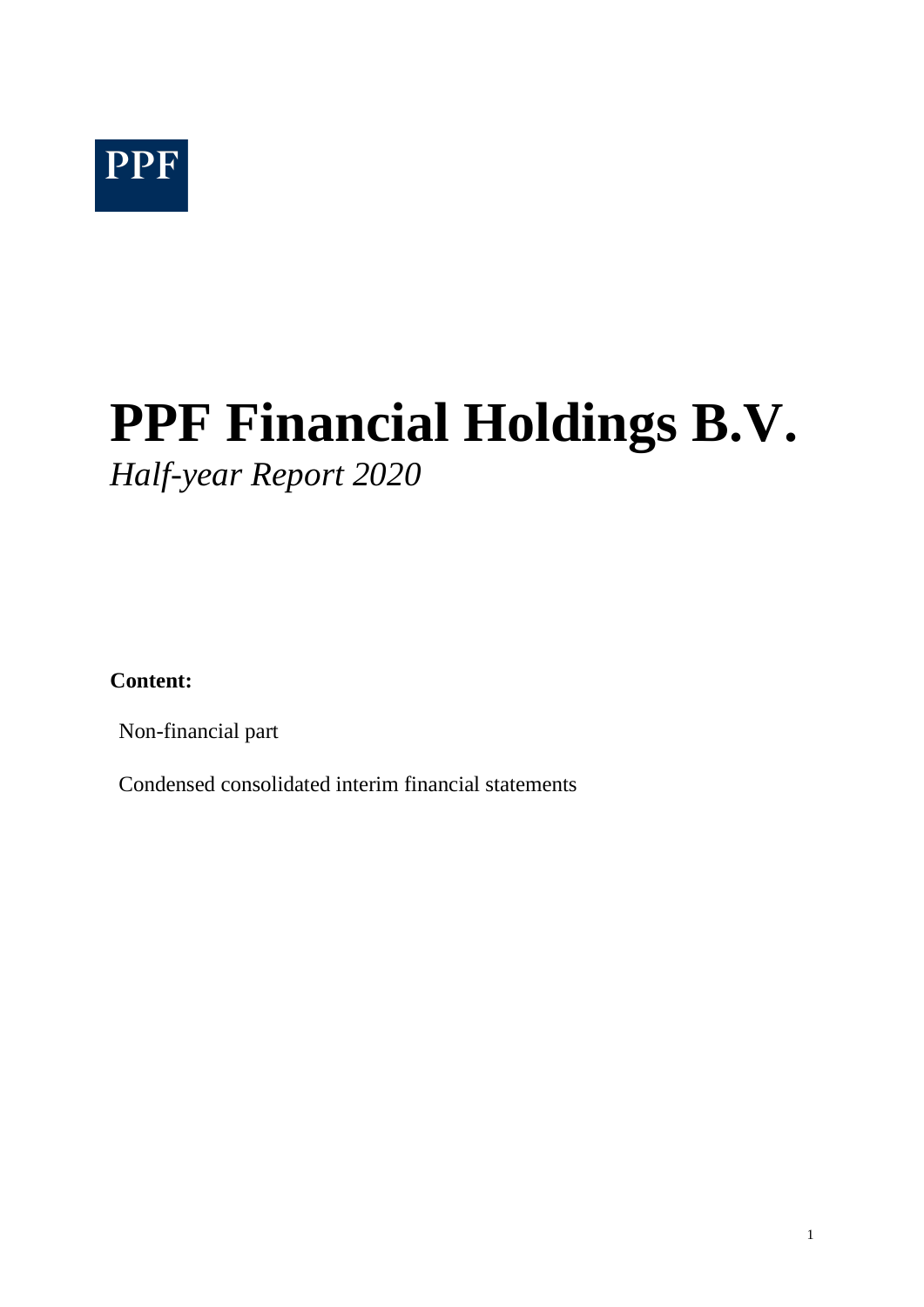## **Description of the Company**

PPF Financial Holdings B.V. Date of inception: 13.11.2014 Seat: Netherlands, Strawinskylaan 933, 1077XX Amsterdam Telephone: + 31 (0) 208 812 120 Identification number: 61880353 LEI: 31570014BNQ1Q99CNQ35 Authorised capital: EUR 45,000 Issued capital: EUR 45,000 Paid up capital: EUR 45,000 Principal business: Holding company activities and financing thereof

## **Board of Directors**

Jan Cornelis Jansen, Director Rudolf Bosveld, Director Paulus Aloysius de Reijke, Director Lubomír Král, Director Kateřina Jirásková, Director

## **General information**

The Company is the parent holding company of the group of companies (the "Group") that operates under the name PPF Financial Holdings in the field of financial services. The Group is composed of several main investments: Home Credit Group B.V., PPF banka a.s., ClearBank Ltd and Mobi Banka a.d. Beograd. The Company is a 100% subsidiary of PPF Group N.V. ("PPF Group").

Home Credit Group B.V. and its subsidiaries (referred to hereafter as the "Home Credit" or the "HC Group"), is an international consumer finance provider with operations in 10 countries in Central and Eastern Europe, the C.I.S., Asia and the USA. HC Group focuses on responsible lending primarily to people with little or no credit history. There are both licensed banks and non-banking entities within the HC Group. The HC Group is majority owned by PPF Financial Holdings B.V. (91.12% stake).

PPF banka a.s. (the "Bank") is an integral part of PPF Group and it significantly participates in its domestic and foreign activities. The Bank acts as PPF Group's central treasury bank, conducting international payment operations for companies within PPF Group as well as underwriting and other investment services such as brokering finance in the capital markets. Besides the activities for PPF Group, the bank provides services to corporate, municipal and private clients.

Mobi Banka is a Serbian bank offering a full range of financial services for retail clients that are predominantly the customers of Telenor Serbia, a telecommunication operator that PPF Group acquired in July 2018. The Group acquired a 100% stake in February 2019.

ClearBank Ltd. is a start-up bank licensed in the United Kingdom which is focused on providing clearing services. The Group holds a minority interest in ClearBank Ltd.

*For more information, visit [www.ppff](http://www.ppf.cz/cs/companies/ppf-financial-holdings-bv)inancialholdings.eu*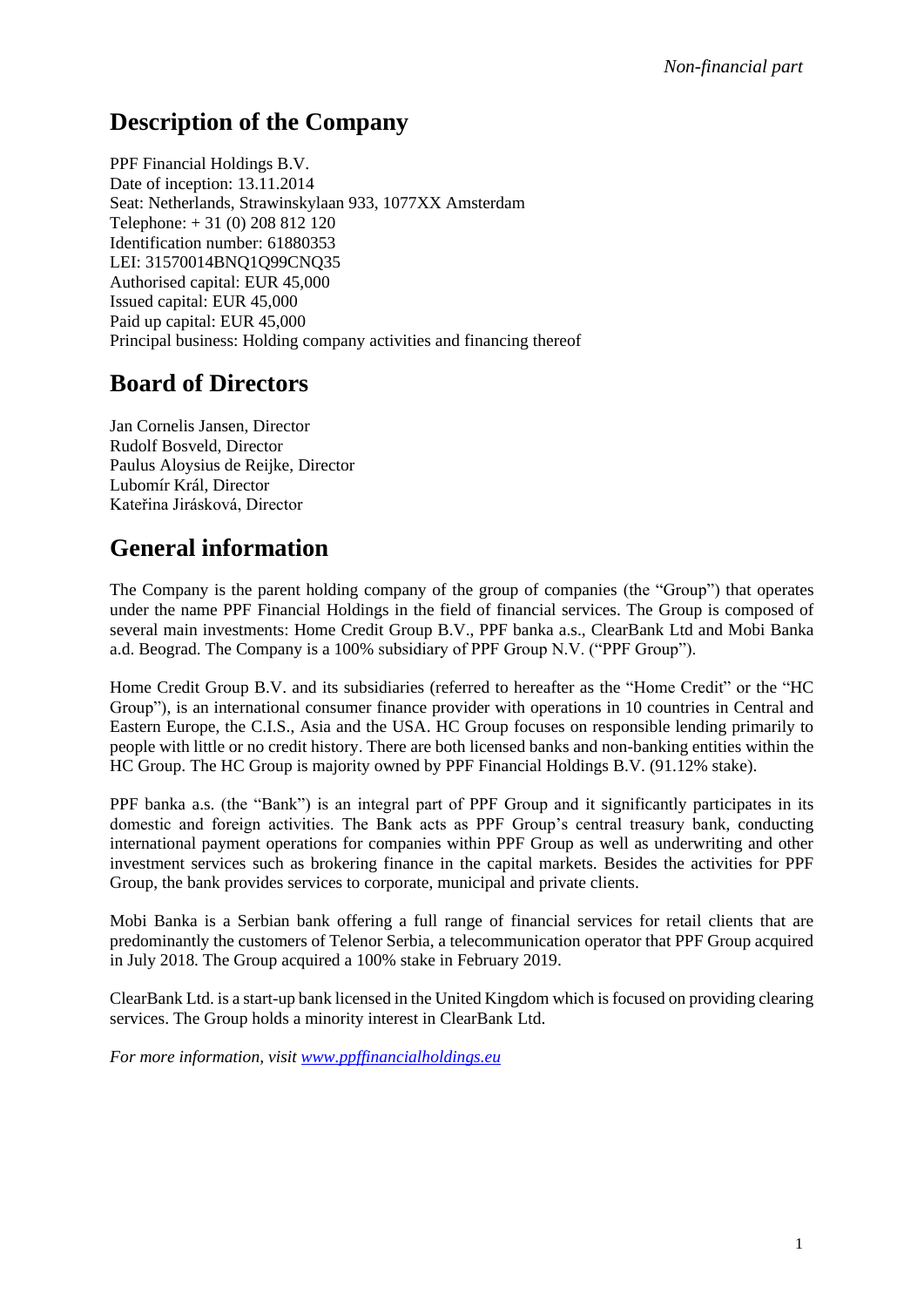## **Key financial results**

*Consolidated financial highlights*

|                           | 1H2020 | 2019 | 1H2019 |
|---------------------------|--------|------|--------|
| Total assets (BEUR)       | 30.3   | 35.1 | 33.5   |
| Gross loans (BEUR)        | 19.8   | 23.1 | 22.4   |
| Deposits (BEUR)           | 11.5   | 11.5 | 13.4   |
| Equity (BEUR)             | 3.0    | 3.8  | 3.4    |
| Net $profit/loss)$ (MEUR) | (586)  | 507  | 326    |

During first half of 2020, total assets decreased from MEUR 35,060 to MEUR 30,333 which is attributable mainly to the impact of pandemic on the Home Credit business. As of 30 June 2020, the consolidated shareholders' equity of PPF Financial Holdings B.V. amounted to MEUR 2,960 (31 December 2019: MEUR 3,777). The consolidated loss of the Group for 1H 2020 reached MEUR 586 (1H 2019: profit MEUR 326). Except for the net loss the devaluation of majority of foreign currencies against Euro on the markets where the Group operates contributed to the decrease in currency translation reserve that is part of the total equity.

## **HC Group – business and financial overview**

#### **Key highlights**

*Consolidated financial highlights*

|                                      | 1H2020     | 2019  | 1H2019 |
|--------------------------------------|------------|-------|--------|
| Total assets (BEUR)                  | 22.5       | 26.6  | 25.9   |
| Gross loans (BEUR)                   | 18.4       | 21.8  | 21.2   |
| Deposits (BEUR)                      | 6.8        | 7.3   | 7.2    |
| Total equity (BEUR)                  | 2.1        | 2.8   | 2.5    |
| Net $profit/loss)$ (MEUR)            | (619)      | 400   | 250    |
| Net interest margin                  | 14.9%      | 15.5% | 15.6%  |
| Cost-of-risk ratio                   | 17.8%      | 8.6%  | 8.5%   |
| Cost-to-income ratio                 | 46.0%      | 42.6% | 41.6%  |
| Return on average equity (RoAE)      | $(49.2\%)$ | 15.8% | 21.2%  |
| Number of distribution points (ths.) | 345        | 478   | 454    |
| Number of active customers (mil.)    | 22.8       | 26.9  | 27     |

#### **HC Group description**

Home Credit Group B.V. is a holding company which holds investments in the following material companies:

Home Credit N.V., which is a sub-holding company and consumer finance specialist operating in nine countries across Asia and Europe - China, CIS (Russia and Kazakhstan), SSEA (India, Indonesia, Vietnam and the Philippines), and CEE (Czech Republic and Slovakia). The subsidiaries of Home Credit N.V. include both licensed banks and licensed non-banking consumer lending companies. Home Credit N.V. comprises a substantial part of the total assets of the HC Group.

Home Credit US, LLC is a joint venture with T-Mobile U.S. (following the merger of Sprint Corporation with T-Mobile U.S. in April 2020), a leading U.S. mobile network operator.

Benxy s.r.o., which operates a P2P lending platform known as Zonky, and provides online intermediary lending services in the Czech Republic.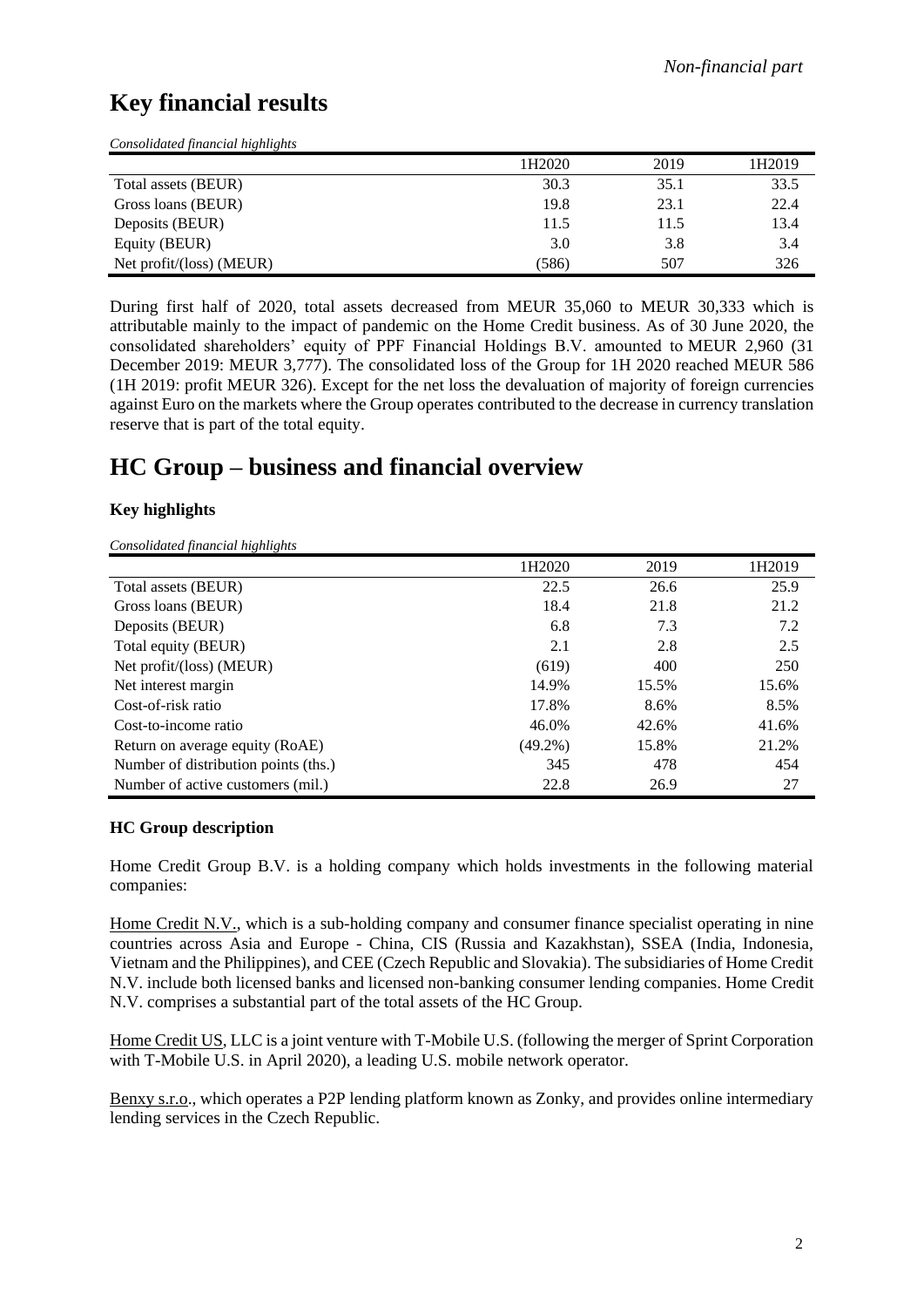The principal activities of the HC Group are: (a) holding equity stakes in consumer finance providers; (b) securing of financing for these companies; and (c) providing strategic guidance in the experience and financial and risk management.

#### **HC Group performance**

The pandemic severely impacted the HC Group's new loan volumes across its footprint due to lockdowns, reduced consumption and stricter underwriting criteria across our countries of operation. Lockdown measures curbed consumer spending by limiting access to brick-and-mortar stores. The HC Group's new volumes during the 1H 2020 reduced 44% year-on-year to approximately BEUR 5.8. As a result, the total consolidated net loans declined 20.0% in the six months to 30 June 2020 to BEUR 16.2.

With many economies around the world starting to reopen in late May and early June, Home Credit has started to see signs of improved loan demand across its operations. This positive financial and operational trend continued through July and beyond.

As the anti-pandemic restrictions and loan payment moratoria have taken hold, the HC Group proactively assessed its portfolio and has created reserves to draw a line in the sand and cover expected credit losses. In the first half 2020, impairment provisions rose 105.6% to BEUR 1.79 from MEUR 871. During 2020, the NPL ratio increased slightly to 6.2% from 5.6% at the end of 2019 and the HC Group currently has 10.3% of its loan portfolio subject to payment holidays or moratorium. The coverage ratio for the overall loan portfolio or allowance-to-gross loans increased to 12.2% as of 30 June 2020 from 7.3% at the end of 2019. While allowing for possible flare-up of the pandemic in the coming months, the HC Group is focused on business opportunities in a post Covid environment.

Home Credit was able to limit the year-on-year declines in operating income to BEUR 1.87, down 10.2%, compared to 20.0% decrease of net loans. The HC Group also actively focused on cost control and improving its operating efficiency through the execution of its digital strategy. During the 2Q20, the operating expenses were 17.4% lower compared to 4Q19.

During the period, Home Credit maintained its strong capital position despite the shock to its earnings and operations, with an equity-to-net loans ratio of 12.8%. Ongoing diversification of funding also continued with the HC Group maintaining access to local and international banking partners. Total equity as of 30 June 2020 was BEUR 2.1.

|                        | 1H2020 | 2019 | 1H2019 |
|------------------------|--------|------|--------|
| Total net loans (BEUR) | 16.2   | 20.2 | 19.0   |
|                        |        |      |        |
| Product structure      |        |      |        |
| Cash loans             | 70%    | 69%  | 71%    |
| Consumer durable loans | 23%    | 25%  | 24%    |
| Other                  | 7%     | 6%   | 5%     |
| Geographic structure   |        |      |        |
| China                  | 57%    | 59%  | 62%    |
| <b>SSEA</b>            | 18%    | 19%  | 12%    |
| <b>CIS</b>             | 14%    | 13%  | 18%    |
| <b>CEE</b>             | 11%    | 9%   | 8%     |

*HC Group loan portfolio breakdown*

#### **Loan portfolio quality and risk costs**

Due strong headwinds caused by the pandemic and payment moratoria the HC Group's loan portfolio quality deteriorated during first half of 2020. Its NPL ratio rose to 6.2% in Q2 2020 from 5.6% at the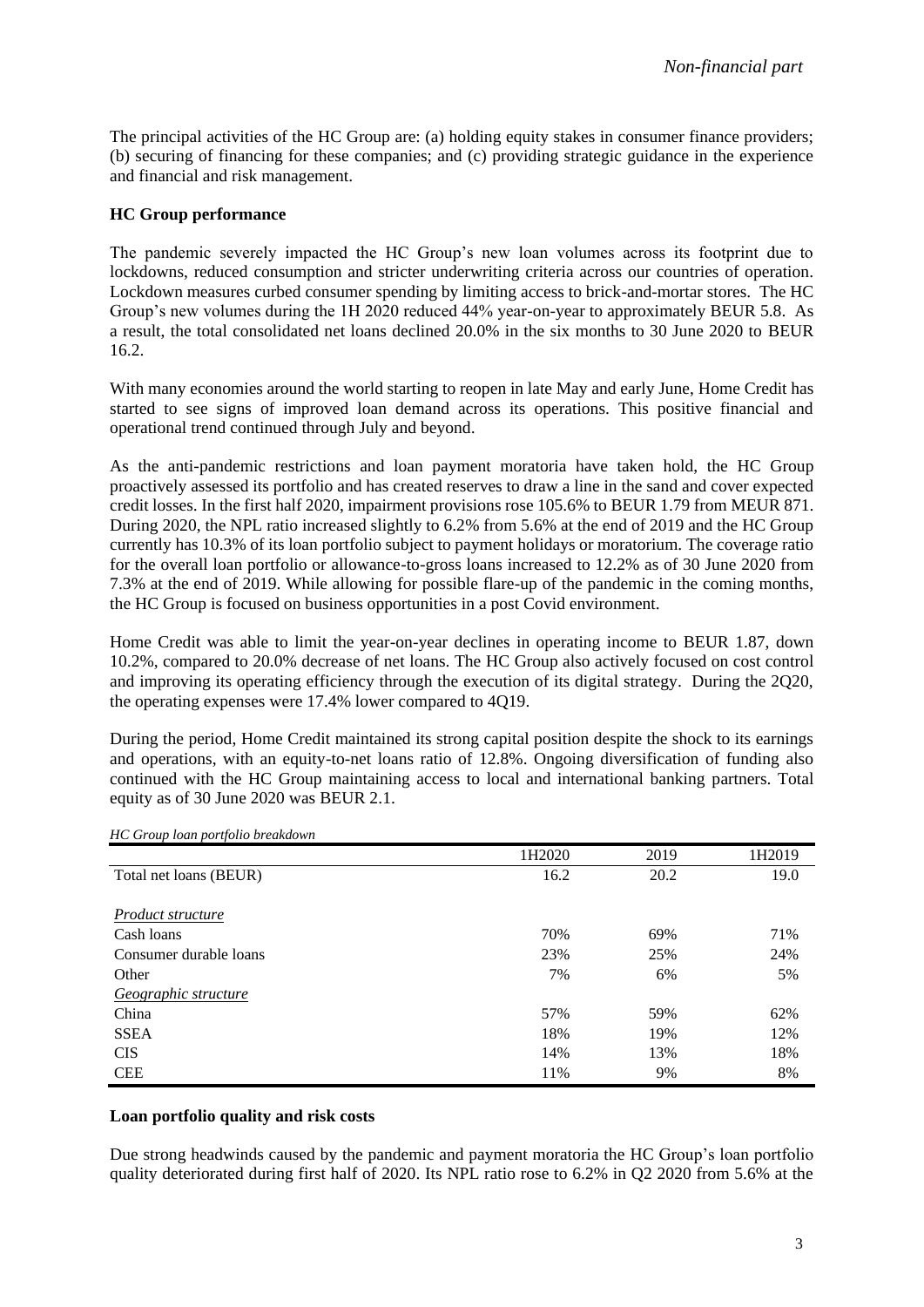end of 2019. Overall, for 1H 2020, the cost-of-risk ratio was 17.8%, compared to 8.5% in the same period in 2019.

Anti-pandemic restrictions and loan payment moratoria have led to reserves the HC Group considers sufficient to the best of its knowledge at this time to fully cover the impact on its loan books. In the first half, impairment losses rose to BEUR 1.79 from MEUR 871. The increased provisioning corresponds with the HC Group's conservative view of the scope for potential loan defaults.

The HC Group therefore boosted its non-performing loan coverage ratio to 197.8% as of 30 June 2020, from 124.1% a year earlier. This prudent approach creates a solid foundation for anticipated business recovery, which has been observed since late 2Q 2020.

#### **Group distribution network**

Amid Covid-19 restrictions, the HC Group accelerated the implementation of its global digital strategy. Launched several years ago, the strategy focuses chiefly on introducing paperless sales processing at physical stores, online sales via Home Credit's proprietary mobile app, and the use of voice- and chatbots at customer care centres. This rapid digitalization is streamlining the HC Group's omni-channel distribution network by making its sales points entirely self-serviced or operated by retailers' staff. The transition has allowed Home Credit to transfer tasks from its own sales teams to external parties, reflecting how existing market trends are being expediated by the pandemic. These adjustments have also allowed the HC Group to reduce its operating, including personnel, costs.

Complemented with other measures the HC Group has implemented, it expects a 25% run rate reduction in operating expenses in the second half of 2020. The number of points of sale, including loan offices, branches, car dealerships and ATMs, declined 24% year on year to 346 thousand in 1H 2020. This corresponds with the staff reduction, namely in the sales network, of 37% year-on-year to 78 thousand full-time employees. In the 2Q 2020 the Home Credit's the operating expenses were lower 17.4% compared to 4Q 2019.

#### **Country market operations**

The HC Group's geographical diversification is the company's key strength for the group. Its subsidiary Home Credit N.V. is the market leader in POS lending in most of the countries where it is active. Home Credit N.V. operates across four geographical regions – China, CIS (Russia, Kazakhstan), SSEA (Vietnam, India, Indonesia, Philippines) and CEE (Czech Republic, Slovakia). In addition to the HC Group's shareholding interest in Home Credit N.V, (which comprises a substantial part of the total assets of the HC Group), the HC Group also holds investments in Benxy, a Czech-based start-up operating a P2P lending platform.

#### Situation in China

In China, the HC Group recorded a 15% year-on-year decrease in operating income in 1H 2020. Through 30 June 2020 Home Credit China has served over 56.2 million customers and had gross loans outstanding of BEUR 10.9. Because of higher impairment losses, the cost-to-income ratio rose to 33.3% in 1H 2020 from 30.4% in 1H 2019, but the increase was contained by productivity improvements driven by accelerated digitalization of the HC Group's operations. Through an overall decline in the quality of the loan portfolio, the cost-of-risk ratio rose from 11.6% for 1H 2019 to 24.3% for 1H 2020.

#### Online and offline lending network expansion supports Asian growth

In SSEA, the HC Group tackled the adverse business conditions amid the pandemic with growth of 5% year-on-year for 1H 2020 in operating income and growth in gross loans to MEUR 2,463. At the same time, the cost-of-risk ratio rose from 9.9% in 1H 2019 to 16.7% in 1H 2020.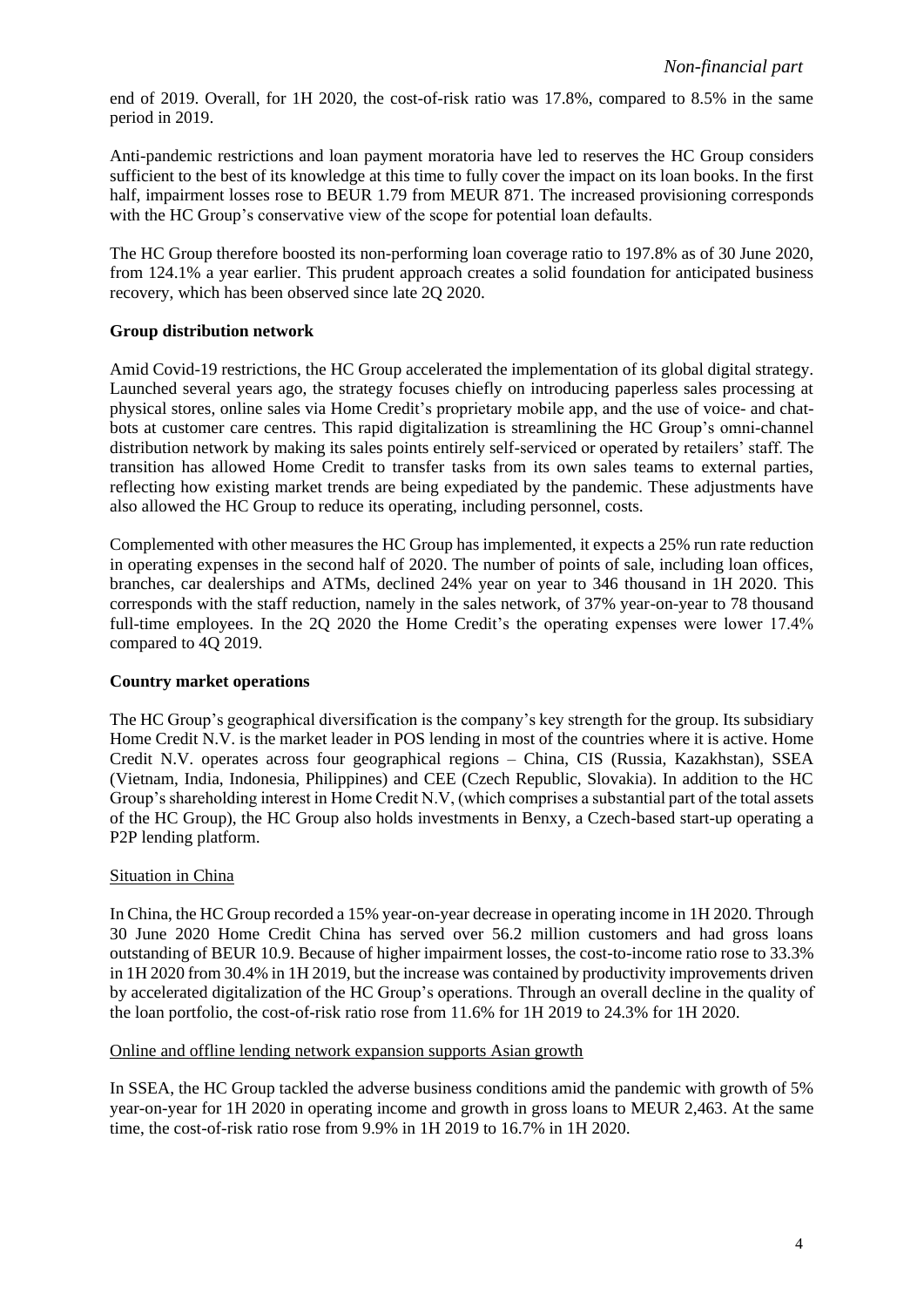#### CIS & CEE sustain growth in mature markets

With 20-year leading market positions, Home Credit has continued to integrate its centrally-developed digital solutions to support the life-time value of its long-term customer relationships, supporting operating income of MEUR 291 in CIS and MEUR 83 in CEE for 1H 2020. Cost-of-risk levels picked up from their record lows with CEE growing to 0.7% for 1H 2020, compared to (0.5%) in the previous year, and the CIS cost-to-risk increasing to 5.3% for 1H 2020 from 0.6% in the corresponding period last year.

## **PPF banka – business and financial overview**

The Bank's services are primarily tailored to Czech clients in the municipal and corporate segments. It also operates in premium private banking sector. The Bank's principal activities comprise all types of banking transactions, and the provision of banking and financial services, both in domestic and international markets. The Bank does not compete with large universal banks or operate in the mass market and standard products. The Bank acts as PPF Group's central treasury bank, conducting international payment operations for companies within PPF Group as well as underwriting and other investment services such as brokering finance in the capital markets.

The Bank is the market maker for Czech government bonds, it is very active in the field of corporate bonds, foreign exchange markets and interest rate financial derivatives.

#### **Key highlights**

*Unconsolidated financial highlights*

|                                 | 1H2020 | 2019  | 1H2019 |
|---------------------------------|--------|-------|--------|
| Total assets (BEUR)             | 8.2    | 8.9   | 8.3    |
| Gross loans (BEUR)              | 1.6    | 1.6   | 1.6    |
| Deposits (BEUR)                 | 6.5    | 6.8   | 6.4    |
| Total equity (MEUR)             | 568    | 562   | 513    |
| Net profit (MEUR)               | 45     | 82    | 41     |
| Adjusted NPL ratio              | 5.3%   | 5.1%  | 5.4%   |
| Cost-to-income ratio            | 31.7%  | 33.1% | 37.9%  |
| Return on average equity (RoAE) | 16.4%  | 16.0% | 17.0%  |

\*including an 8 MEUR dividend income from its subsidiary

#### **PPF banka performance**

PPF bank achieved very solid performance. The profit after tax for 1H 2020 was MEUR 45. Total assets went down to BEUR 8.2 chiefly driven by decrease in Balances at CNB which was partially offset by increase in investment portfolio. Compared with the end of 2019, the volume of loans and advances to customers stayed at comparable level. Customer loan-to-deposit ratio increased to 24.7% caused by decrease in deposits from customers.

The decrease in total liabilities was driven by significant decrease in due to banks by MEUR 574, which was partially offset by increase in due to clients.

Total equity did not change significantly – there was increase in retained earnings due to inclusion of 1H 2020 profit, which was offset by decrease in FVOCI reserve.

In comparison to 1H 2019, operating income increased by 10% to MEUR 94. Result from client business went up by MEUR 3 compared to 1H 2019 and proprietary business went up by almost 10% to MEUR 44 compared to last year. In addition, there was as well dividend from subsidiary amounting to MEUR 8. There was negative result from impairment mainly due to current economic situation.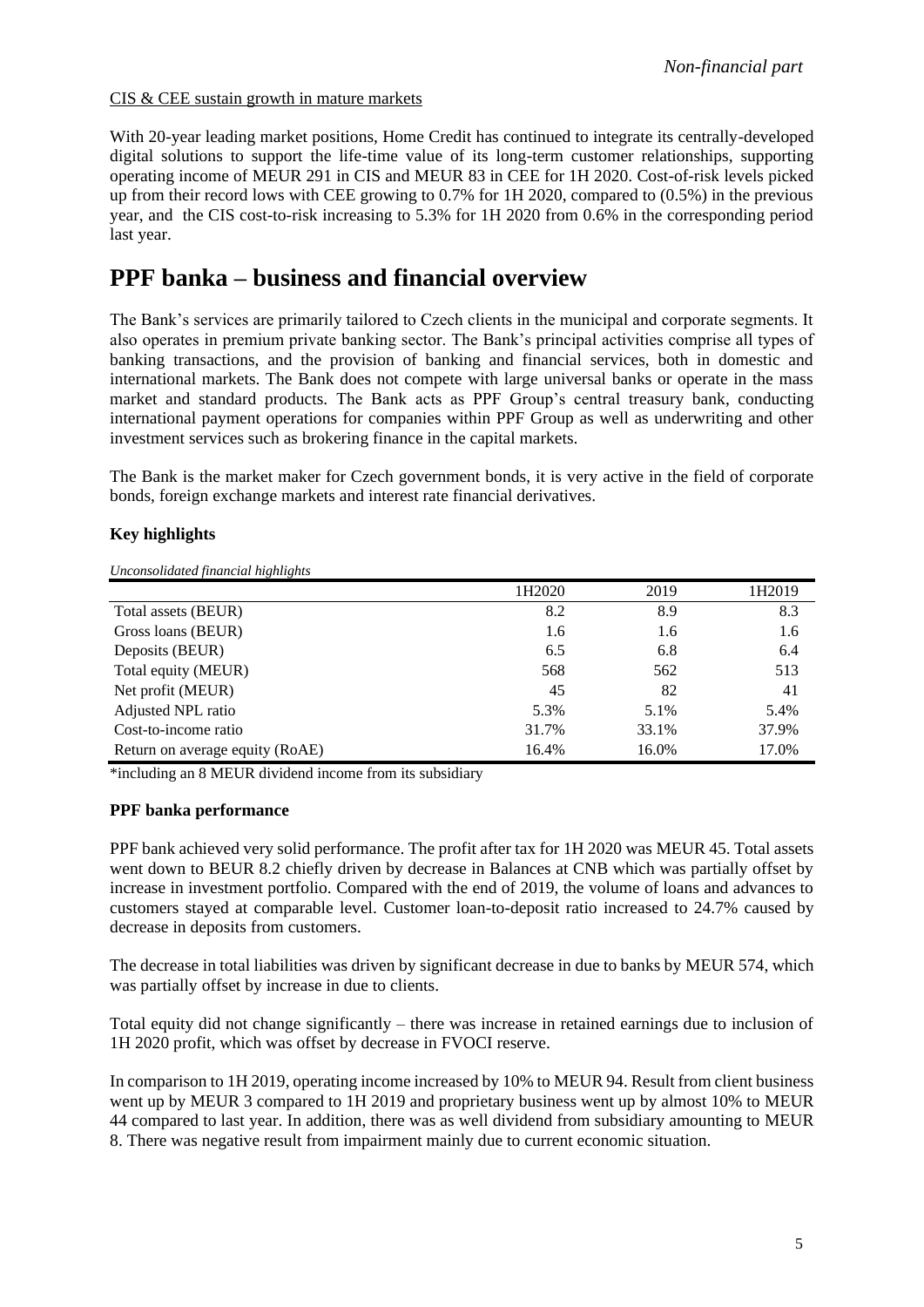Expenses went significantly down by 15%. The decrease was attributable to decrease in operating expenses as well as decrease in donations.

In comparison to the end of 2019, capital adequacy ratio increased from 18.3% to 20% caused by decrease of regulatory RWA and increase in regulatory capital. The return on equity was 16.4% in 1H2020. Cost-to-income ratio went down to 31.7%. Liquidity coverage ratio did not change significantly and stayed at around 128%.

#### **Specific balances**

*Significant assets/liabilities, in billions of EUR*

|                                       | 1H2020 | 2019 | 1H2019 |
|---------------------------------------|--------|------|--------|
| Significant assets                    |        |      |        |
| Balances at CNB                       | 4.1    | 6.2  | 5.0    |
| Loans to banks                        | 0.4    | 0.1  | 0.4    |
| Loans to clients                      | 1.6    | 1.6  | 1.6    |
| Investment securities                 | 2.1    | 1.1  | 1.4    |
| Significant liabilities               |        |      |        |
| Due to banks                          | 0.6    | 1.0  | 0.6    |
| Due to clients - repayable on demands | 2.9    | 2.9  | 2.9    |
| Due to clients - other                | 3.6    | 3.8  | 3.6    |
| Loan portfolio, in billions of EUR    |        |      |        |
|                                       | 1H2020 | 2019 | 1H2019 |
| Export and structured finance         | 1.2    | 1.2  | 1.2    |
| Real estate financing                 | 0.2    | 0.2  | 0.2    |
| Large corporates                      | 0.2    | 0.2  | 0.2    |

The Bank identifies three specific segments related to loan to clients. There was no big change in total balance in comparison with year-end 2019.

|                                  | 1H2020 | 2019 | 1H2019 |
|----------------------------------|--------|------|--------|
| By deposit type                  |        |      |        |
| Current accounts                 | 2.9    | 2.9  | 2.9    |
| Term deposits                    | 1.5    | 1.4  | 1.5    |
| Repo operations                  | 2.1    | 2.5  | 2.1    |
|                                  |        |      |        |
| By client                        |        |      |        |
| Banks and financial institutions | 2.2    | 3.2  | 2.7    |
| Large corporates                 | 1.7    | 1.5  | 1.0    |
| Municipal                        | 2.0    | 1.5  | 2.1    |
| Private clients                  | 0.2    | 0.2  | 0.2    |
| <b>SME</b>                       | 0.4    | 0.4  | 0.5    |

Due to clients consists of three important parts – current accounts, term deposits and repo operations. Significant increase occurred in current and term deposits and decrease in repo operations.

Due to clients can be disaggregated by sectors – the biggest portion is attributable to banks and financials and municipal sector. The decrease in banks and financial sector was almost compensated by growth of municipal and large corporate sectors.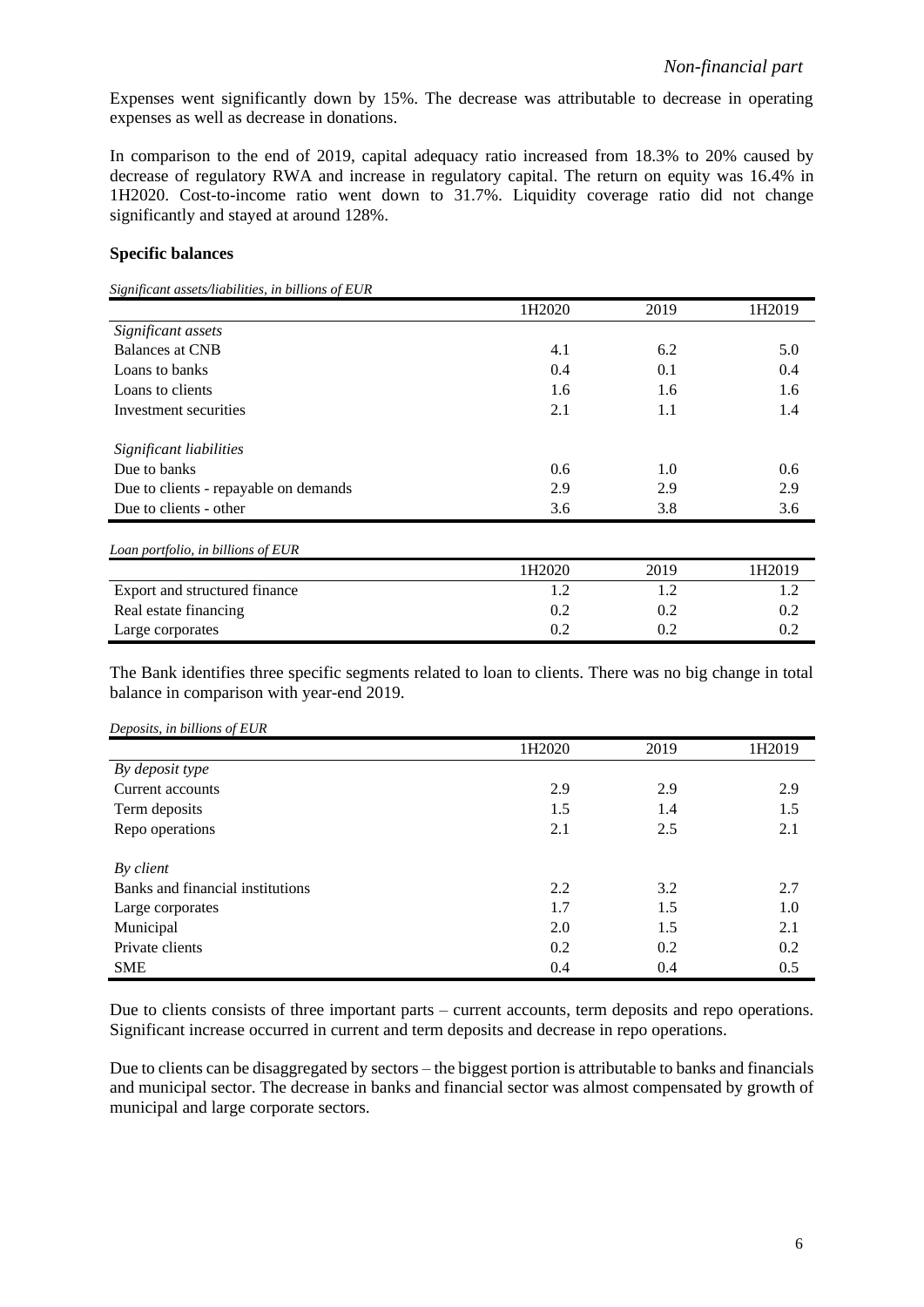| Investment securities, in millions of EUR |        |       |        |
|-------------------------------------------|--------|-------|--------|
|                                           | 1H2020 | 2019  | 1H2019 |
| Financial assets held for trading         | 1,170  | 282   | 518    |
| Derivatives                               | 396    | 182   | 240    |
| Debt securities                           | 774    | 100   | 269    |
| Equity securities                         |        |       | 9      |
| Financial assets at FVOCI                 | 982    | 691   | 763    |
| Equity instruments                        |        | 10    | 8      |
| Debt securities                           | 982    | 684   | 755    |
| Financial assets at amortised cost        |        | 164   | 163    |
| Debt securities                           |        | 164   | 163    |
| <b>Total investments</b>                  | 2,152  | 1,137 | 1,444  |

The investment portfolio almost doubled compared to the end of 2019. There was significant increase in positive fair value of derivatives (negative fair value of derivatives increased as well in the same pace). The most significant increase took place in debt securities held for trading – vast majority of increase accounts for Czech governmental securities. The increase is connected with current market situation. Debt securities held for trading as well as FVOCI debt securities increased very considerably as well.

#### **Loan portfolio quality**

#### *Portfolio quality, in millions of EUR*

|                                                      | 1H2020 | 2019  | 1H2019 |
|------------------------------------------------------|--------|-------|--------|
| Performing loans                                     | 1,554  | 1,545 | 1,548  |
| Impairment                                           | (17)   | (7)   | (6)    |
| Gross non-performing loans and advances to customers | 112    | 113   | 133    |
| Impairment                                           | (31)   | (33)  | (36)   |
| <b>Total loans</b>                                   | 1,618  | 1,618 | 1,639  |
| Unadjusted NPL ratio                                 | 6.6%   | 7.2%  | 8.8%   |
| Adjusted NPL ratio (without EGAP*)                   | 5.3%   | 5.1%  | 5.4%   |

\* EGAP -Exportní garanční a pojišťovací společnost, a.s.

The gross amount of non-performing loans stayed at the same level as at year end 2019, thus the NPL ratio did not change significantly neither. However, this percentage does not accurately reflect the risk borne by PPF bank, as the category of non-performing loans contains loans covered by EGAP insurance. The non-performing loan ratio is calculated based on gross exposure per client and EGAP insurance is not taken into consideration. After adjusting the volume of non-performing loans by EGAP insurance (for non-performing loans insured by EGAP, the insurance value is deducted from gross exposure), the ratio of non-performing loans to total loans provided was around 5%. The actual credit portfolio exposure was thus significantly lower.

The EGAP portfolio was decreasing steadily. The amount as at 1H2020 was MEUR 24.

## **Mobi Banka**

Mobi Banka (formerly Telenor Banka) acquired in 2019, is a mobile and online bank based in Belgrade that provides its services primarily to retail customers in Serbia. At present, it offers a full range of financial services for retail clients. The bank currently has more than 500,000 clients.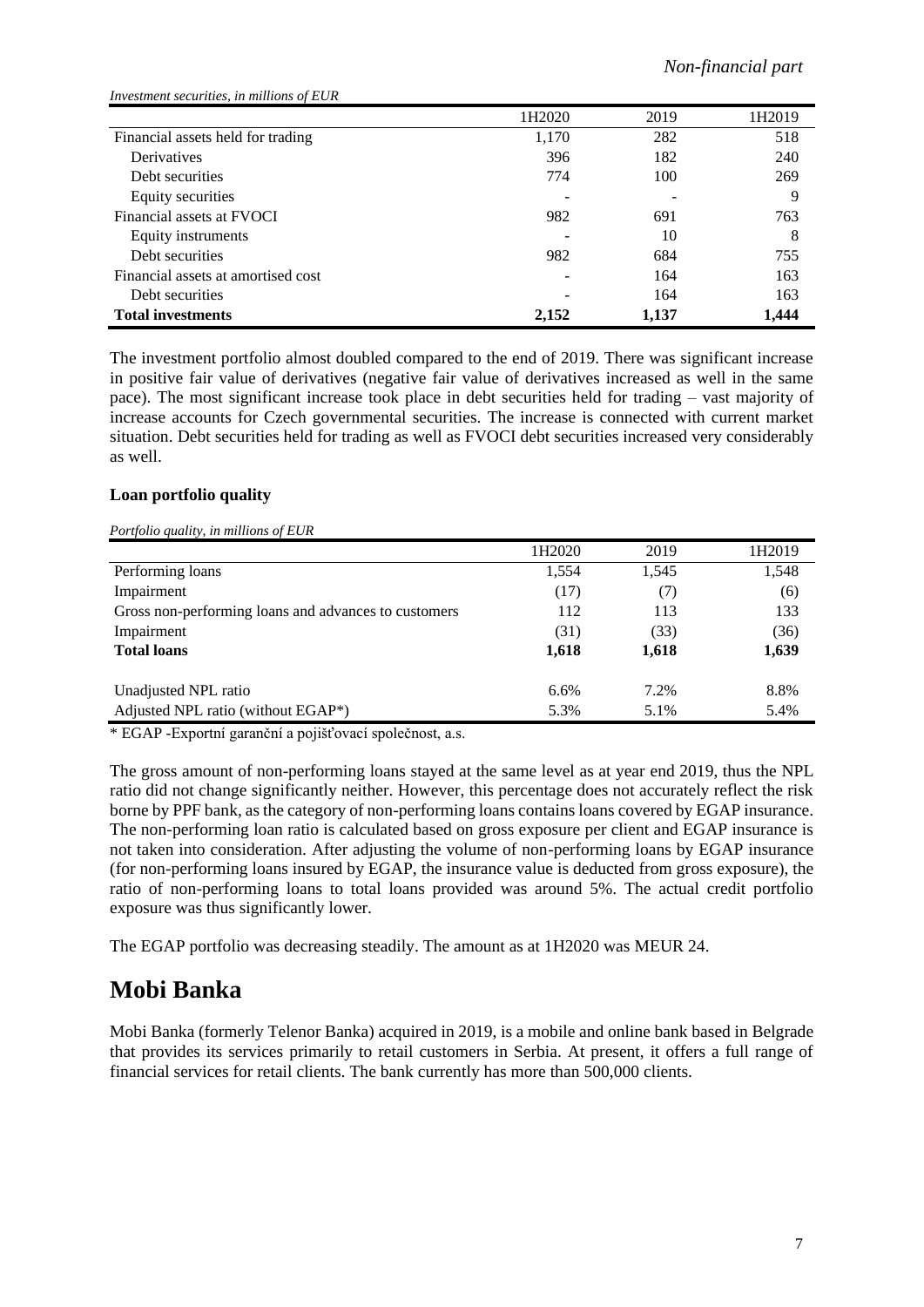#### **Key highlights**

| Financial highlights |                   |       |
|----------------------|-------------------|-------|
|                      | 1H2020            | 2019  |
| Total assets (MEUR)  | 184               | 170   |
| Total equity (MEUR)  | 38                | 40    |
| Net loss (MEUR)      | $\left( 2\right)$ | (3.5) |

## **ClearBank**

Since 2017, the Group invested in ClearBank Ltd., a company incorporated in the UK and jointly regulated by the Prudential Regulation Authority and the Financial Conduct Authority. As at 30 June 2020, the Group's holding in ClearBank stood at 43.3%, representing a cumulative investment of MEUR 90. Authorised to accept deposits and operate as a credit institution, ClearBank is the UK's first new clearing bank in more than 250 years and currently provides state of the art clearing and settlement services to regulated financial institutions.

As at 30 June 2020, ClearBank had secured 87 financial regulated customers, up 31 on prior year and generating combined customer balances of MEUR 468. ClearBank's balance sheet closed the period with net assets totalling MEUR 57, this being 16% up from the start of 2020 and with robust regulatory metrics for both capital and liquidity.

In the last 6 months ClearBank has seen significant growth in transactional volumes and values and at 30 June was processing over 900,000 transactions per month, excluding internal transfers, with the total value processed during the first 6 months of 2020 of BEUR 9.1.

#### **Macroeconomic and regulatory development in countries where the Group operates**

In 1H 2020, the Group, especially Home Credit, faced extremely challenging business conditions across all its markets, stemming from various forms of lockdown and limited consumer spending. Although the Group was forced to tackle strong headwinds in all markets simultaneously, their intensity and duration varied in different countries. The pandemic impacted China, the Group's largest market, primarily in February and March, with Covid-induced stress hitting other economies mainly in April. In mid-May, restrictions in most of the Group's countries were gradually lifted. In Russia, India and Indonesia, the problems still lingered through July.

April was the low point in terms of business operations. Major restrictions in underwriting and reduced consumption could be observed in all countries. In the Philippines, India and Kazakhstan, loan issuance dropped to nearly zero during April. The recovery across all markets began emerging only towards the end of 2Q 2020, spearheaded by China, where the Group focused mostly on accelerating deployment of its digitalization strategy.

The following chart summarises the lockdown situation in the markets where the Group operates: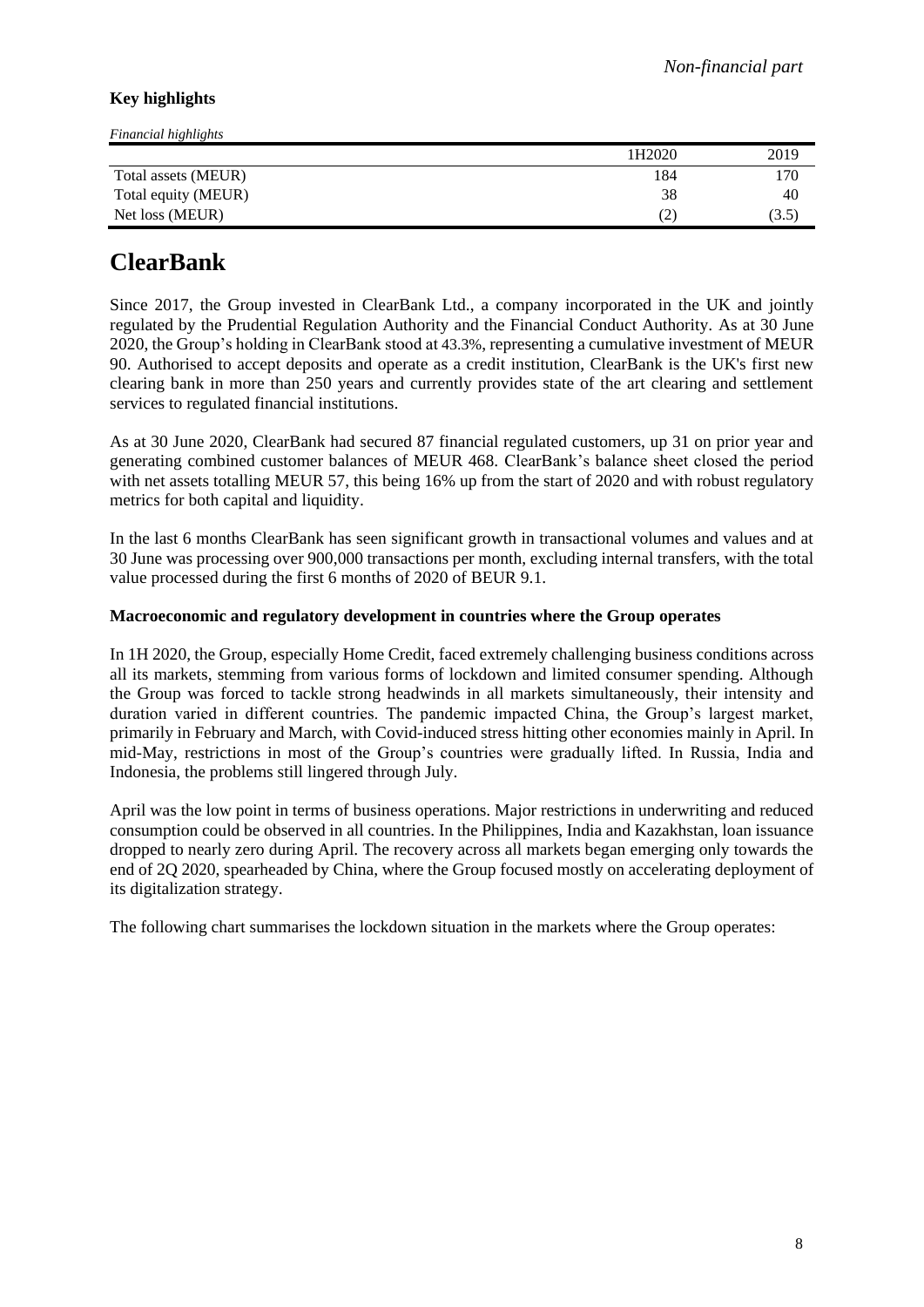|                       | January | February        | <b>March</b> | <b>April</b>    | May               | June |
|-----------------------|---------|-----------------|--------------|-----------------|-------------------|------|
| China - Hubei         |         | $01/21 - 04/08$ |              |                 |                   |      |
| <b>Czech Republic</b> |         |                 |              | $03/16 - 05/17$ |                   |      |
| Slovakia              |         |                 |              | $03/16 - 05/19$ |                   |      |
| Kazakhstan            |         | ٠               |              | $03/16 - 05/11$ |                   |      |
| Russia                |         |                 |              |                 | $03/30 - 06/08$   |      |
| Philippines           |         |                 |              | $03/15 - 05/31$ |                   |      |
| India                 |         |                 |              |                 | $03/25 -$ ongoing |      |
| Indonesia             |         |                 |              | $03/17 - 6/12$  |                   |      |
| Vietnam               |         |                 |              | $04/01 - 04/24$ |                   |      |

As a reaction on pandemic situation and its impact on the economy the local governments imposed new law introducing payment holidays. See below the summary of country specifics:

| Country           | Opt in $/$<br>Opt out | <b>Eligibility criteria</b>                                                                                                                     | <b>Start date / End date</b>                         | <b>Maximum</b><br>length |
|-------------------|-----------------------|-------------------------------------------------------------------------------------------------------------------------------------------------|------------------------------------------------------|--------------------------|
| China             | Opt in                | Opt in for impacted by Covid-19                                                                                                                 | February 1, 2020<br>1 month, in Opt out 3-9 months   | 6 months                 |
| Czech<br>Republic | Opt in                | Opt in - Retail loans except Overdraft<br>with DPD $\leq$ 30                                                                                    | April 1, 2020<br>July 31, 2020, ev. October 31, 2020 | 6 months                 |
|                   |                       |                                                                                                                                                 | April 9, 2020                                        |                          |
| Slovakia          | Opt in                | Opt in – Retail loans with DPD $<= 30$                                                                                                          | Until the end of governmental preventive<br>measures | 6 months                 |
|                   | Opt in                | Opt in for clients who lost the job                                                                                                             | March 15, 2020                                       |                          |
| Kazakhstan        | Opt out               | Opt out for socially vulnerable clients                                                                                                         | June 15, 2020                                        | 3 months                 |
|                   |                       | Clients who had paid duly before and                                                                                                            | April 3, 2020                                        |                          |
| Russia            | Opt in                | who lost salaries for over 30% because<br>of quarantine                                                                                         | Oct 31, 2020                                         | 6 months                 |
| Philippines       | Opt out               | Version 1: All contracts not payed<br>during the moratorium and not 90+<br>DPD before moratorium eligible for<br>up-to 3 months Payment Holiday | Version 1: Mar 17 - May 31, 2020                     | V1:3<br>months           |
|                   |                       | Version 2: All contracts current at Sep<br>15 are eligible for 60 days Grace<br>Period for all instalments until end of<br>Dec'20               | Version 2: Sep $15 - Dec 31, 2020$                   | V2:60<br>days            |
| IN                |                       | Clients not delinquent as of March 1,                                                                                                           | March 1, 2020                                        | 6 months                 |
| Opt out           |                       | 2020                                                                                                                                            | August 31, 2020                                      |                          |
| ID                | Opt in                | Clients financially (max 10 DPD as of<br>March 1)                                                                                               | March 1, 2020                                        |                          |
|                   | Opt out               | or medically affected by Covid-19                                                                                                               | December 2020                                        |                          |
| Vietnam           | Opt in                | Clients impacted by Covid-19 (max 10                                                                                                            | January 23, 2020                                     | 3 months                 |
|                   |                       | DPD)                                                                                                                                            | Max 3 months of payment holiday                      |                          |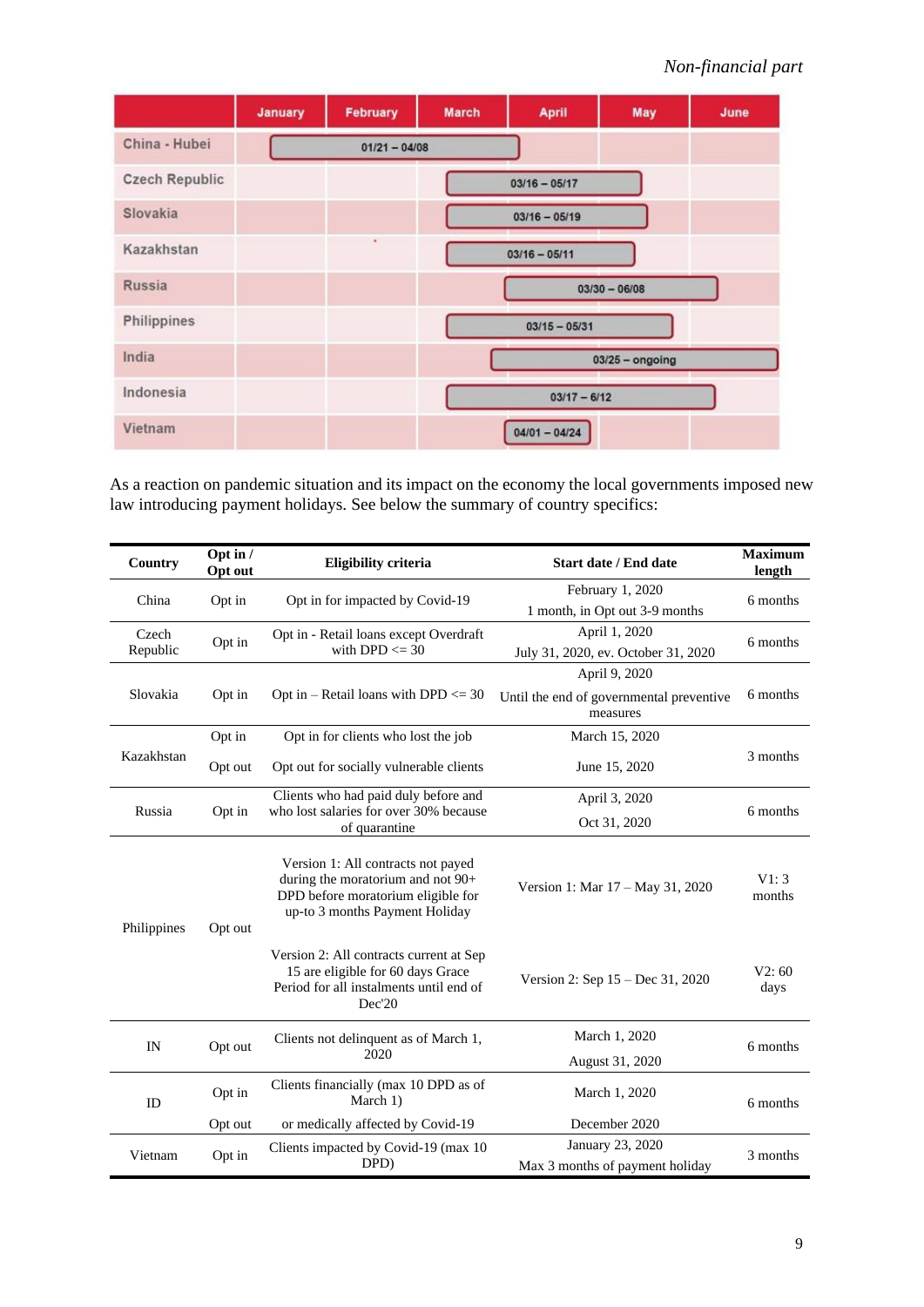Opt-in: client has a right to apply for payment holidays. In some countries, Home Credit is regulatory obliged to approve payment holidays, in other countries, the decision is based on the Group' underwriting process.

Opt-out: In some countries (IN, PH), the group provides payment holidays to all clients, who failed to pay their instalment in time. The Group does not ask for explicit client consent.

#### **Commercial and financial outlook**

The Group is mindful of the fact that the spread of Covid-19 and the measures taken by government authorities to contain the disease are a challenging situation for the Group and for the financial sector in general. It affects existing risks and will give rise to new, specific ones.

In Home Credit the business and financial performance beyond 1H 2020 centres on the effects of differences in the duration and form of established loan payment holidays in the HC Group's countries of operation. In the Philippines and India, the moratoria were lifted first (in June and September, respectively), however these two countries have still been heavily impacted since their payment holiday schemes were on the opt-out basis. This affected more than half of the loan book during 2Q 2020. In China and Kazakhstan, the opt-out form of payment holidays was only available to some borrowers. Even though the payment moratoria in the remaining countries are on an opt-in basis, they are still in force and have expiry dates scheduled between later this year and 1Q 2021. Overall, signs of improving business first seen in late June were also observed in July and August. Unless a new and severe wave of the Covid-19 crisis erupts this autumn, recovery is set to continue in the second half of 2020.

Within the corporate banking segment, the Covid-19 epidemic is likely to have negative repercussions not only for banking operations, but also for the Group's financial performance, both in the short and the longer term. The quality of the loan portfolio is expected to be adversely affected, in particular, by the increasing number of clients who indicate a deterioration in their financial situation due to the measures taken by individual governments and seek to negotiate a solution to their predicament. The Group projects that the situation may result in an increase in the number of repayment schedule adjustments in part of the client portfolio, with a rise in the number of defaults and increased risk costs in the longer run. The volume of new business can also be expected to decline.

In addition, the Group is exposed to market risk, i.e. a downturn on global markets. Financial stability may be dented by a further decline on the stock market and limited financing opportunities.

However, high uncertainty surrounding the current spread of Covid-19 and further economic developments means that quantifying all the impacts is difficult to predict.

Assumptions and estimation uncertainties that may have a significant effect on the financial statements for the year ended 31 December 2020 include the inputs for the expected credit loss (ECL) measurement model, which is used for the determination of the impairment of the financial instruments. The actual market information was considered when determining the ECL as of 30 June 2020.

The Group conducted a capital adequacy and 12-month liquidity stress test in Q3 2020 based on the available information. The results of the stress tests indicated that the functioning of the Group in the following 12 months is not threatened.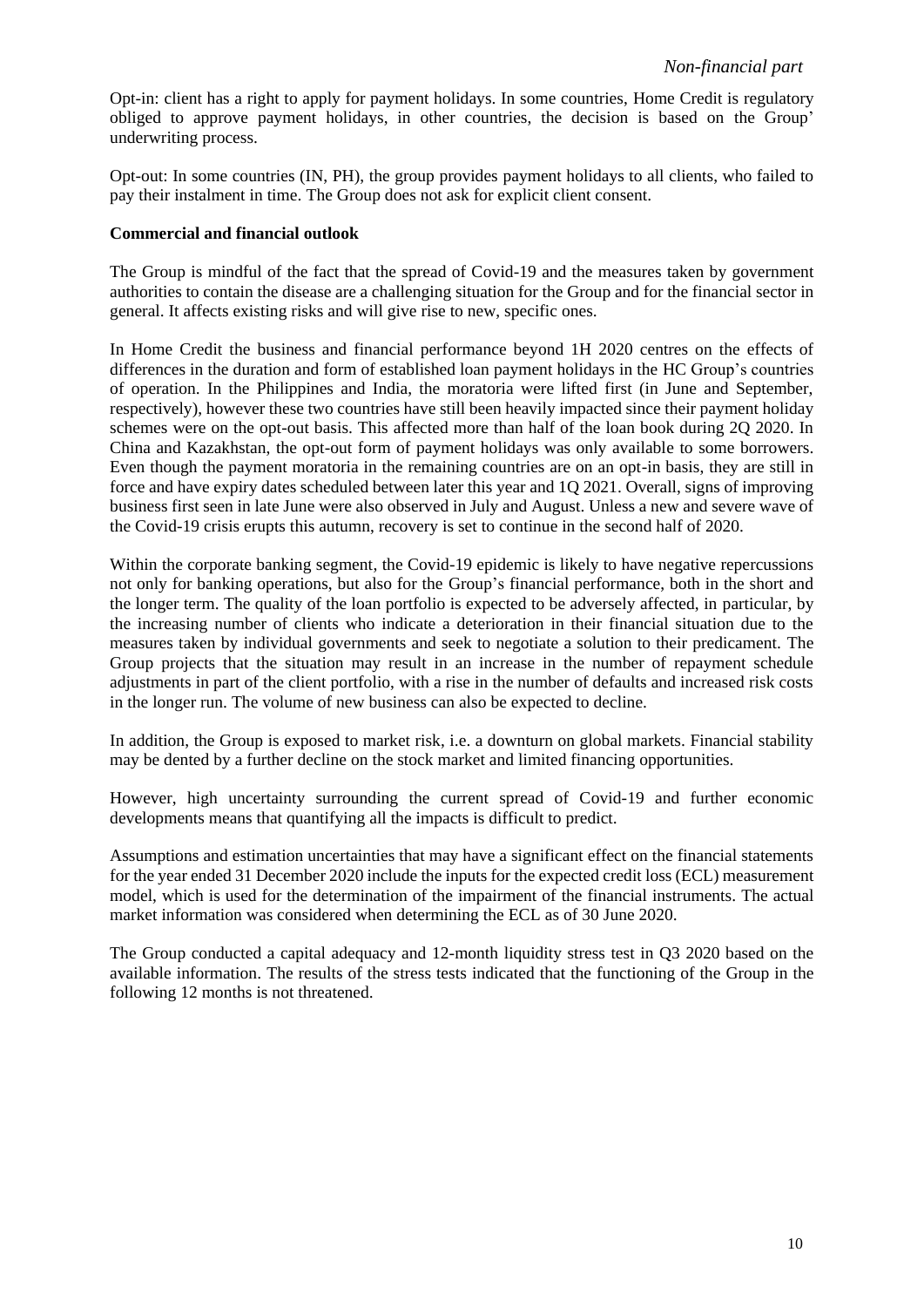## Statutory Declaration of Persons Responsible for PPF Financial Holdings Group Half-Year Report 2020

With the use of all reasonable care, to the best of our knowledge the consolidated half-year report provides a true and fair view of the financial standing, business activities, and results of operations of the issuer and its consolidated group for the first half of 2020 and of the outlook for the future development of the financial standing, business activities, and results of operations of the issuer and its consolidated group, and no facts have been omitted that could change the meaning of this report.

Amsterdam, September 30, 2020

Kateřina Jirásková

Director, PPF Financial Holdings B.V.

lis Jansen

Director, PPF Financial Holdings B.V.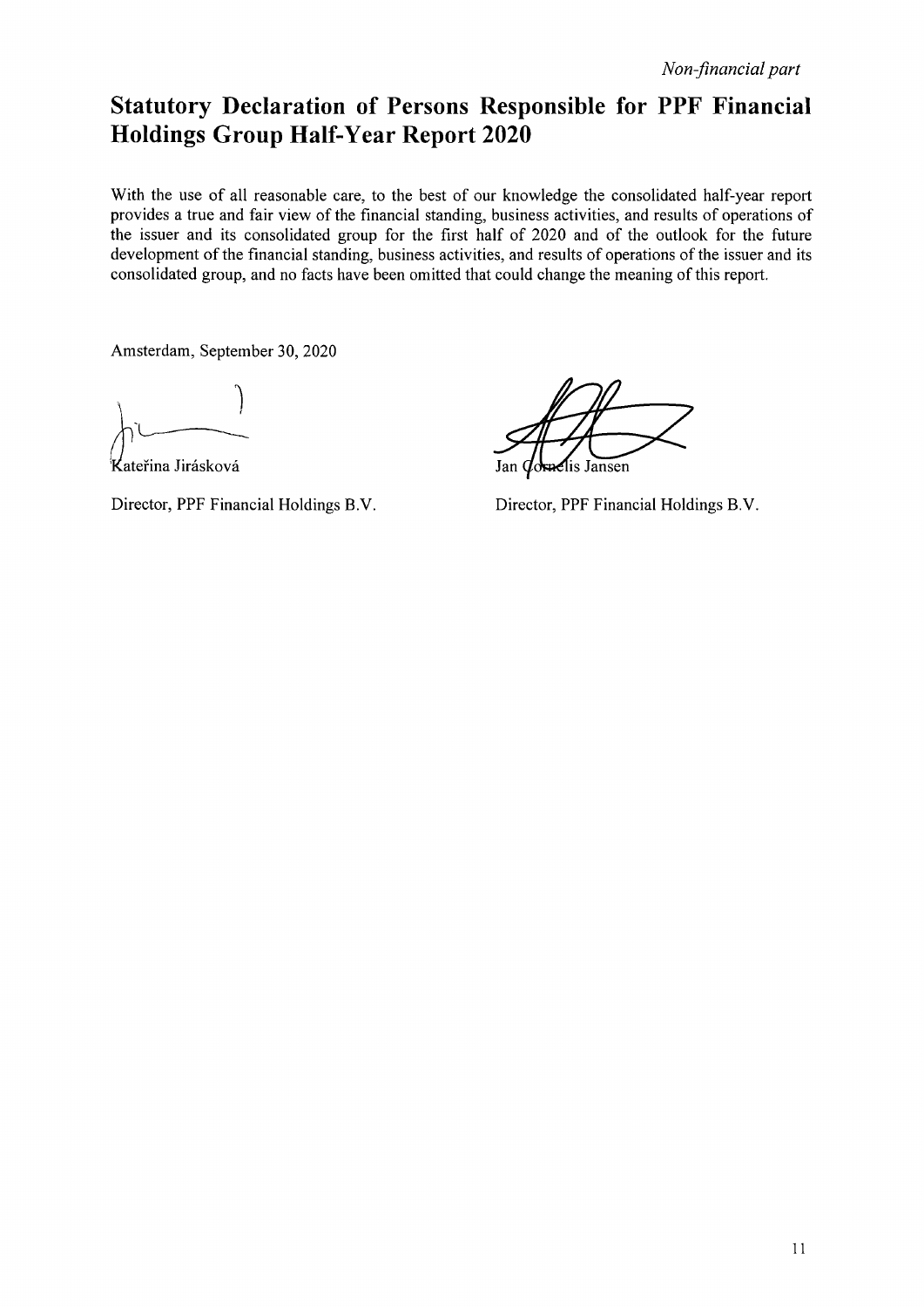## **Alternative Performance Measures**

 $\mathbf{r}$ 

In this report, the Company uses financial measures defined or specified in the applicable financial reporting framework, which relate to the performance of the subsidiaries. Those financial measures may be reconciled with the respective consolidated or individual financial statements of the subsidiaries, if those subsidiaries publish their respective accounting statements, but not with the financial statements of the Company. Note that unlike Home Credit Group B.V. PPF banka a.s. does not publish its 1H 2020 financial statements.

Additionally, the Company uses in this report alternative performance measures. An alternative performance measure is a financial measure of historical or future financial performance, financial position, or cash flows, other than a financial measure defined or specified in the applicable financial reporting framework. The definitions or references to the definitions of the alternative performance measures used in this report are provided below. For each alternative performance measure, it is indicated if the alternative performance measure may be reconciled with the financial measures in the financial statements.

| <b>Performance Measure</b>     | <b>Purpose and Definition</b>                                                                                                                                                                                                                                                     |
|--------------------------------|-----------------------------------------------------------------------------------------------------------------------------------------------------------------------------------------------------------------------------------------------------------------------------------|
| Adjusted NPL ratio             | Purpose:                                                                                                                                                                                                                                                                          |
|                                | The NPL ratio is a measure of the portfolio credit quality. Usually, a<br>higher NPL ratio is associated with lower portfolio quality.                                                                                                                                            |
|                                | Definition:                                                                                                                                                                                                                                                                       |
|                                | Gross non-performing loans and advances to customers less<br>Guarantee provided by EGAP to these loans / Gross performing loans<br>and advances to customers                                                                                                                      |
|                                | <b>Reconciliation with financial statements:</b>                                                                                                                                                                                                                                  |
|                                | This measure is used for the description of the performance of PPF<br>banka a.s. It cannot be reconciled with the financial statements of the<br>Company or with the financial statements of PPF banka a.s.                                                                       |
| Allowance-to-gross loans ratio | <b>Purpose:</b>                                                                                                                                                                                                                                                                   |
|                                | The allowance-to-gross loans ratio is a measure of the total portfolio<br>credit quality. Usually, a higher allowance-to-gross loans ratio is<br>associated with a higher prudence in creation of loss allowances or<br>with a lower portfolio quality.                           |
|                                | Definition:                                                                                                                                                                                                                                                                       |
|                                | Allowance-to-gross loans ratio is calculated as loss allowance for<br>loans to customers divided by gross loans.                                                                                                                                                                  |
|                                | <b>Reconciliation with financial statements:</b>                                                                                                                                                                                                                                  |
|                                | This measure is used for the description of the performance of Home<br>Credit Group B.V. on consolidated basis. It cannot be reconciled with<br>the financial statements of the Company. However, it may be<br>reconciled with the financial statements of Home Credit Group B.V. |
| Cost-of-risk ratio             | Purpose:                                                                                                                                                                                                                                                                          |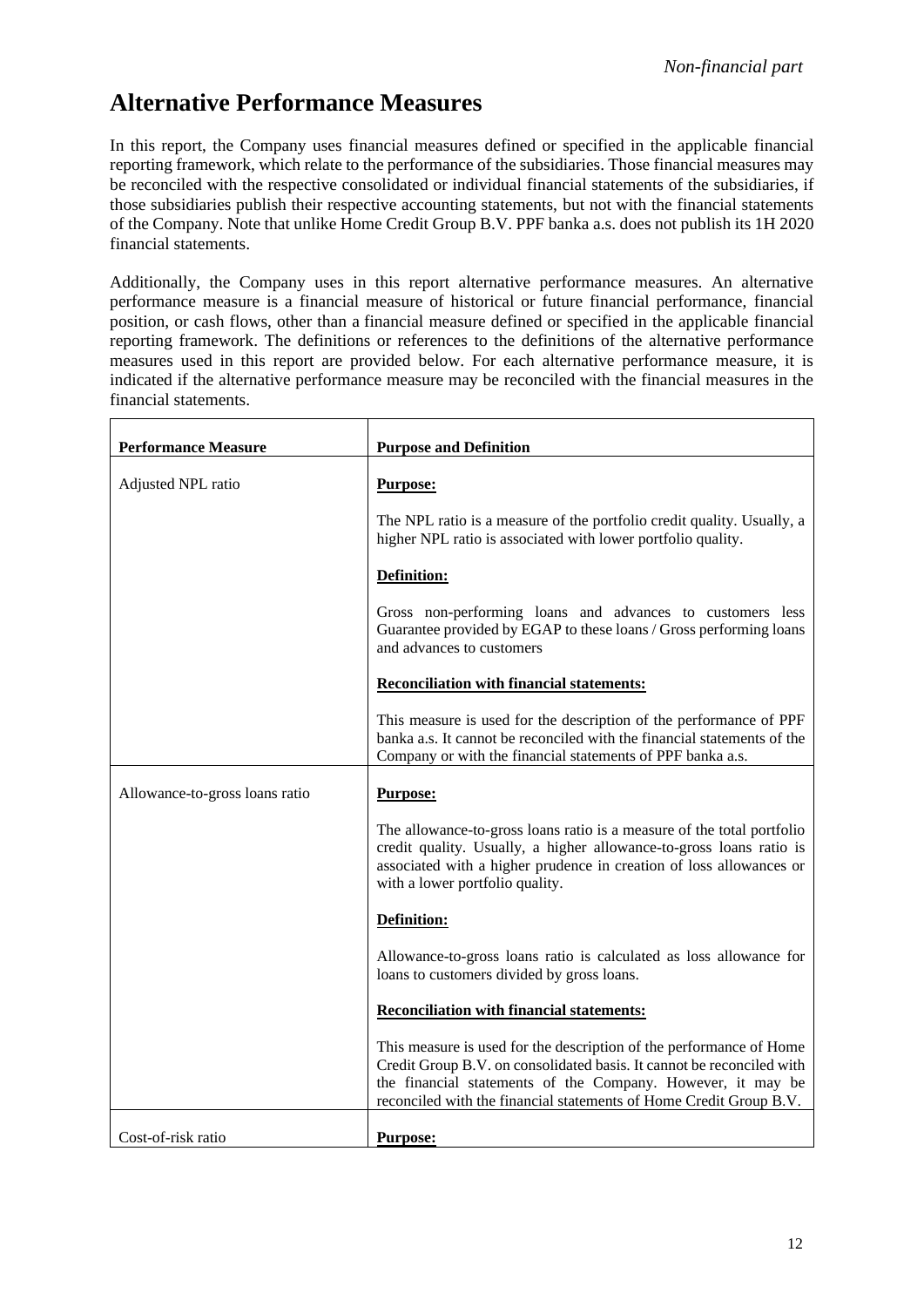|                      | Cost-of-risk ratio is a measure of credit risk of a loan portfolio. A<br>lower cost-of-risk ratio is associated with lower credit risk of a loan<br>portfolio.<br>Definition:                                                                                                                                                                                                                                     |  |  |  |  |  |
|----------------------|-------------------------------------------------------------------------------------------------------------------------------------------------------------------------------------------------------------------------------------------------------------------------------------------------------------------------------------------------------------------------------------------------------------------|--|--|--|--|--|
|                      | Impairment losses on financial assets / Average gross loans to<br>customers                                                                                                                                                                                                                                                                                                                                       |  |  |  |  |  |
|                      | The average loans to customers for a given year are calculated as the<br>average of gross loans to customers at the end of Q4 of the previous<br>year and Q1, and Q2 of the respective year.                                                                                                                                                                                                                      |  |  |  |  |  |
|                      | <b>Reconciliation with financial statements:</b>                                                                                                                                                                                                                                                                                                                                                                  |  |  |  |  |  |
|                      | This measure is used for the description of the performance of Home<br>Credit Group B.V. It cannot be reconciled with the financial<br>statements of the Company. However, it may be reconciled with the<br>financial statements of Home Credit Group B.V.                                                                                                                                                        |  |  |  |  |  |
| Cost-to-income ratio | <b>Purpose:</b>                                                                                                                                                                                                                                                                                                                                                                                                   |  |  |  |  |  |
|                      | Cost-to-income ratio is a measure of operational effectiveness of a<br>company. A lower cost-to-income ratio is associated with better<br>company performance.                                                                                                                                                                                                                                                    |  |  |  |  |  |
|                      | Definition:                                                                                                                                                                                                                                                                                                                                                                                                       |  |  |  |  |  |
|                      | When used for Home Credit Group B.V.:                                                                                                                                                                                                                                                                                                                                                                             |  |  |  |  |  |
|                      | (Personnel expenses and Other operating expenses + Rental,<br>maintenance and repairs + Depreciation and amortization) / Operating<br>income                                                                                                                                                                                                                                                                      |  |  |  |  |  |
|                      | When used for PPF banka a.s.:                                                                                                                                                                                                                                                                                                                                                                                     |  |  |  |  |  |
|                      | Operating expenses (including donations and excluding impairment<br>(loss)/reversal) / Operating income                                                                                                                                                                                                                                                                                                           |  |  |  |  |  |
|                      | <b>Reconciliation with financial statements:</b>                                                                                                                                                                                                                                                                                                                                                                  |  |  |  |  |  |
|                      | This measure is used for the description of the performance of Home<br>Credit Group B.V. and of PPF banka. It cannot be reconciled with the<br>financial statements of the Company. It may be reconciled with the<br>financial statements of Home Credit Group B.V. It cannot be<br>reconciled with the financial statements of PPF banka because PPF<br>banka does not publish its 1H 2020 financial statements. |  |  |  |  |  |
| Deposits             | Definition:                                                                                                                                                                                                                                                                                                                                                                                                       |  |  |  |  |  |
|                      | The term is used as a synonym for due to non-banks as used in the<br>financial statements of the Company, as a synonym for current<br>accounts and deposits from customers as used in the financial<br>statements of Home Credit Group B.V., and as a synonym for<br>deposits due to customers as used in the financial statements of PPF<br>banka a.s.                                                           |  |  |  |  |  |
| Gross loans          | <b>Purpose:</b>                                                                                                                                                                                                                                                                                                                                                                                                   |  |  |  |  |  |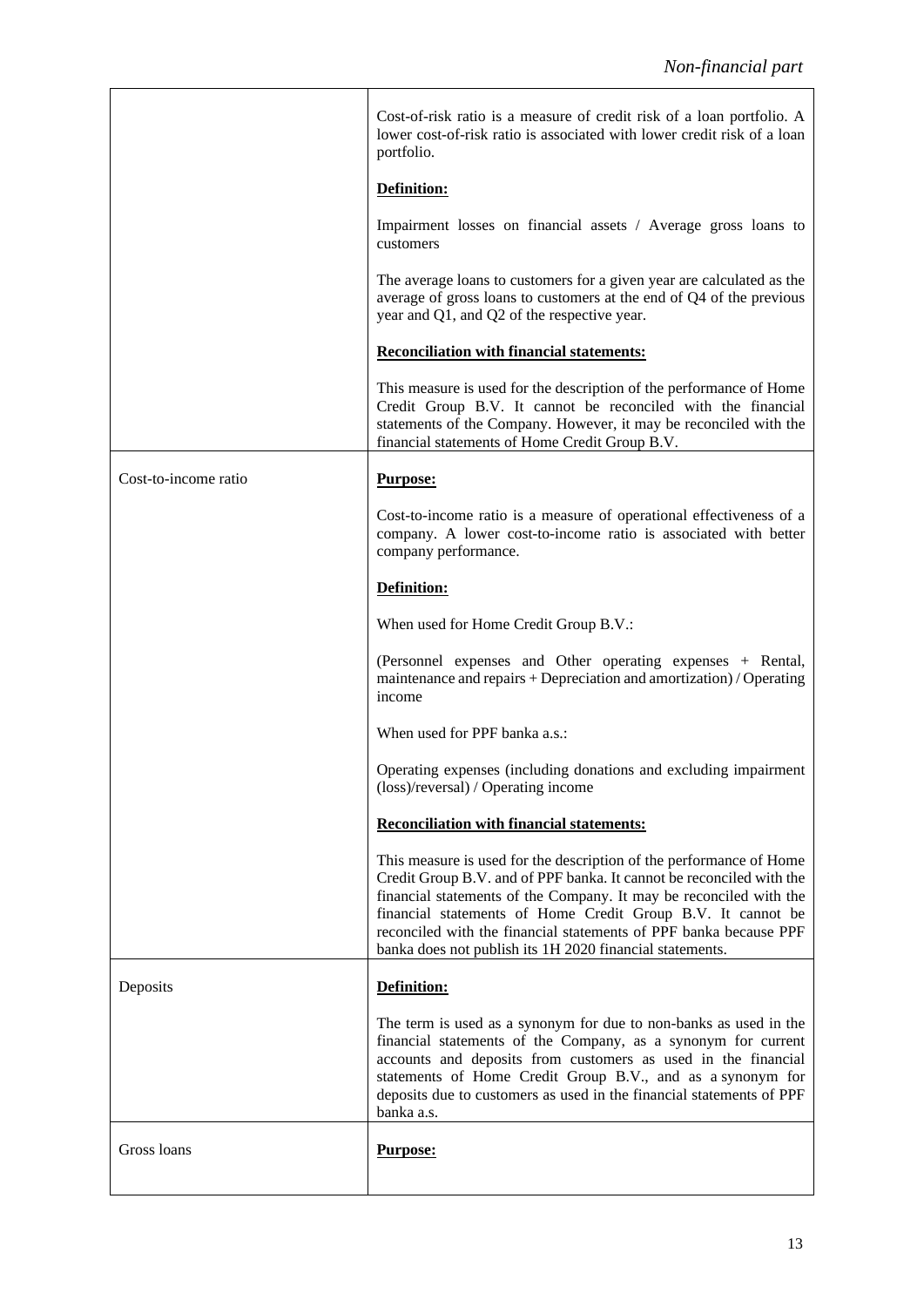|                         | Gross loans is a volume measure which is used to provide information<br>on the amount of loans disbursed in the past and still outstanding at<br>the reporting date before the deduction of the allowance for<br>impairment.                                                             |  |  |  |  |
|-------------------------|------------------------------------------------------------------------------------------------------------------------------------------------------------------------------------------------------------------------------------------------------------------------------------------|--|--|--|--|
|                         | Definition:                                                                                                                                                                                                                                                                              |  |  |  |  |
|                         | Gross amount of loans due from customers – retail $+$                                                                                                                                                                                                                                    |  |  |  |  |
|                         | Gross amounts of loans due from corporations – non-retail                                                                                                                                                                                                                                |  |  |  |  |
|                         | as these terms are used in financial statements of the Company, Notes<br>E.4.                                                                                                                                                                                                            |  |  |  |  |
|                         | When used for Home Credit Group B.V.:                                                                                                                                                                                                                                                    |  |  |  |  |
|                         | It means the gross loans to external customers as used in the financial<br>statements of Home Credit Group B.V. Note 5. Segment reporting.                                                                                                                                               |  |  |  |  |
| Interest earning assets | <b>Purpose:</b>                                                                                                                                                                                                                                                                          |  |  |  |  |
|                         | The interest earning assets is a volume measure used in the calculation<br>of the net interest margin.                                                                                                                                                                                   |  |  |  |  |
|                         | Definition:                                                                                                                                                                                                                                                                              |  |  |  |  |
|                         | The Interest earning assets are defined as assets for which interest is<br>charged such as loans due from customers or loans and receivables<br>due from banks and other financial institutions.                                                                                         |  |  |  |  |
|                         | <b>Reconciliation with financial statements:</b>                                                                                                                                                                                                                                         |  |  |  |  |
|                         | This measure is used for the description of the performance of Home<br>Credit Group B.V. It cannot be reconciled with the financial<br>statements of the Company or with the financial statements of Home<br>Credit Group B.V.                                                           |  |  |  |  |
| Loan-to-deposit ratio   | Purpose:                                                                                                                                                                                                                                                                                 |  |  |  |  |
|                         | The loan-to-deposit ratio is a measure of the stability of the funding<br>of the loans.                                                                                                                                                                                                  |  |  |  |  |
|                         | Definition:                                                                                                                                                                                                                                                                              |  |  |  |  |
|                         | Total loans / Deposits                                                                                                                                                                                                                                                                   |  |  |  |  |
|                         | <b>Reconciliation with financial statements:</b>                                                                                                                                                                                                                                         |  |  |  |  |
|                         | The measure is used in the description of the performance of PPF<br>banka. PPF banka does not publish its 1H 2020 financial statements.<br>Therefore, the measure cannot be reconciled with the financial<br>statements.                                                                 |  |  |  |  |
| Net interest margin     | <b>Purpose:</b>                                                                                                                                                                                                                                                                          |  |  |  |  |
|                         | The net interest margin is a profitability measure. Although the net<br>interest margin of various loan portfolios is not directly comparable<br>(for example due to the credit risk or administrative costs), a higher<br>net interest margin is usually associated with higher profit. |  |  |  |  |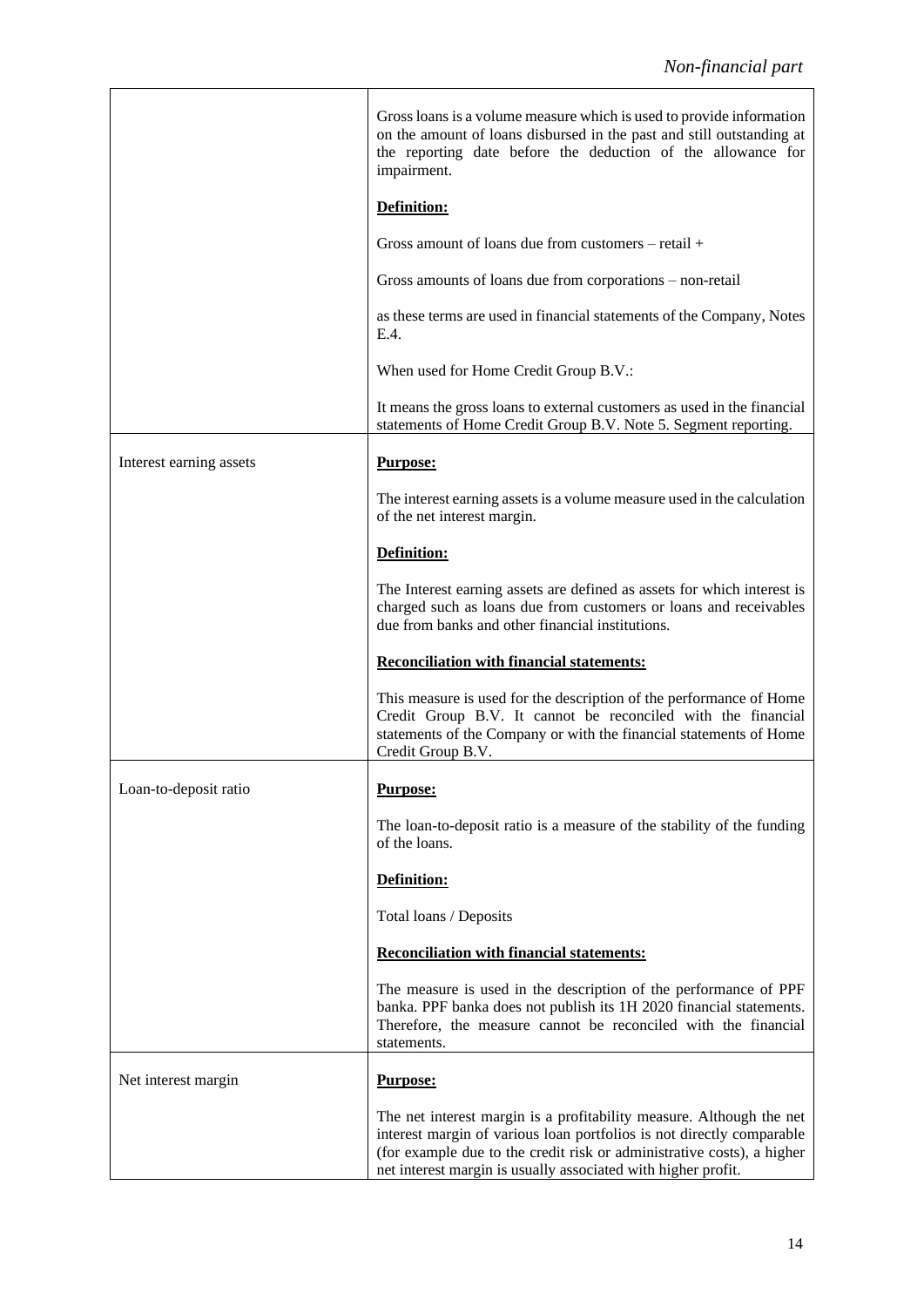|                                   | Definition:                                                                                                                                                                                                                                                                       |
|-----------------------------------|-----------------------------------------------------------------------------------------------------------------------------------------------------------------------------------------------------------------------------------------------------------------------------------|
|                                   | Net interest income / Average interest earning assets                                                                                                                                                                                                                             |
|                                   | The average interest earning assets for a given year are calculated as<br>an average of the interest earning assets at the end of Q4 of the<br>previous year and Q1 and Q2 of the respective year.                                                                                |
|                                   | The interest earning assets are defined as assets for which interest is<br>charged such as loans due from customers or loans and receivables<br>due from banks and other financial institutions.                                                                                  |
|                                   | <b>Reconciliation with financial statements:</b>                                                                                                                                                                                                                                  |
|                                   | This measure is used for the description of performance of Home<br>Credit Group B.V. It cannot be reconciled with the financial<br>statements of the Company or with the financial statements of Home<br>Credit Group B.V.                                                        |
| NPL coverage ratio                | <b>Purpose:</b>                                                                                                                                                                                                                                                                   |
|                                   | The NPL coverage ratio is a measure of the portfolio credit quality.<br>Usually, a higher NPL coverage ratio is associated with higher<br>portfolio quality.                                                                                                                      |
|                                   | Definition:                                                                                                                                                                                                                                                                       |
|                                   | NPL coverage ratio is calculated as loss allowance for loans to<br>customers divided by gross non-performing loans.                                                                                                                                                               |
|                                   |                                                                                                                                                                                                                                                                                   |
|                                   | <b>Reconciliation with financial statements:</b>                                                                                                                                                                                                                                  |
|                                   | This measure is used for the description of the performance of Home<br>Credit Group B.V. on consolidated basis. It cannot be reconciled with<br>the financial statements of the Company. However, it may be<br>reconciled with the financial statements of Home Credit Group B.V. |
| Unadjusted NPL ratio or NPL ratio | <b>Purpose:</b>                                                                                                                                                                                                                                                                   |
|                                   | The NPL ratio is a measure of the portfolio credit quality. Usually, a<br>higher NPL ratio is associated with lower portfolio quality.                                                                                                                                            |
|                                   | Definition:                                                                                                                                                                                                                                                                       |
|                                   | When used for PPF banka:                                                                                                                                                                                                                                                          |
|                                   | Gross non-performing loans and advances to customers / Gross<br>performing loans and advances to customers                                                                                                                                                                        |
|                                   | When used for Home Credit Group B.V.:                                                                                                                                                                                                                                             |
|                                   | Gross non-performing loans / total gross loans                                                                                                                                                                                                                                    |
|                                   | <b>Reconciliation with financial statements:</b>                                                                                                                                                                                                                                  |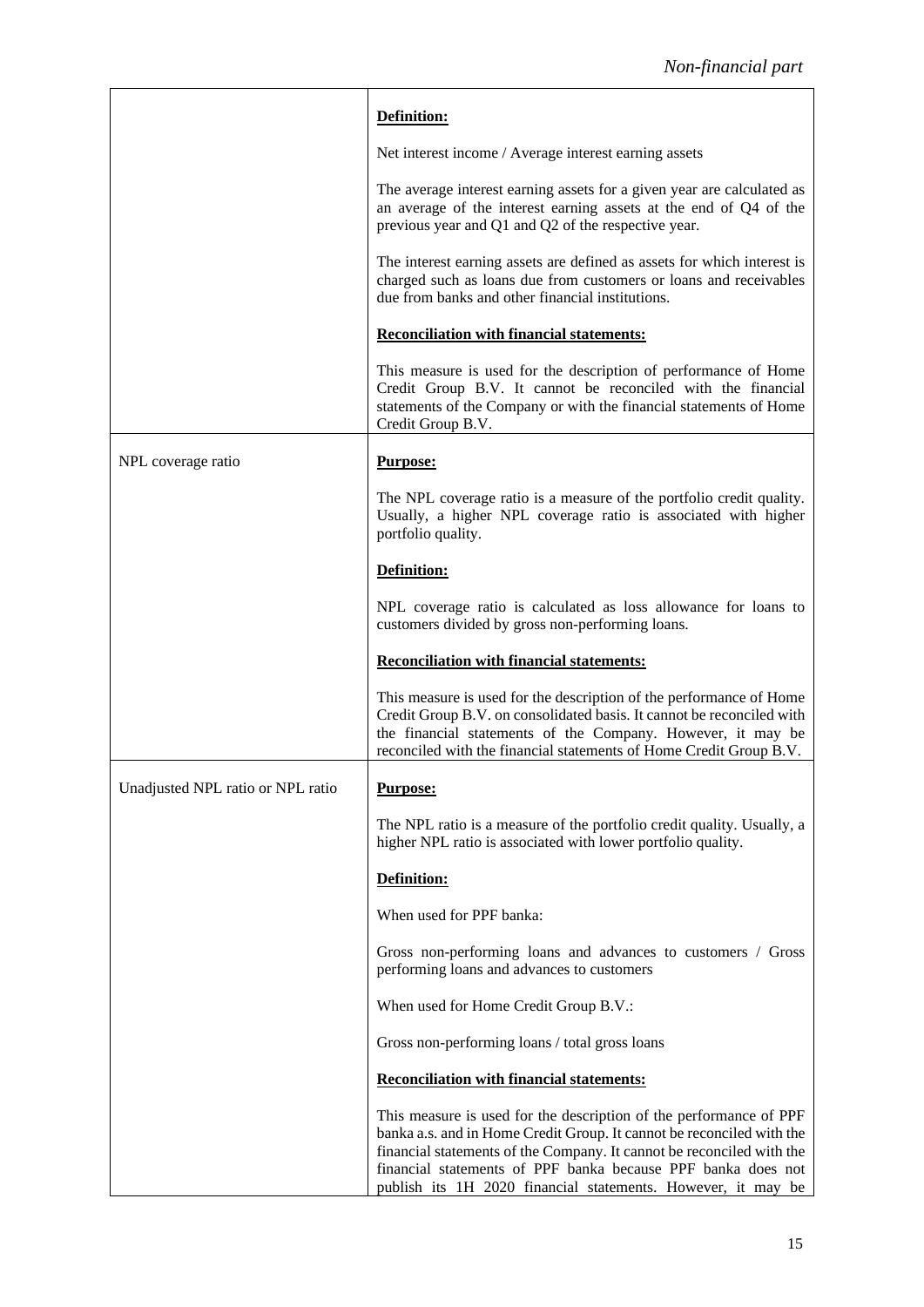|                                                   | reconciled with the financial statements of Home Credit Group B.V.<br>notes 5. Segment reporting.                                                                                                                                                                                   |  |  |  |  |
|---------------------------------------------------|-------------------------------------------------------------------------------------------------------------------------------------------------------------------------------------------------------------------------------------------------------------------------------------|--|--|--|--|
| Return on average equity (RoAE)                   | Purpose:                                                                                                                                                                                                                                                                            |  |  |  |  |
|                                                   | The return on average equity is a performance measure. It measures<br>how effectively a company uses its equity. Usually, a higher return on<br>average equity is associated with better company performance.                                                                       |  |  |  |  |
|                                                   | Definition:                                                                                                                                                                                                                                                                         |  |  |  |  |
|                                                   | Net profit from continuing operations for the period/Average equity.                                                                                                                                                                                                                |  |  |  |  |
|                                                   | The average equity for a given year is calculated as the average of<br>total equity at the end of Q4 of the previous year and Q1 and Q2 of<br>the respective year.                                                                                                                  |  |  |  |  |
|                                                   | <b>Reconciliation with financial statements:</b>                                                                                                                                                                                                                                    |  |  |  |  |
|                                                   | This measure is used for the description of the performance of Home<br>Credit Group B.V. on a consolidated basis. It cannot be reconciled<br>with the financial statements of the Company. However, it may be<br>reconciled with the financial statements of Home Credit Group B.V. |  |  |  |  |
| Total volume of securities trading                | Purpose:                                                                                                                                                                                                                                                                            |  |  |  |  |
|                                                   | The total volume of securities trading is a measure which expresses<br>the total amount of securities bought/sold as part of proprietary bank's<br>business and for customers.                                                                                                      |  |  |  |  |
|                                                   | Definition:                                                                                                                                                                                                                                                                         |  |  |  |  |
|                                                   | Total notional amount of securities bought/sold as part of proprietary<br>bank's business and for customers.                                                                                                                                                                        |  |  |  |  |
|                                                   | <b>Reconciliation with financial statements:</b>                                                                                                                                                                                                                                    |  |  |  |  |
|                                                   | This measure is used for the description of the performance of PPF<br>banka a.s. It cannot be reconciled with the financial statements of the<br>Company or with the financial statements of PPF banka a.s.                                                                         |  |  |  |  |
| Volume of foreign exchange market<br>transactions | Purpose:                                                                                                                                                                                                                                                                            |  |  |  |  |
|                                                   | The total volume of foreign exchange market transactions is a<br>measure which expresses the total amount of foreign exchange market<br>transactions traded as part of proprietary bank's business and for<br>customers.                                                            |  |  |  |  |
|                                                   | Definition:                                                                                                                                                                                                                                                                         |  |  |  |  |
|                                                   | Total notional amount of foreign exchange market transactions traded<br>as part of proprietary bank's business and for customers.                                                                                                                                                   |  |  |  |  |
|                                                   | <b>Reconciliation with financial statements:</b>                                                                                                                                                                                                                                    |  |  |  |  |
|                                                   | This measure is used for the description of the performance of PPF<br>banka a.s. It cannot be reconciled with the financial statements of the<br>Company or with the financial statements of PPF banka a.s.                                                                         |  |  |  |  |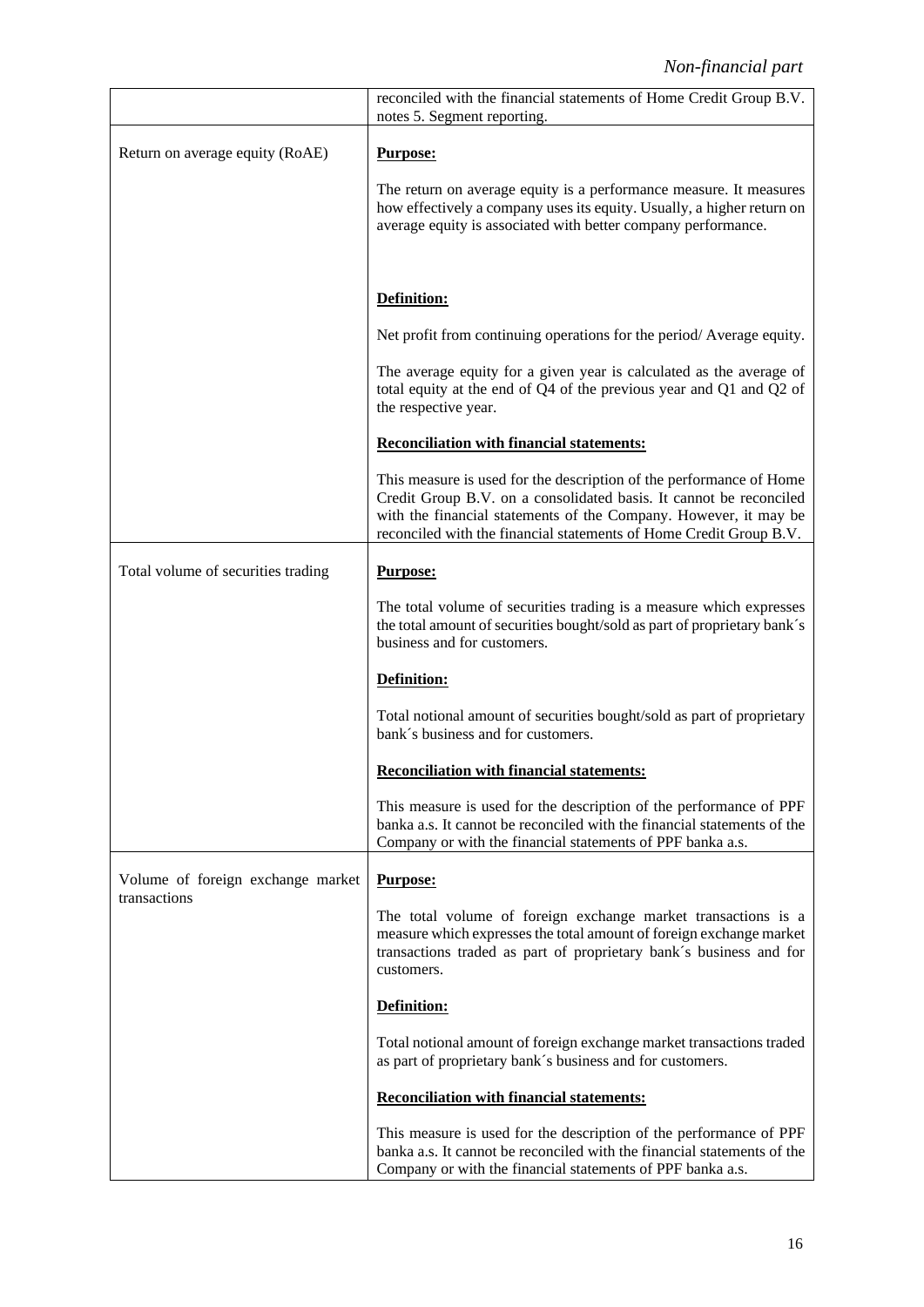

*Condensed consolidated interim financial statements for the six months ended 30 June 2020*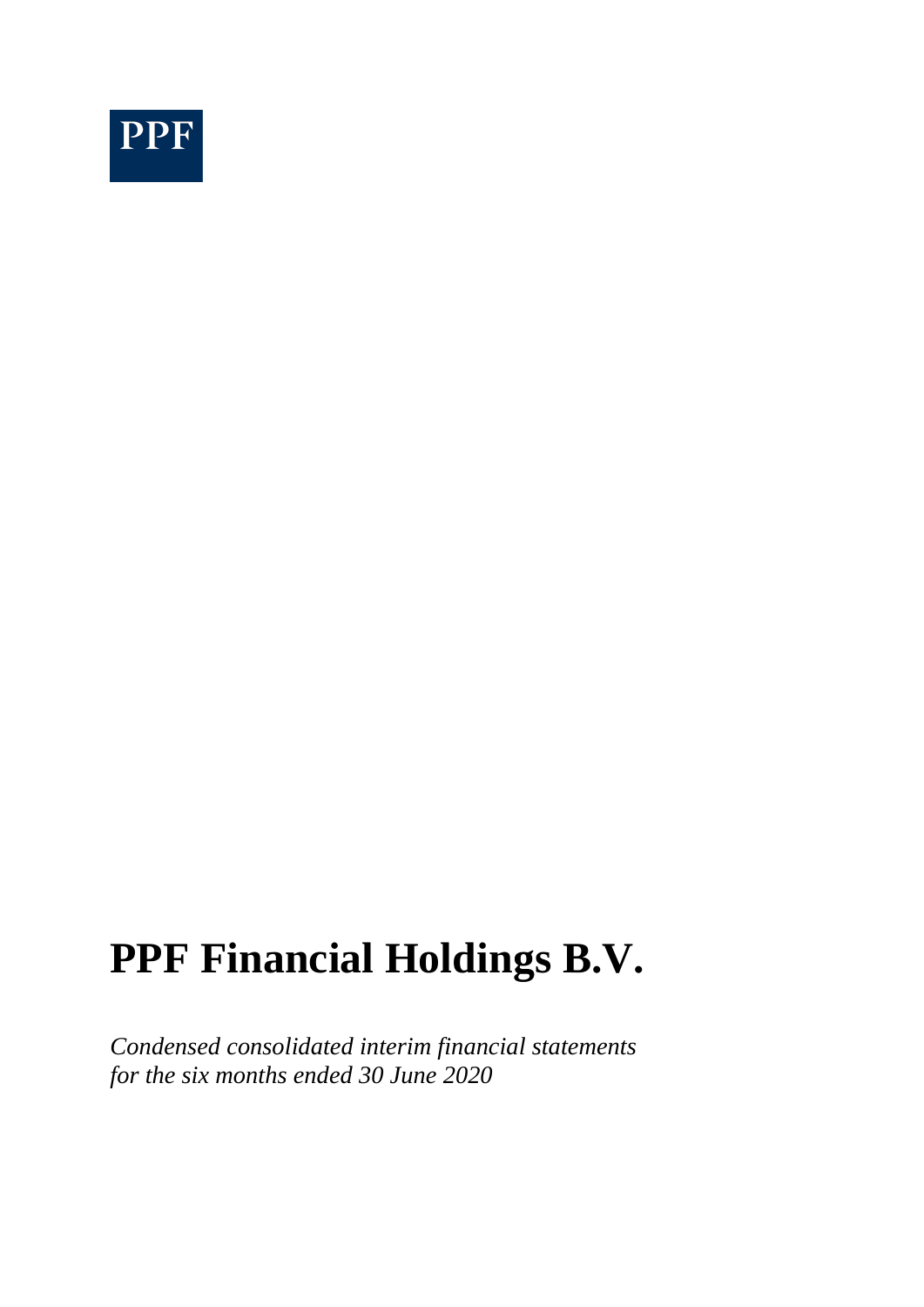

#### **Review report**

To: the Board of Directors of PPF Financial Holdings B.V.

#### *Introduction*

We have reviewed the accompanying condensed consolidated interim financial statements as at 30 June 2020 of PPF Financial Holdings B.V. (the 'Company'), based in Amsterdam, the Netherlands, which comprises the condensed consolidated interim statement of financial position as at 30 June 2020, the condensed consolidated interim income statement, the condensed consolidated interim statements of comprehensive income, changes in equity, and cash flows for the six-month period ended 30 June 2020, and the notes, comprising a summary of the significant accounting policies and other explanatory information. The Board of Directors of the Company is responsible for the preparation and presentation of these condensed consolidated interim financial statements in accordance with IAS 34 'Interim Financial Reporting' as adopted by the European Union. Our responsibility is to express a conclusion on this interim financial statements based on our review.

#### *Scope*

We conducted our review in accordance with Dutch law including standard 2410, 'Review of Interim Financial Information Performed by the Independent Auditor of the Entity'. A review of interim financial information consists of making inquiries, primarily of persons responsible for financial and accounting matters, and applying analytical and other review procedures. A review is substantially less in scope than an audit conducted in accordance with Dutch Standards on Auditing and consequently does not enable us to obtain assurance that we would become aware of all significant matters that might be identified in an audit. Accordingly, we do not express an audit opinion.

#### *Conclusion*

Based on our review, nothing has come to our attention that causes us to believe that the accompanying condensed consolidated interim financial statements as at 30 June 2020 are not prepared, in all material respects, in accordance with IAS 34 'Interim Financial Reporting' as adopted by the European Union.

#### *The impact of uncertainties due to the COVID-19 on our review*

As disclosed in note A.9 tothe financial statements, COVID-19 affects the Company and results in certain uncertainties for the future financial position and performance of the Company. Uncertainties related to the potential effects of COVID-19 are relevant to understanding our review of the the financial statements. All reviews assess and challenge the reasonableness of estimates made by companies, the related disclosures and the appropriateness of the going concern assumption of financial information. The appropriateness of the going concern assumption depends on assessments of the future economic environment and the Company's future prospects and performance. The COVID-19 pandemic is an unprecedented challenge for humanity and for the economy globally, and at the date of this report its effects are subject to significant levels of uncertainty.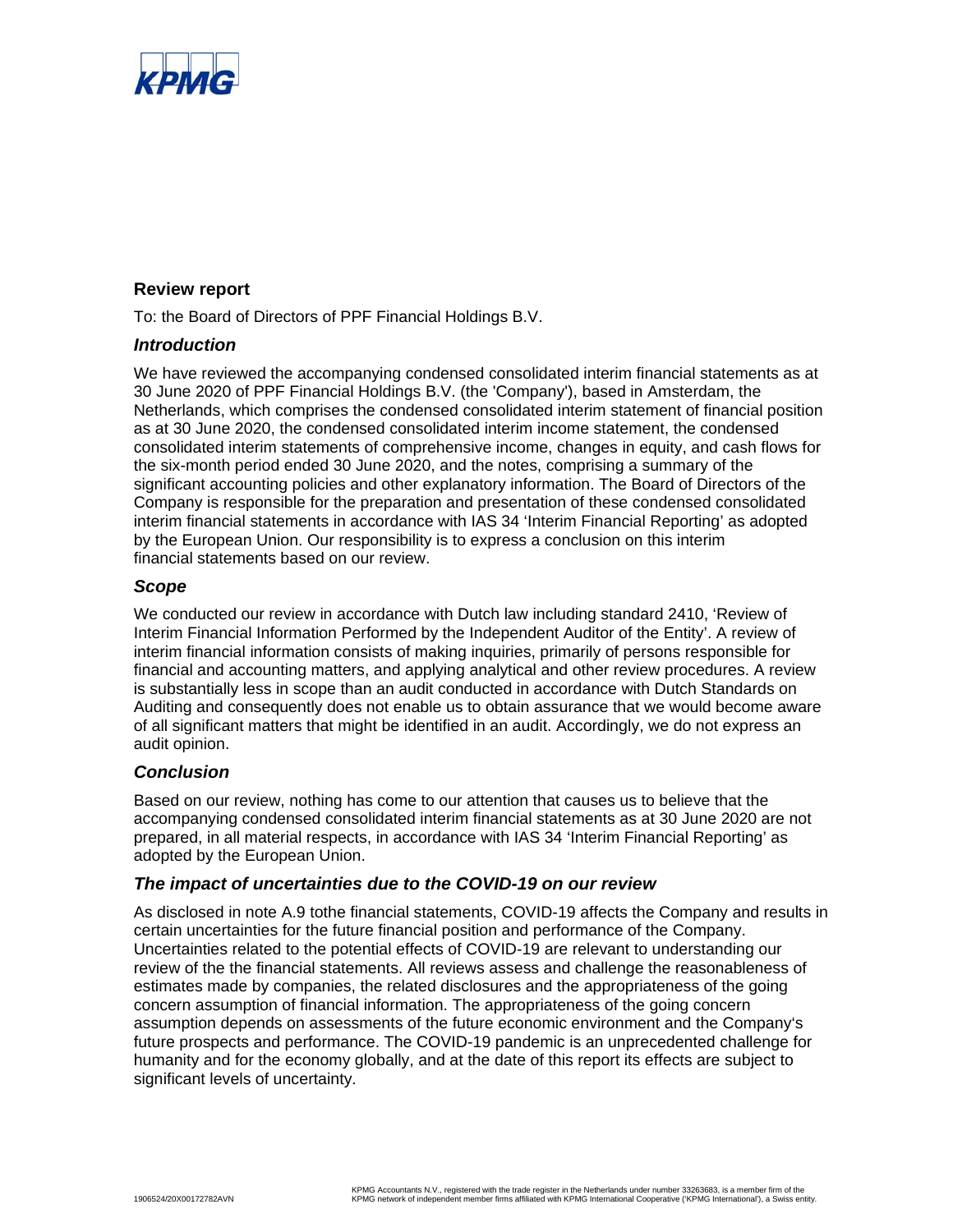

We have evaluated the situation and uncertainties as described in the aforementioned disclosure and nothing causes us to believe that the disclosure is not adequate. However, a review cannot predict the unknowable factors or all possible future implications and this is particularly the case in relation to COVID-19.

Amstelveen, 25 September 2020

KPMG Accountants N.V.

M.L.M. Kesselaer RA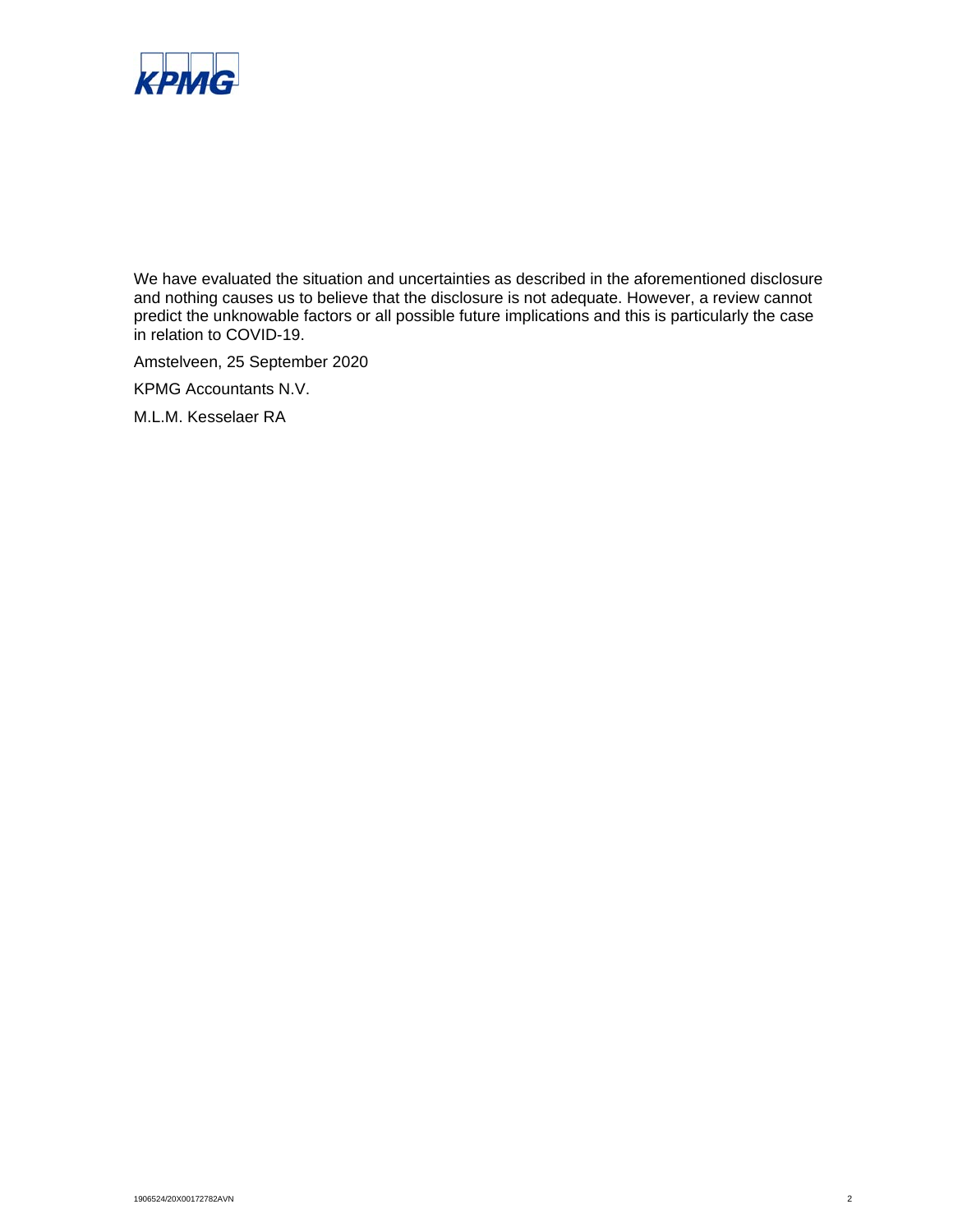# **Table of Contents**

|                | NOTES TO THE CONDENSED CONSOLIDATED INTERIM FINANCIAL STATEMENTS  8 |  |
|----------------|---------------------------------------------------------------------|--|
| $\mathbf{A}$ . |                                                                     |  |
| <b>B.</b>      | THE CONSOLIDATED GROUP AND THE MAIN CHANGES FOR THE PERIOD  13      |  |
| $\mathbf{C}$ . | RISK EXPOSURES, RISK MANAGEMENT OBJECTIVES AND PROCEDURES  16       |  |
| D.             |                                                                     |  |
| E.             | NOTES TO THE CONDENSED CONSOLIDATED FINANCIAL STATEMENTS  25        |  |
| $\mathbf{F}$ . |                                                                     |  |
| G.             |                                                                     |  |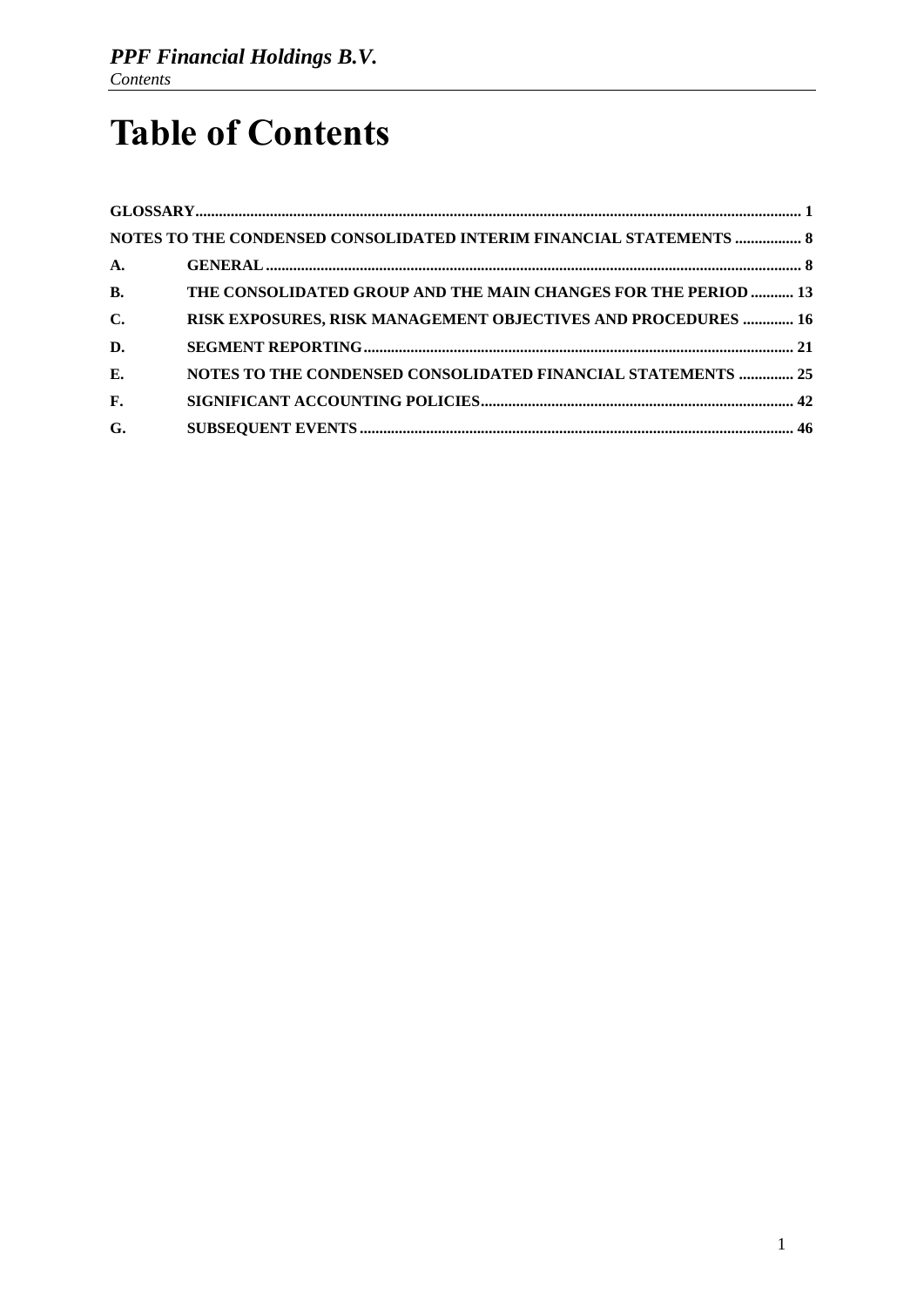## <span id="page-21-0"></span>**Glossary**

| AC           | - amortised cost                                |
|--------------|-------------------------------------------------|
| EAD          | - exposure at default                           |
| <b>ECL</b>   | - expected credit losses                        |
| FL J         | - forward-looking information                   |
| <b>FVOCI</b> | - fair value through other comprehensive income |
| <b>FVTPL</b> | - fair value through profit or loss             |
| FX.          | - foreign exchange                              |
| <b>LGD</b>   | - loss given default                            |
| <b>NCI</b>   | - non-controlling interests                     |
| <b>OCI</b>   | - other comprehensive income                    |
| <b>OTC</b>   | - over-the-counter                              |
| <b>PD</b>    | - probability of default                        |
| <b>POCI</b>  | - purchased or originated credit impaired       |
| <b>PPE</b>   | - property, plant and equipment                 |
| <b>ROU</b>   | - right-of-use asset                            |
| <b>SICR</b>  | - significant increase in credit risk           |
| <b>UCC</b>   | - business combinations under common control    |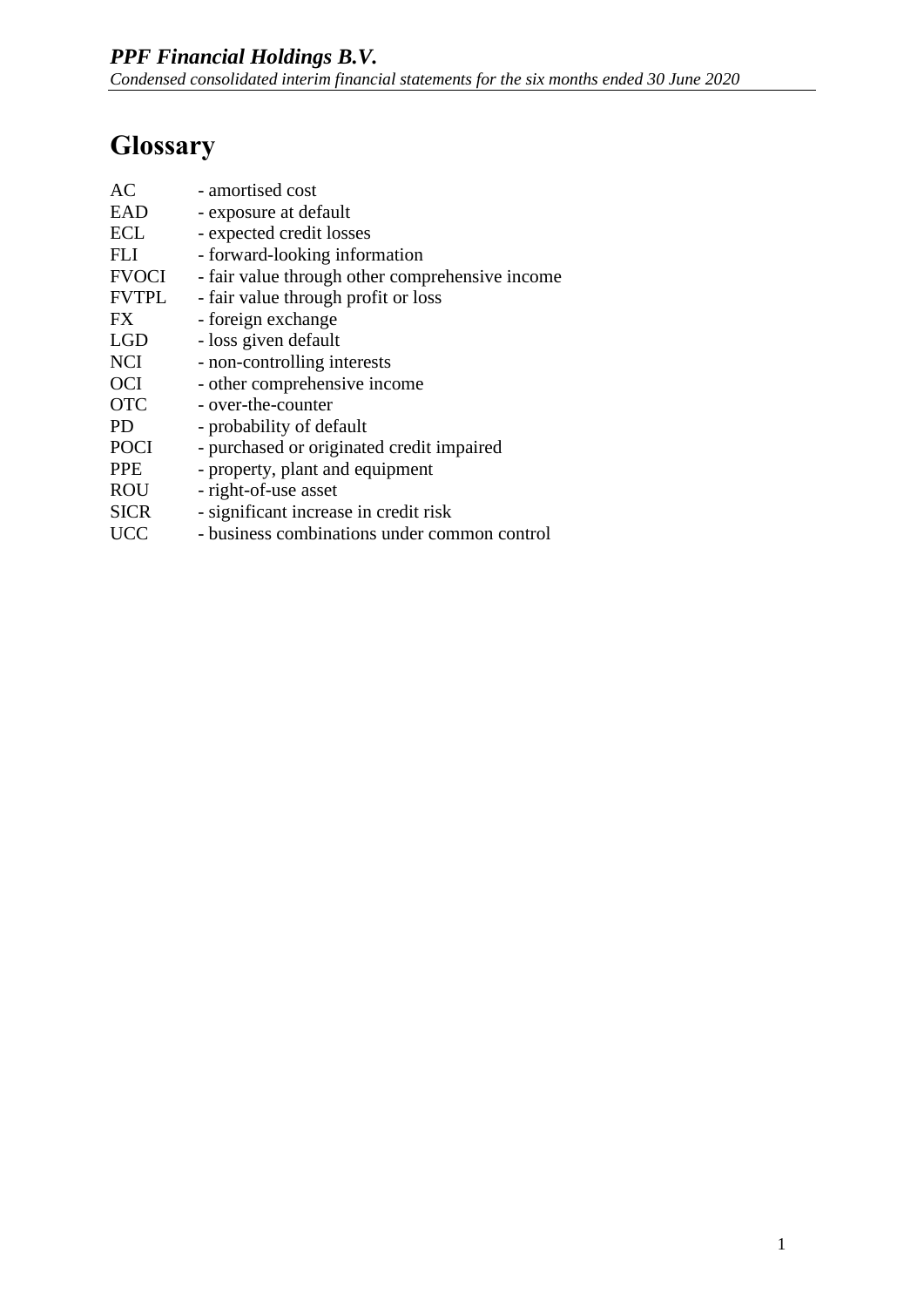## **Condensed consolidated interim statement of financial position**

*In millions of EUR*

|                                                            | Note           | 30 June | 31 December |
|------------------------------------------------------------|----------------|---------|-------------|
|                                                            |                | 2020    | 2019        |
| <b>ASSETS</b>                                              |                |         |             |
| Cash and cash equivalents                                  | E1             | 6,684   | 9,375       |
| Investment securities                                      | E2             | 3,571   | 2,105       |
| Loans and receivables due from banks and other financial   | E <sub>3</sub> | 837     | 553         |
| institutions                                               |                |         |             |
| Loans due from customers                                   | E <sub>4</sub> | 17,526  | 21,396      |
| Trade and other receivables                                | E <sub>5</sub> | 52      | 61          |
| Current tax assets                                         |                | 28      | 26          |
| Equity-accounted investees                                 | E <sub>6</sub> | 27      | 48          |
| Property, plant and equipment                              |                | 278     | 327         |
| Intangible assets and goodwill                             |                | 388     | 389         |
| Deferred tax assets                                        | E26            | 630     | 426         |
| Other assets                                               | E7             | 312     | 354         |
| <b>TOTAL ASSETS</b>                                        |                | 30,333  | 35,060      |
| <b>LIABILITIES</b>                                         |                |         |             |
| Financial liabilities at fair value through profit or loss | E <sub>8</sub> | 551     | 353         |
| Due to non-banks                                           | E <sub>9</sub> | 13,296  | 14,017      |
| Due to banks and other financial institutions              | E10            | 10,403  | 13,291      |
| Debt securities issued                                     | E11            | 2,071   | 2,389       |
| Subordinated liabilities                                   | E12            | 260     | 268         |
| Current tax liabilities                                    |                | 18      | 39          |
| Trade and other payables                                   | E13            | 708     | 844         |
| Provisions                                                 | E14            | 55      | 62          |
| Deferred tax liabilities                                   |                | 11      | 20          |
| <b>TOTAL LIABILITIES</b>                                   |                | 27,373  | 31,283      |
| <b>EQUITY</b>                                              |                |         |             |
| Issued capital*                                            | E15            |         |             |
| Share premium                                              | E15            | 2,324   | 2,324       |
| Additional paid-in capital                                 | E16            | 80      | 80          |
| Other reserves                                             |                | (760)   | (542)       |
| Retained earnings                                          |                | 1,097   | 1,609       |
| Total equity attributable to owners of the Parent          |                | 2,741   | 3,471       |
| Non-controlling interests                                  | E17            | 219     | 306         |
| <b>Total equity</b>                                        |                | 2,960   | 3,777       |
| <b>TOTAL LIABILITIES AND EQUITY</b>                        |                | 30,333  | 35,060      |
| $\cdots$ $\cdots$ morro $\prime$                           |                |         |             |

\*Issued capital is TEUR 45.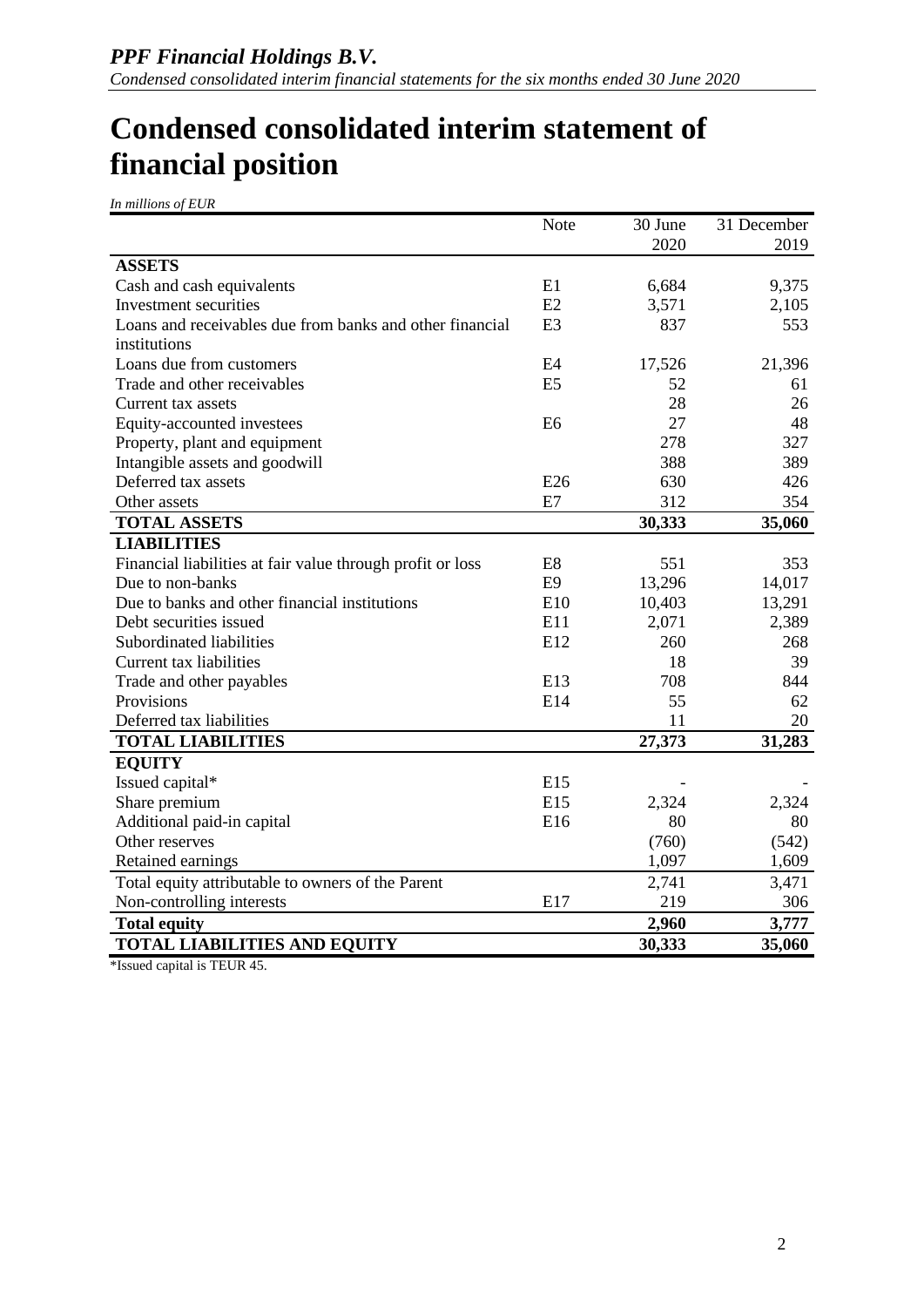## **Condensed consolidated interim income statement**

For the six months ended 30 June

| In millions of EUR |  |
|--------------------|--|
|                    |  |

|                                                                | Note | 2020    | 2019  |
|----------------------------------------------------------------|------|---------|-------|
| Interest income                                                |      | 2,543   | 2,715 |
| Interest expense                                               |      | (763)   | (819) |
| Net interest income                                            | E18  | 1,780   | 1,896 |
| Fee and commission income                                      |      | 257     | 323   |
| Fee and commission expense                                     |      | (100)   | (96)  |
| Net fee and commission income                                  | E19  | 157     | 227   |
| Net earned premiums                                            |      | 10      | 10    |
| Acquisition cost                                               |      | (2)     | (2)   |
| Net insurance income                                           | E22  | 8       | 8     |
| Net gains/(losses) on financial assets/liabilities             | E20  | (31)    | (3)   |
| Other income                                                   | E23  | 56      | 82    |
| <b>TOTAL OPERATING INCOME</b>                                  |      | 1,970   | 2,210 |
| Net impairment losses on financial assets                      | E21  | (1,808) | (869) |
| Personnel expenses                                             | E24  | (526)   | (541) |
| Depreciation and amortisation                                  | E25  | (102)   | (89)  |
| Other operating expenses                                       | E24  | (257)   | (263) |
| Net gain/(loss) on disposals/liquidation of subsidiaries       |      | (2)     | (3)   |
| and equity-accounted investees                                 |      |         |       |
| Share of earnings of equity-accounted investees, net of tax E6 |      | (12)    | (10)  |
| PROFIT/(LOSS) BEFORE TAX                                       |      | (737)   | 435   |
| Income tax (expense)/benefit                                   | E26  | 151     | (109) |
| NET PROFIT/(LOSS) FOR THE PERIOD                               |      | (586)   | 326   |
| Profit/(loss) attributable to:                                 |      |         |       |
| Owners of the Parent                                           |      | (507)   | 311   |
| Non-controlling interests                                      |      | (79)    | 15    |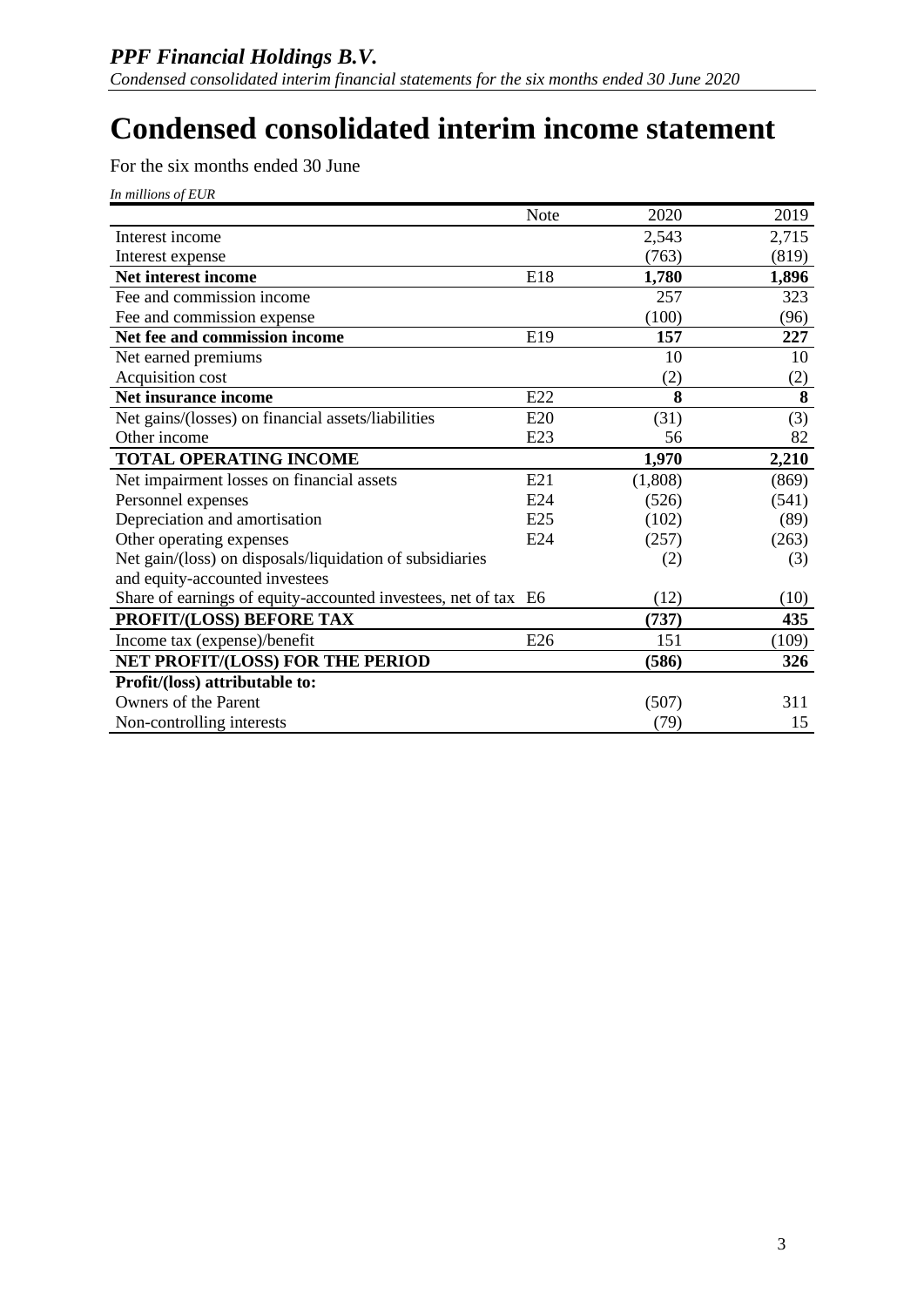## **Condensed consolidated interim statement of comprehensive income**

For the six months ended 30 June

*In millions of EUR*

|                                                                   | 2020  | 2019       |
|-------------------------------------------------------------------|-------|------------|
| NET PROFIT/(LOSS) FOR THE PERIOD                                  | (586) | 326        |
| Other comprehensive income                                        |       |            |
| Valuation gains/(losses) on FVOCI equity instruments              | (1)   |            |
| Valuation gains/(losses) on FVOCI debt securities*                | (11)  | 19         |
| FVOCI revaluation (gains)/losses transferred to income statement* | (5)   | (1)        |
| Foreign operations - currency translation differences*            | (230) | 103        |
| Cash flow hedge – currency translation differences*               |       |            |
| Disposal of subsidiaries*                                         |       |            |
| Income tax relating to components of other comprehensive income*  |       | (2)        |
| Other comprehensive income/(expense) for the period (net of tax)  | (234) | <b>120</b> |
| TOTAL COMPREHENSIVE INCOME/(EXPENSE)                              | (820) | 446        |
| <b>FOR THE PERIOD</b>                                             |       |            |
| Total comprehensive income/(expense) attributable to              |       |            |
| Owners of the Parent                                              | (721) | 420        |
| Non-controlling interests                                         | (99)  | 26         |

\* Items that are or may be reclassified to income statement.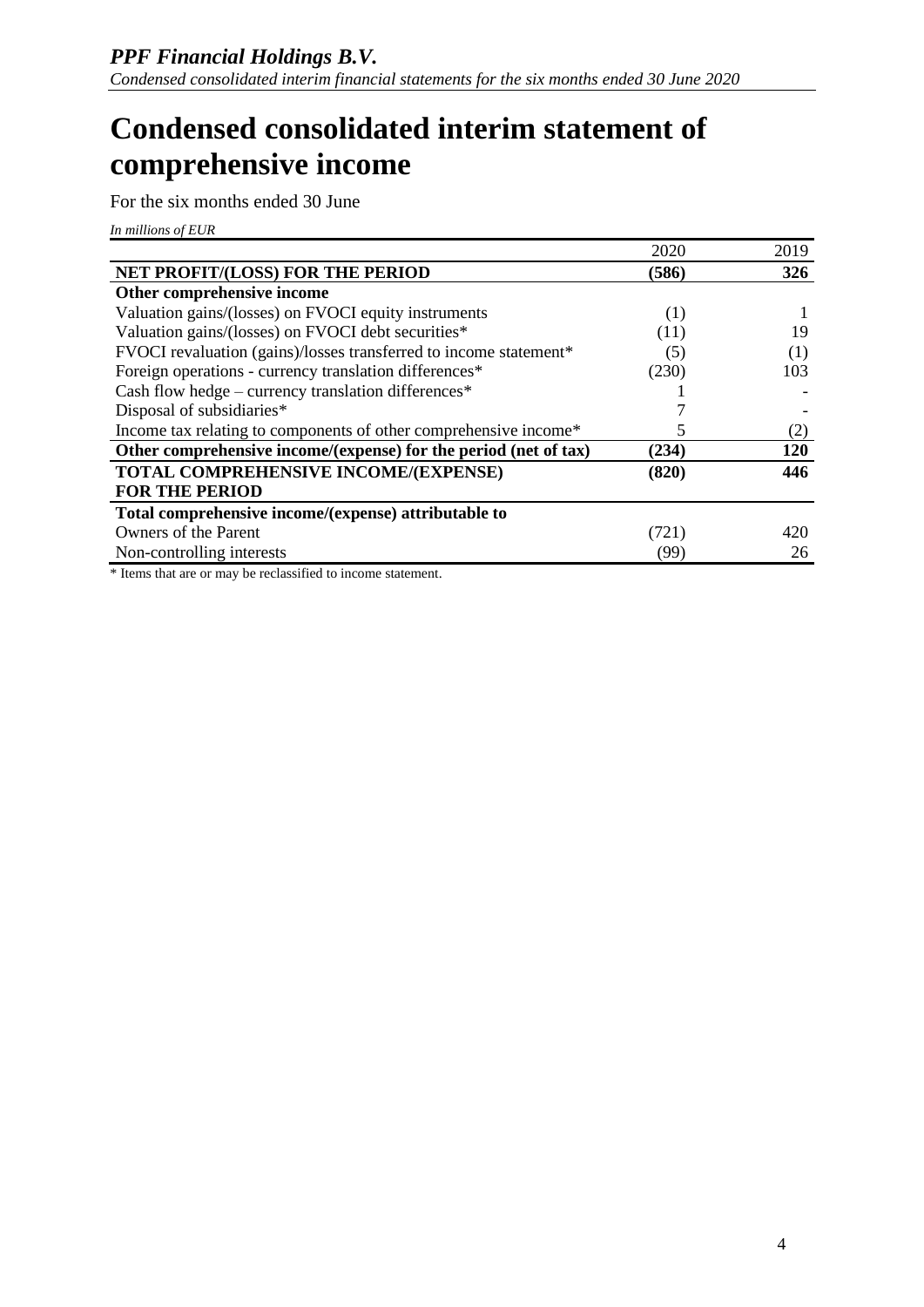## **Condensed consolidated interim statement of changes in equity**

|  |  |  | In millions of EUR, for the for the six months ended 30 June 2020 |  |
|--|--|--|-------------------------------------------------------------------|--|
|  |  |  |                                                                   |  |

|                                    | Issued<br>capital* | Share<br>premium | Additional<br>paid-in<br>capital | Revaluation<br>reserve | Legal<br>and<br>statutory<br>reserves | Translation<br>reserve | Reserve<br>for UCC | Hedging<br>reserve | Other<br>equity<br>instru-<br>ments | Retained<br>earnings | to owners of<br>the Parent | Attributable Attributable<br>to non-<br>controlling<br>interests | Total |
|------------------------------------|--------------------|------------------|----------------------------------|------------------------|---------------------------------------|------------------------|--------------------|--------------------|-------------------------------------|----------------------|----------------------------|------------------------------------------------------------------|-------|
| <b>Balance at 1 January 2020</b>   | $\sim$             | 2,324            | 80                               | 22                     | 143                                   | (368)                  | (518)              | (2)                | 181                                 | 1,609                | 3,471                      | 306                                                              | 3,777 |
| Loss for the period                |                    |                  |                                  |                        |                                       |                        |                    |                    |                                     | (507)                | (507)                      | (79)                                                             | (586) |
| Currency translation               |                    |                  |                                  |                        |                                       | (211)                  |                    |                    |                                     |                      | (211)                      | (19)                                                             | (230) |
| differences                        |                    |                  |                                  |                        |                                       |                        |                    |                    |                                     |                      |                            |                                                                  |       |
| <b>FVOCI</b> revaluation           |                    |                  |                                  | (11)                   |                                       |                        |                    |                    |                                     |                      | (11)                       | (1)                                                              | (12)  |
| gains/(losses) taken to equity     |                    |                  |                                  |                        |                                       |                        |                    |                    |                                     |                      |                            |                                                                  |       |
| <b>FVOCI</b> revaluation           |                    |                  |                                  | (5)                    |                                       |                        |                    |                    |                                     |                      | (5)                        |                                                                  | (5)   |
| (gains)/losses transferred to      |                    |                  |                                  |                        |                                       |                        |                    |                    |                                     |                      |                            |                                                                  |       |
| income statement                   |                    |                  |                                  |                        |                                       |                        |                    |                    |                                     |                      |                            |                                                                  |       |
| <b>FVOCI</b> revaluation           |                    |                  |                                  | (4)                    |                                       |                        |                    |                    |                                     |                      |                            |                                                                  |       |
| (gains)/losses transferred         |                    |                  |                                  |                        |                                       |                        |                    |                    |                                     |                      |                            |                                                                  |       |
| directly to retained earnings      |                    |                  |                                  |                        |                                       |                        |                    |                    |                                     |                      |                            |                                                                  |       |
| Effect of hedge accounting         |                    |                  |                                  |                        |                                       |                        |                    |                    |                                     |                      |                            |                                                                  |       |
| Disposals and deconsolidation      |                    |                  |                                  |                        |                                       |                        |                    |                    |                                     |                      |                            |                                                                  |       |
| of subsidiaries                    |                    |                  |                                  |                        |                                       |                        |                    |                    |                                     |                      |                            |                                                                  |       |
| Tax on items taken directly to     |                    |                  |                                  | 5                      |                                       |                        |                    |                    |                                     |                      | 5                          |                                                                  | 5     |
| or transferred from equity         |                    |                  |                                  |                        |                                       |                        |                    |                    |                                     |                      |                            |                                                                  |       |
| <b>Total comprehensive expense</b> |                    |                  |                                  | (15)                   | ۰                                     | (204)                  |                    |                    | ٠                                   | (503)                | (721)                      | (99)                                                             | (820) |
| for the period                     |                    |                  |                                  |                        |                                       |                        |                    |                    |                                     |                      |                            |                                                                  |       |
| Dividends to the shareholder       |                    |                  |                                  |                        |                                       |                        |                    |                    |                                     | (5)                  | (5)                        |                                                                  | (5)   |
| Contributions by NCI               |                    |                  |                                  |                        |                                       |                        |                    |                    |                                     |                      |                            | 12                                                               | 12    |
| Other changes in NCI               |                    |                  |                                  |                        |                                       |                        |                    |                    |                                     | (4)                  | (4)                        |                                                                  | (4)   |
| <b>Total transactions with</b>     |                    |                  |                                  |                        |                                       |                        |                    |                    |                                     | (9)                  | (9)                        | 12                                                               | 3     |
| owners of the Parent               |                    |                  |                                  |                        |                                       |                        |                    |                    |                                     |                      |                            |                                                                  |       |
| <b>Balance at 30 June 2020</b>     |                    | 2.324            | 80                               | $\overline{7}$         | 143                                   | (572)                  | (518)              | (1)                | 181                                 | 1,097                | 2,741                      | 219                                                              | 2.960 |

\* Capital issued is TEUR 45.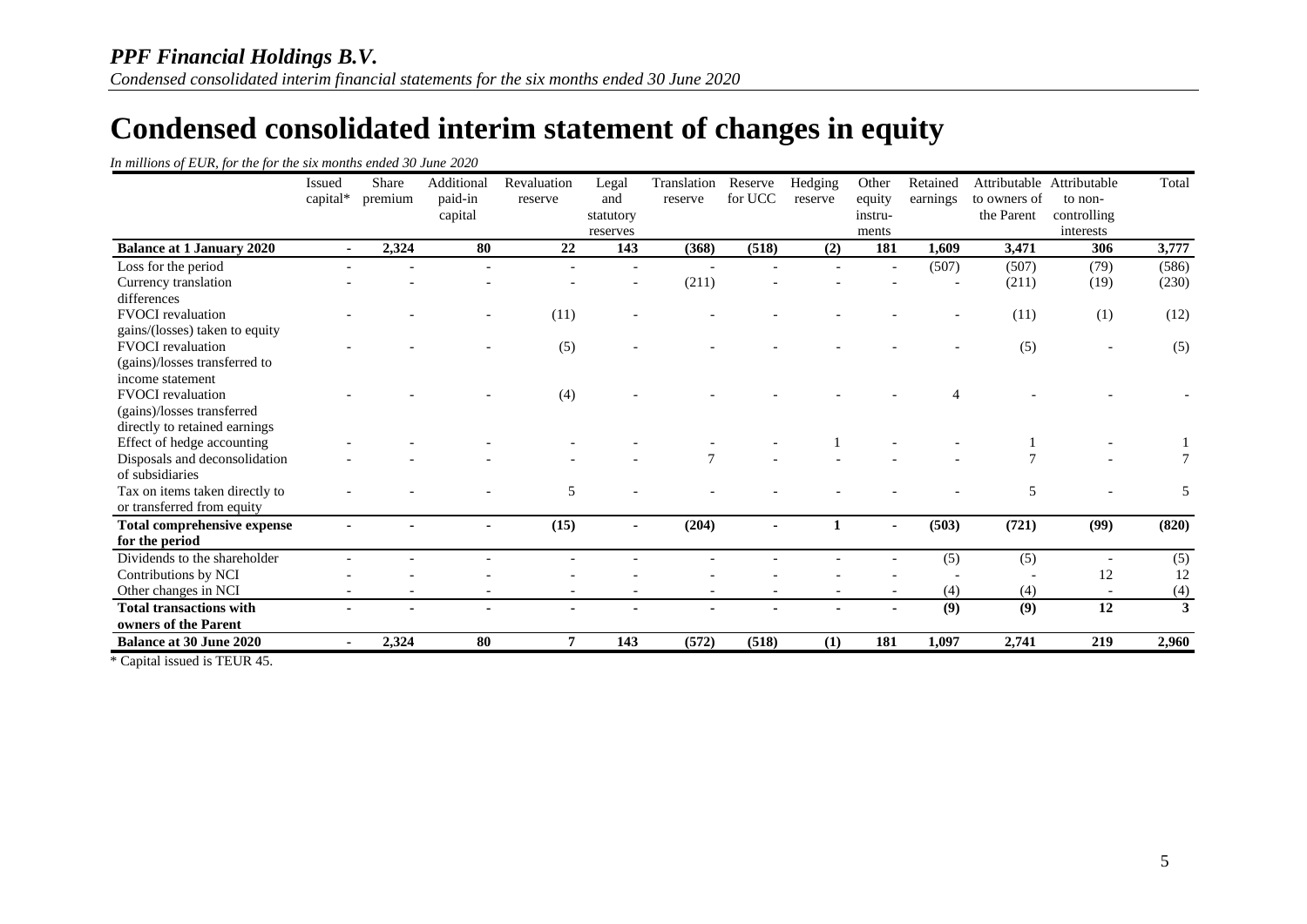*Condensed consolidated interim financial statements for the six months ended 30 June 2020*

#### *In millions of EUR, for the for the six months ended 30 June 2019*

|                                                     | Issued<br>capital $*$ | Share<br>premium | Additional<br>paid-in<br>capital | Revaluation<br>reserve   | Legal<br>and<br>statutory<br>reserves | Translation<br>reserve | Reserve<br>for UCC       | Retained<br>earnings     | Attributable<br>to owners of<br>the Parent | Attributable<br>to non-<br>controlling<br>interests | Total |
|-----------------------------------------------------|-----------------------|------------------|----------------------------------|--------------------------|---------------------------------------|------------------------|--------------------------|--------------------------|--------------------------------------------|-----------------------------------------------------|-------|
| <b>Balance at 1 January 2019</b>                    |                       | 2,324            | 80                               |                          | 114                                   | (491)                  | (518)                    | 1,221                    | 2,731                                      | 239                                                 | 2,970 |
| Profit for the period                               |                       |                  |                                  |                          |                                       |                        | $\overline{\phantom{0}}$ | 311                      | 311                                        | 15                                                  | 326   |
| Currency translation differences                    |                       |                  |                                  |                          |                                       | 93                     |                          |                          | 93                                         | 10                                                  | 103   |
| FVOCI revaluation gains/(losses) taken to equity    |                       |                  |                                  | 19                       |                                       |                        |                          | $\overline{\phantom{a}}$ | 19                                         |                                                     | 20    |
| FVOCI revaluation (gains)/losses transferred to     |                       |                  |                                  | $\left(1\right)$         | $\overline{\phantom{a}}$              |                        |                          | $\overline{\phantom{a}}$ | (1)                                        | $\overline{\phantom{a}}$                            | (1)   |
| income statement                                    |                       |                  |                                  |                          |                                       |                        |                          |                          |                                            |                                                     |       |
| Tax on items taken directly to or transferred from  |                       |                  |                                  | (2)                      |                                       |                        |                          | $\overline{\phantom{0}}$ | (2)                                        |                                                     | (2)   |
| equity                                              |                       |                  |                                  |                          |                                       |                        |                          |                          |                                            |                                                     |       |
| Total comprehensive income for the period           |                       |                  |                                  | 16                       |                                       | 93                     |                          | 311                      | 420                                        | 26                                                  | 446   |
| Net allocation to legal and statutory reserves      |                       |                  |                                  | $\overline{\phantom{0}}$ | 9                                     |                        | $\overline{\phantom{0}}$ | (9)                      |                                            |                                                     |       |
| Dividends to the shareholder                        |                       |                  |                                  |                          |                                       |                        |                          | (5)                      | (5)                                        |                                                     | (5)   |
| Contributions by NCI                                |                       |                  |                                  |                          |                                       |                        |                          |                          |                                            | 10                                                  | 10    |
| Other changes in NCI                                |                       |                  |                                  | $\overline{\phantom{0}}$ |                                       |                        |                          | (57)                     | (57)                                       | 4                                                   | (53)  |
| <b>Total transactions with owners of the Parent</b> |                       |                  |                                  | ٠                        | 9                                     |                        |                          | (71)                     | (62)                                       | 14                                                  | (48)  |
| <b>Balance at 30 June 2019</b>                      |                       | 2,324            | 80                               | 17                       | 123                                   | (398)                  | (518)                    | 1,461                    | 3,089                                      | 279                                                 | 3,368 |

\* Capital issued is TEUR 45.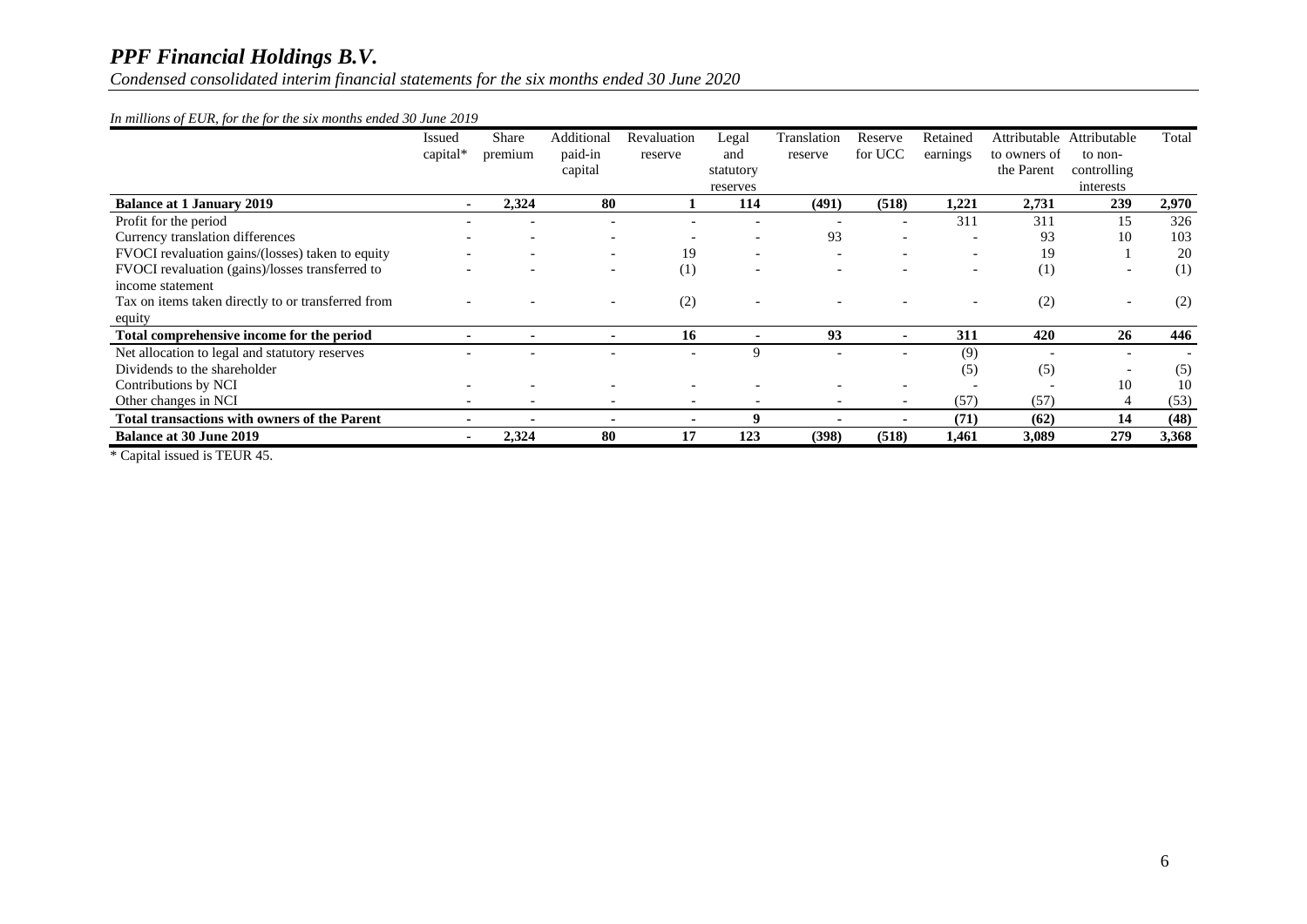## **Condensed consolidated interim statement of cash flows**

For the six months ended 30 June, prepared using the indirect method

*In millions of EUR*

|                                                                    | <b>Notes</b> | 2020           | 2019     |
|--------------------------------------------------------------------|--------------|----------------|----------|
| <b>Cash flows from operating activities</b>                        |              |                |          |
| Profit/(loss) before tax                                           |              | (737)          | 435      |
| Adjustments for:                                                   |              |                |          |
| Losses on disposal of consolidated subsidiaries                    |              | $\overline{2}$ | 3        |
| Interest expense                                                   | E18          | 763            | 819      |
| Interest income                                                    | E18          | (2,543)        | (2,715)  |
| Gain on bargain purchase                                           |              |                | (38)     |
| Net foreign exchange (gains)/losses                                |              | 116            | 811      |
| Impairment losses of current and non-current assets                |              | 1,808          | 867      |
| Other non-cash adjustments                                         |              | 79             | (99)     |
| Interest received                                                  |              | 2,599          | 2,851    |
| Change in assets and liabilities                                   |              | 918            | (2, 499) |
| Net cash from operating activities                                 |              | 3,005          | 435      |
| <b>Cash flows from investing activities</b>                        |              |                |          |
| Purchase of tangible and intangible assets                         |              | (83)           | (87)     |
| Acquisition of subsidiaries and equity-acc. investees, net of cash | B.2.1        | (22)           | 7        |
| acquired (incl. capital increase)                                  |              |                |          |
| Other movements                                                    |              | (1, 439)       | 125      |
| Net cash from/(used in) investing activities                       |              | (1, 544)       | 45       |
| <b>Cash flows from financing activities</b>                        |              |                |          |
| Proceeds from the issue of debt securities                         |              | 679            | 1,079    |
| Repayment of debt securities                                       |              | (932)          | (915)    |
| Interest paid                                                      |              | (792)          | (754)    |
| Cash payments for principal portion of lease liabilities           |              | (24)           | (22)     |
| Dividends paid to the shareholder                                  |              | (5)            | (5)      |
| Contributions by NCI                                               |              | 12             |          |
| Change in loans due to banks and other financial institutions      |              | (2,652)        | (1,032)  |
| <b>Cash flow from financing activities</b>                         |              | (3,714)        | (1,649)  |
| Net increase/(decrease) in cash and cash equivalents               |              | (2,253)        | (1,169)  |
| Cash and cash equivalents as at 1 January                          |              | 9,375          | 9,738    |
| Effect of exchange rate changes on cash and cash equivalents       |              | (438)          | 118      |
| Cash and cash equivalents as at 30 June                            | E1           | 6,684          | 8,687    |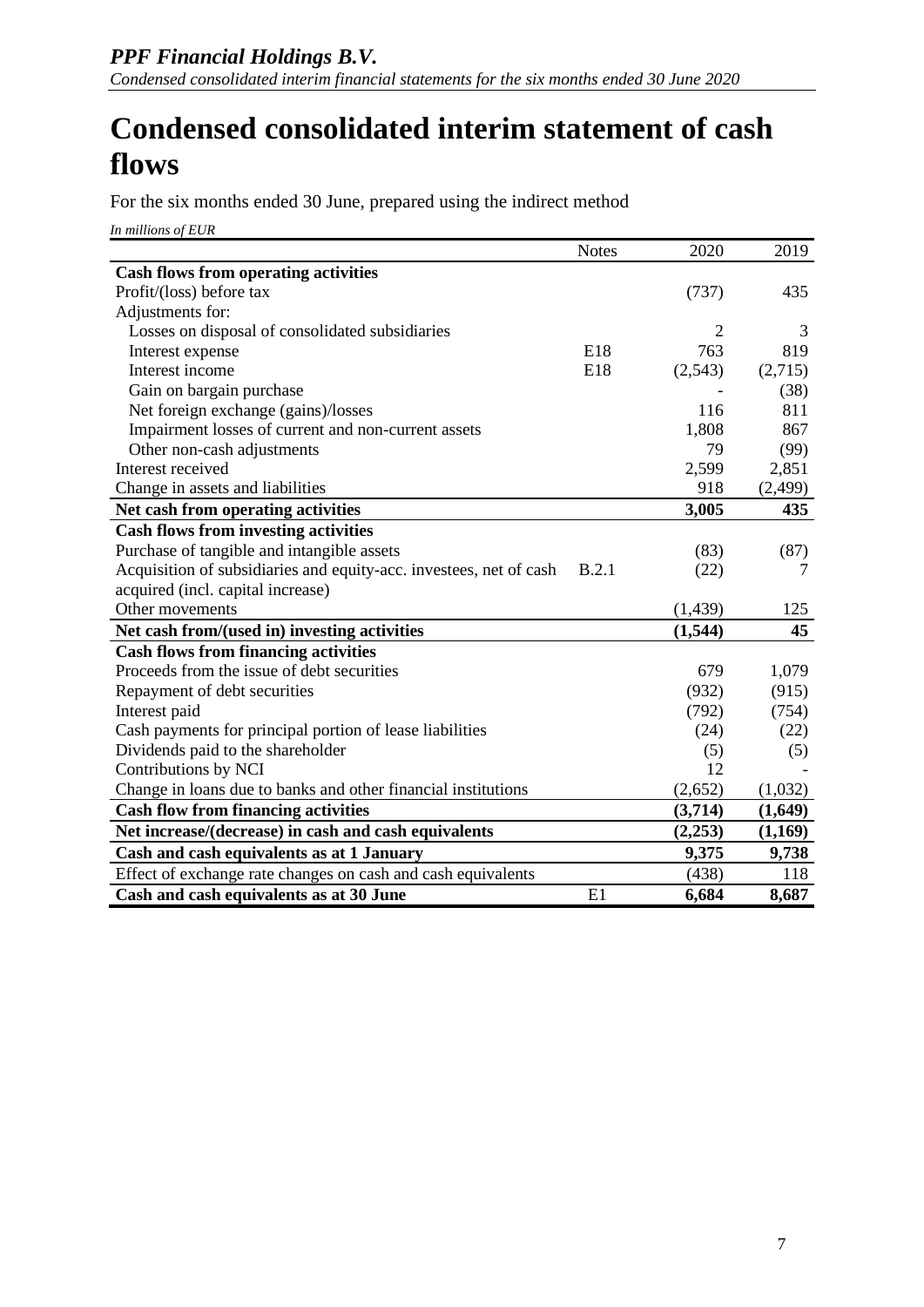# <span id="page-28-0"></span>**NOTES TO THE CONDENSED CONSOLIDATED INTERIM FINANCIAL STATEMENTS**

# <span id="page-28-1"></span>**A. General**

## *A.1. Description of the Group*

PPF Financial Holdings B.V. (the "Parent Company" or the "Parent") is a company domiciled in the Netherlands. It focuses on following market segments: consumer finance, retail banking and corporate banking. Its activities span from Europe to Russian Federation, the US and across Asia.

The Parent Company was incorporated on 13 November 2014 as a 100% subsidiary of PPF Group N.V. and currently holds four main investments: Home Credit Group B.V., PPF banka a.s., Mobi Banka a.d. Beograd and ClearBank Ltd.

The condensed consolidated interim financial statements of the Parent Company for the six months period ended 30 June 2020 comprise the Parent Company, its subsidiaries and the Group's interests in associates and affiliated entities (together referred to as "PPF Financial Holdings Group" or the "Group"). Refer to Section B of these financial statements for a listing of significant Group entities and changes to the Group in 2020 and 2019.

As at 30 June 2020, the sole shareholder of the Parent is PPF Group N.V., the ultimate controlling party is Mr. Petr Kellner.

## *A.2. Statement of compliance*

The condensed consolidated interim financial statements were authorised for issue by the Board of Directors on 25 September 2020.

These condensed consolidated interim financial statements have been prepared in accordance with IAS 34 Interim Financial Reporting. Selected explanatory notes are included to explain events and transactions that are significant to understanding of the changes in financial position and performance of the Group since the last annual consolidated financial statements as at and for the year ended 31 December 2019. These condensed consolidated interim financial statements do not include all the information required for full annual financial statements prepared in accordance with International Financial Reporting Standards as endorsed by the European Union (IFRS – EU).

## *A.3. Basis of measurement*

The Group decided to present its condensed consolidated interim statement of its financial position showing assets and liabilities in their broad order of liquidity because this presentation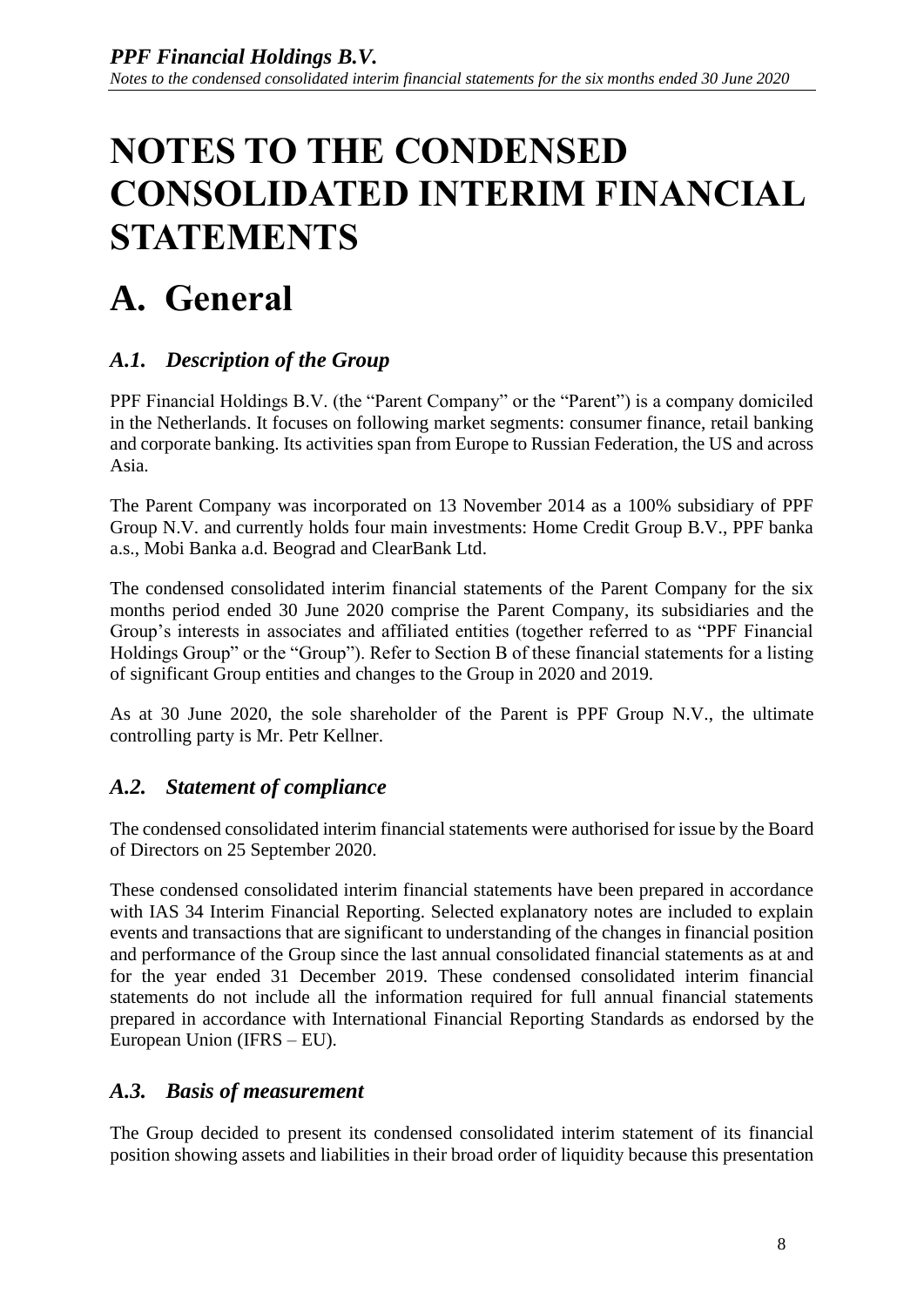provides reliable and more relevant information than a presentation of current and non-current classifications.

The condensed consolidated interim financial statements have been prepared on a historical cost basis, except for the following assets and liabilities stated at their fair value: derivative financial instruments, financial instruments at fair value through profit or loss, and financial instruments at fair value through other comprehensive income. Financial assets and liabilities as well as non-financial assets and liabilities measured at historical cost are stated at amortised cost using the effective interest method or historical cost, as appropriate, net of any relevant impairment.

Non-current assets and disposal groups held for sale are stated at the lower of their carrying amount and fair value less costs to sell.

The Group accounts for business combinations using the acquisition method when control is transferred to the Group (refer to A.5). The consideration transferred in the acquisition is generally measured at fair value, as are the identifiable net assets acquired. Any goodwill that arises is tested annually for impairment. Any gain on bargain purchase is recognised in profit or loss immediately. Transaction costs are expensed as incurred, expect if related to the issue of debt or equity securities.

The consideration transferred does not include amounts related to the settlement of pre-existing relationships. Such amounts are generally recognised in profit or loss.

Any contingent consideration is measured at fair value at the date of acquisition. If an obligation to pay a contingent consideration that meets the definition of a financial instrument is classified as equity, then it is not re-measured and settlement is accounted for within equity. Otherwise, other contingent considerations are re-measured at fair value at each reporting date and subsequent changes in the fair value of the contingent considerations are recognised in profit or loss.

## *A.4. Use of judgements and estimates*

In preparing these condensed consolidated interim financial statements, management has made judgements, estimates and assumptions that affect the application of the Group's accounting policies and the reported amounts of assets, liabilities, income and expenses. Actual results may differ from these estimates.

Estimates and underlying assumptions are reviewed on an ongoing basis. Revisions to estimates are recognised prospectively.

The significant judgements made by management in applying the Group's accounting policies and the key sources of estimation uncertainty were the same as those described in the last annual financial statements.

The following key estimates are based on the information available at the consolidated financial statements date and specifically relate to the determination of:

- provisions recognised under liabilities (refer to E.14);
- the fair value of financial instruments (refer to  $C.1$ );
- impairment of investment securities, loans provided, other financial assets and non-financial assets (refer to E.2-E.5 and E.7)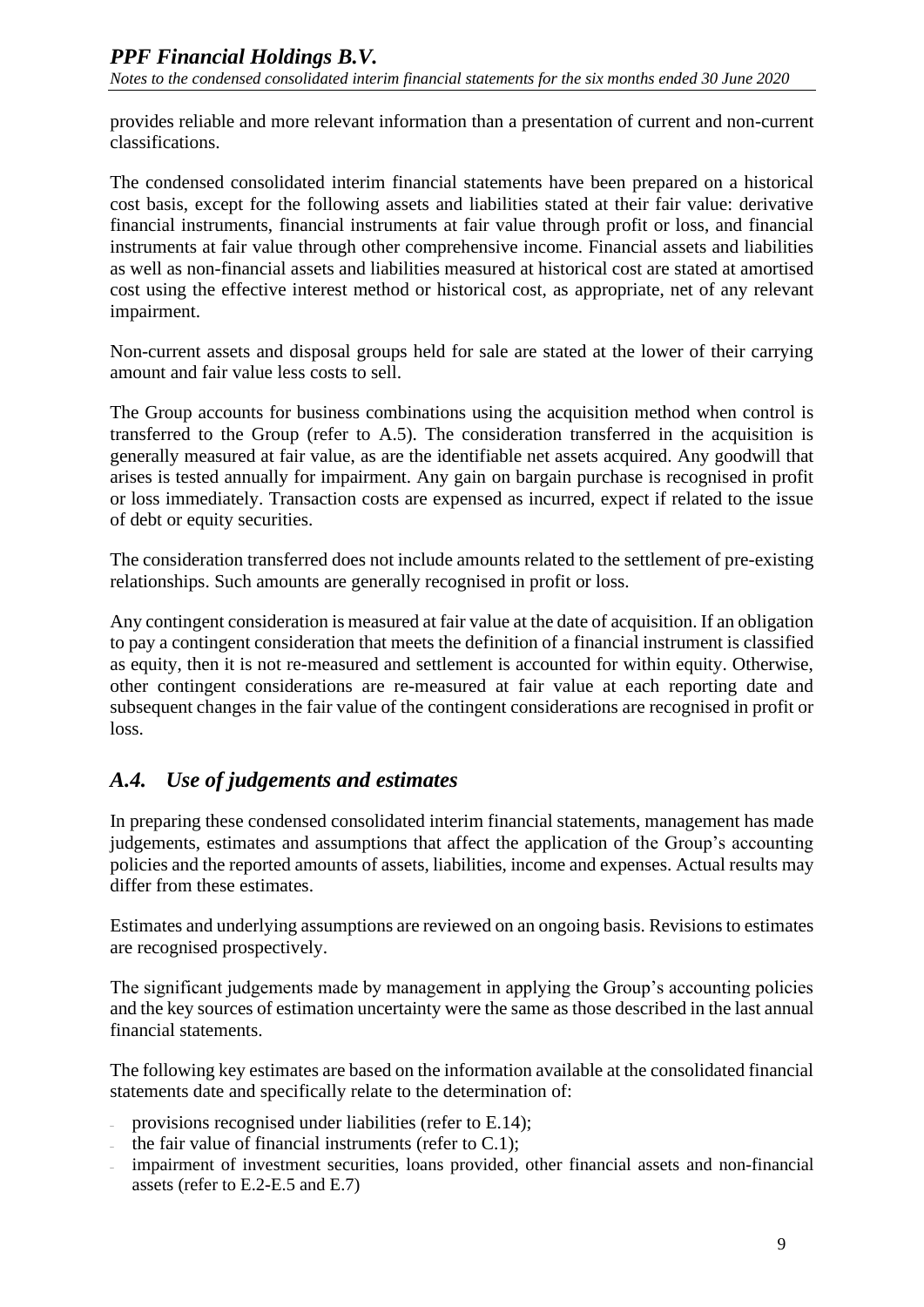- contingent assets/liabilities (refer to E.27.1)
- useful life of tangible and intangible assets
- lease-term for the lessee accounting whether the Group is reasonably certain to exercise extension options

## *A.5. Basis of consolidation*

Subsidiaries are entities controlled by the Group. Control exists when the Group has the power, directly or indirectly, to govern the financial and operating policies of another entity so as to obtain benefits from its activities. In assessing control, potential voting rights presently exercisable or convertible are taken into consideration. The financial statements of the subsidiaries are included in the consolidated financial statements from the date that control commences until the date that control ceases. The accounting policies of the subsidiaries have been changed when necessary to align them with the policies adopted by the Group.

Associates are entities in which the Group has significant influence but not control over financial and operating policies. Jointly controlled entities are entities over whose activities the Group has joint control established by a contractual agreement. The consolidated financial statements include the Group's share of the total recognised gains and losses of associates and jointly controlled entities on an equity accounted basis, from the date that significant influence commences until the date that significant influence ceases. When the Group's share of losses exceeds the carrying amount of the associate or jointly controlled entity, the carrying amount is reduced to nil and the recognition of further losses is discontinued except to the extent that the Group has incurred obligations in respect of the associate or jointly controlled entity.

Reorganisations and mergers involving the Group companies under common control are accounted for using consolidated net book values. Consequently, no adjustment is made to carrying amounts in the consolidated accounts and no goodwill arises on such transactions.

When the Group loses control over a subsidiary, it derecognises the assets and liabilities of the subsidiary and any related non-controlling interests and other components of equity. Any resulting gain or loss is recognised in profit or loss. Any interest retained in the former subsidiary is measured at fair value when control is lost.

All intra-Group balances, transactions, income and expenses, unrealised gains and losses, and dividends are eliminated in the preparation of the consolidated financial statements.

## *A.6. Presentation and functional currency*

The condensed consolidated interim financial statements are presented in euros (EUR), which is the Company's functional currency and the Group's reporting currency, rounded to the nearest million.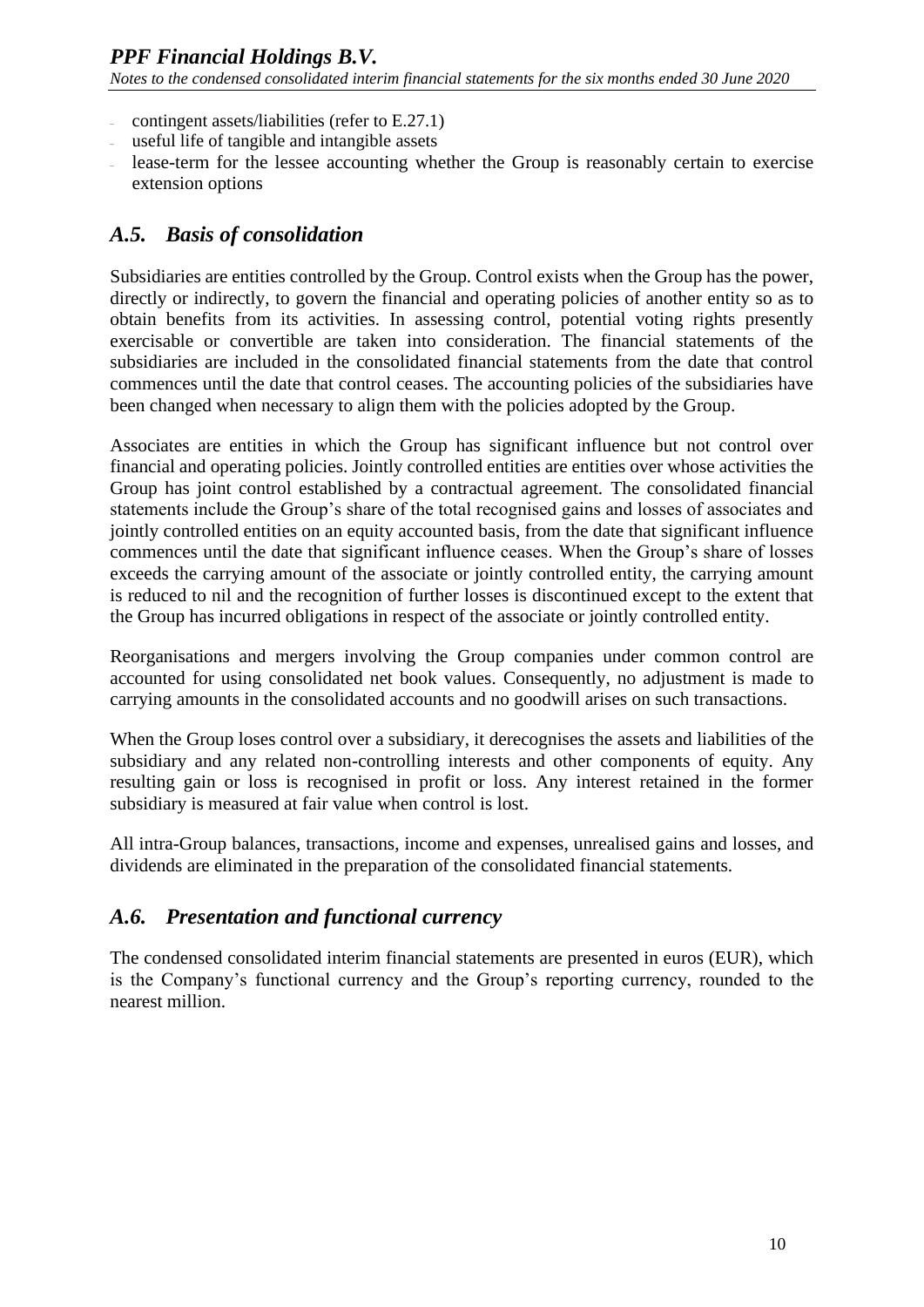## *A.7. Change in presentation of collateral deposits for derivatives and certain bills of exchange*

In 2019, the Group presented received collateral deposits for derivative instruments of MEUR 68 as other liabilities. In 2020, the Group decided to improve the presentation to better reflect the substance of these items and reclassified MEUR 37 as liabilities due to non-banks and MEUR 31 as liabilities due to banks in the presented comparative numbers as at 31 December 2019.

Further in 2019, the Group presented certain bills of exchange amounting to MEUR 78 as investment securities at amortised cost. As the underlying assets of these bills of exchange are loans to corporations, the Group, to better reflect the substance, reclassified these bills of exchange to loans due from customers in the presented comparative numbers as at 31 December 2019. Related impairment allowance was nil.

## *A.8. Change in presentation of impairment losses and foreign exchange gains/losses in the statement of cash flows*

In the period ending 30 June 2019, the Group presented adjustments for impairment of current and non-current assets as change in assets and liabilities in the condensed consolidated interim statement of cash flows. Considering the below described Covid-19 impact especially on the Group's provided loan portfolios, the Group decided to present these adjustments for impairment in the separate line in the condensed consolidated interim statement of cash flows for the period ending 30 June 2020. Thus, the adjustments for impairment of current and noncurrent assets of MEUR 867 were reclassified to a separate line item.

Similarly, net foreign exchange losses of MEUR 811, presented as other non-cash adjustments in the condensed consolidated interim statement of cash flows for the period ending 30 June 2019, were reclassified to a separate line item.

## *A.9. Covid-19 and its impact on the Group´s financial statements*

On 11 March 2020, the World Health Organisation declared the coronavirus outbreak a pandemic. In the countries in which the Group operates, local governments imposed different restrictions on its citizens and businesses. In limiting the effects of any possible operational risks, the Group has followed and observed the business continuity protocols, as the health of the Group's employees and clients is its first priority. The effect on the Group's operations is assessed by comparison of the 2020 interim results and assessed quality of loan portfolio to the pre-covid expectations of each business segment, as well as by detailed observation and revaluation of all risks involved.

A slowdown in economic growth and adverse effects on new business were significant. Increased loss events have had an impact on the quality of retail and corporate loan portfolios. Limitations of opening hours and/or complete lock-downs of certain business premises in the individual countries have impacted the volume of new business and the renewal of existing business relationships.

The Group has sufficient available funds and does not expect to have issues in meeting its obligations when they come due.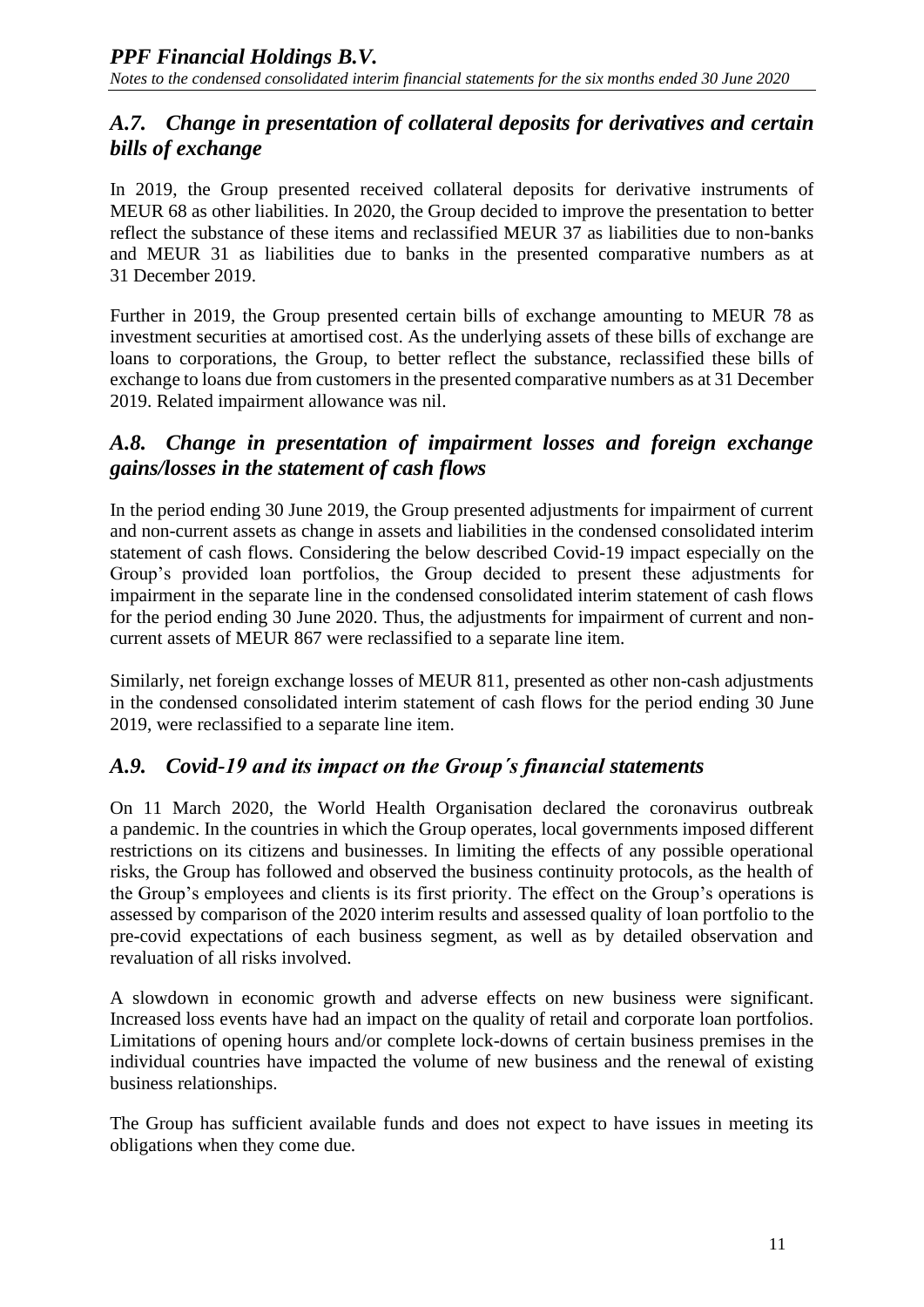The Group is continuously monitoring the situation and based on our current knowledge and available information we do not expect Covid-19 to have an impact on our ability to continue as a going concern in the future.

The impact on the Group's risk evaluation, risk modelling techniques and accounting policies is described in F.1.1 section.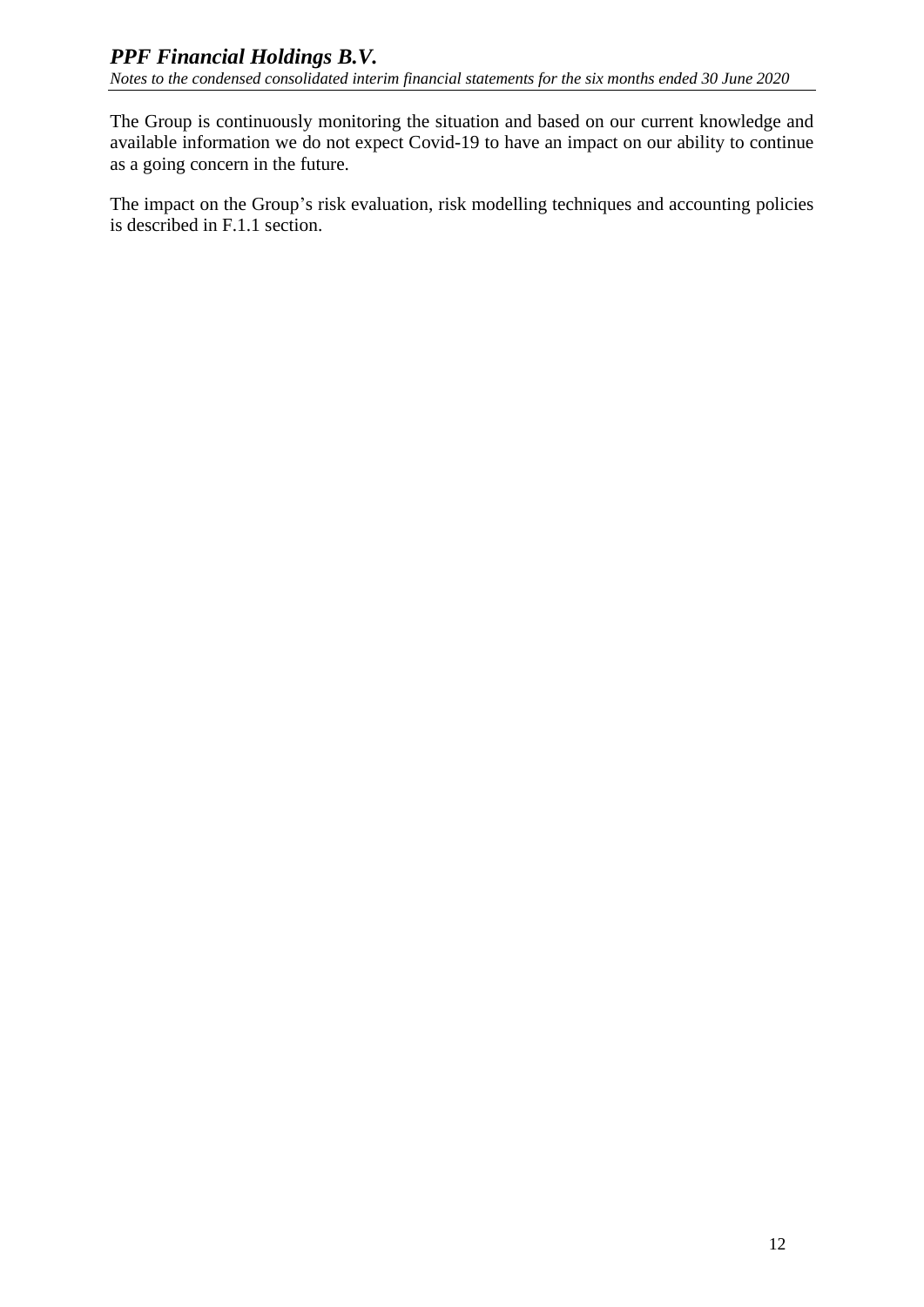## <span id="page-33-0"></span>**B. The consolidated group and the main changes for the period**

#### *B.1. Group entities*

The following list shows only significant holding and operating entities that are subsidiaries or associates of the Parent Company as of 30 June 2020 and 31 December 2019.

|                                                  |                       | Effective      | Effective      |
|--------------------------------------------------|-----------------------|----------------|----------------|
|                                                  |                       | proportion of  | proportion of  |
| Company                                          | Domicile              | ownership      | ownership      |
|                                                  |                       | interest June  | interest       |
|                                                  |                       | 2020           | December 2019  |
| PPF Financial Holdings B.V.                      | Netherlands           | Parent Company | Parent Company |
| Home Credit subgroup - subsidiaries              |                       |                |                |
| Home Credit Group B.V.                           | Netherlands           | 91.12%         | 91.12%         |
| AB 4 B.V.                                        | Netherlands           | 91.12%         | 91.12%         |
| Air Bank a.s.                                    | Czech Republic        | 91.12%         | 91.12%         |
| <b>Bank Home Credit SB JSC</b>                   | Kazakhstan            | 91.12%         | 91.12%         |
| Benxy s.r.o.                                     | Czech Republic        | 91.12%         | 91.12%         |
| Favour Ocean Ltd.                                | Hong Kong             | 91.12%         | 91.12%         |
| Guangdong Home Credit Number Two Information     | China                 | 91.12%         | 91.12%         |
| Consulting Co., Ltd.                             |                       |                |                |
| HC Consumer Finance Philippines, Inc.            | Philippines           | 91.12%         | 91.12%         |
| HCPH Financing 1, Inc.                           | Philippines           | 91.12%         | 91.12%         |
| Home Credit a.s.                                 | Czech Republic        | 91.12%         | 91.12%         |
| Home Credit and Finance Bank LLC                 | Russia                | 91.12%         | 91.12%         |
| Home Credit Asia Ltd.                            | Hong Kong             | 91.12%         | 91.12%         |
| Home Credit N.V.                                 | Netherlands           | 91.12%         | 91.12%         |
| Home Credit Consumer Finance Co. Ltd.            | China                 | 91.12%         | 91.12%         |
| Home Credit India Finance Private Ltd.           | India                 | 91.12%         | 91.12%         |
| Home Credit Indonesia PT                         | Indonesia             | 77.45%         | 77.45%         |
| Home Credit Insurance LLC                        | Russia                | 91.12%         | 91.12%         |
| Home Credit International a.s.                   | Czech Republic        | 91.12%         | 91.12%         |
| Home Credit Slovakia, a.s.                       | Slovakia              | 91.12%         | 91.12%         |
| Home Credit US, LLC                              | <b>USA</b>            | 45.65%         | 45.65%         |
| Home Credit Vietnam Finance Company Ltd.         | Vietnam               | 91.12%         | 91.12%         |
| Shenzhen Home Credit Number One Consulting Co.,  | China                 | 91.12%         | 91.12%         |
| Ltd.                                             |                       |                |                |
| Shenzhen Home Credit Xinchi Consulting Co., Ltd. | China                 | 91.12%         | 91.12%         |
| Sichuan Home Credit Number Three Socioeconomic   | China                 | 91.12%         | 91.12%         |
| Consulting Co., Ltd                              |                       |                |                |
| AB 2 B.V.*                                       | Netherlands           |                | 91.12%         |
| $AB 7 B.V.*$                                     | Netherlands           |                | 91.12%         |
| PPF banka subgroup - subsidiaries                |                       |                |                |
| PPF banka a.s.                                   | Czech Republic        | 92.96%         | 92.96%         |
| PPF Co3 B.V.                                     | Netherlands           | 92.96%         | 92.96%         |
| Ruconfin B.V.                                    | Netherlands           | 92.96%         | 92.96%         |
| Other subsidiaries                               |                       |                |                |
| Mobi Banka a.d. Beograd                          | Serbia                | 100.00%        | 100.00%        |
| Associates                                       |                       |                |                |
| ClearBank Ltd.                                   | <b>United Kingdom</b> | 43.27%         | 39.31%         |
| Eureka Analytics PTE. LTD.**                     | Singapore             |                | 22.32%         |
| Nymbus, Inc.**                                   | <b>USA</b>            |                | 12.68%         |
|                                                  |                       |                |                |

\*merged with AB 4 B.V.

\*\*reclassified to FVOCI (refer to C.1)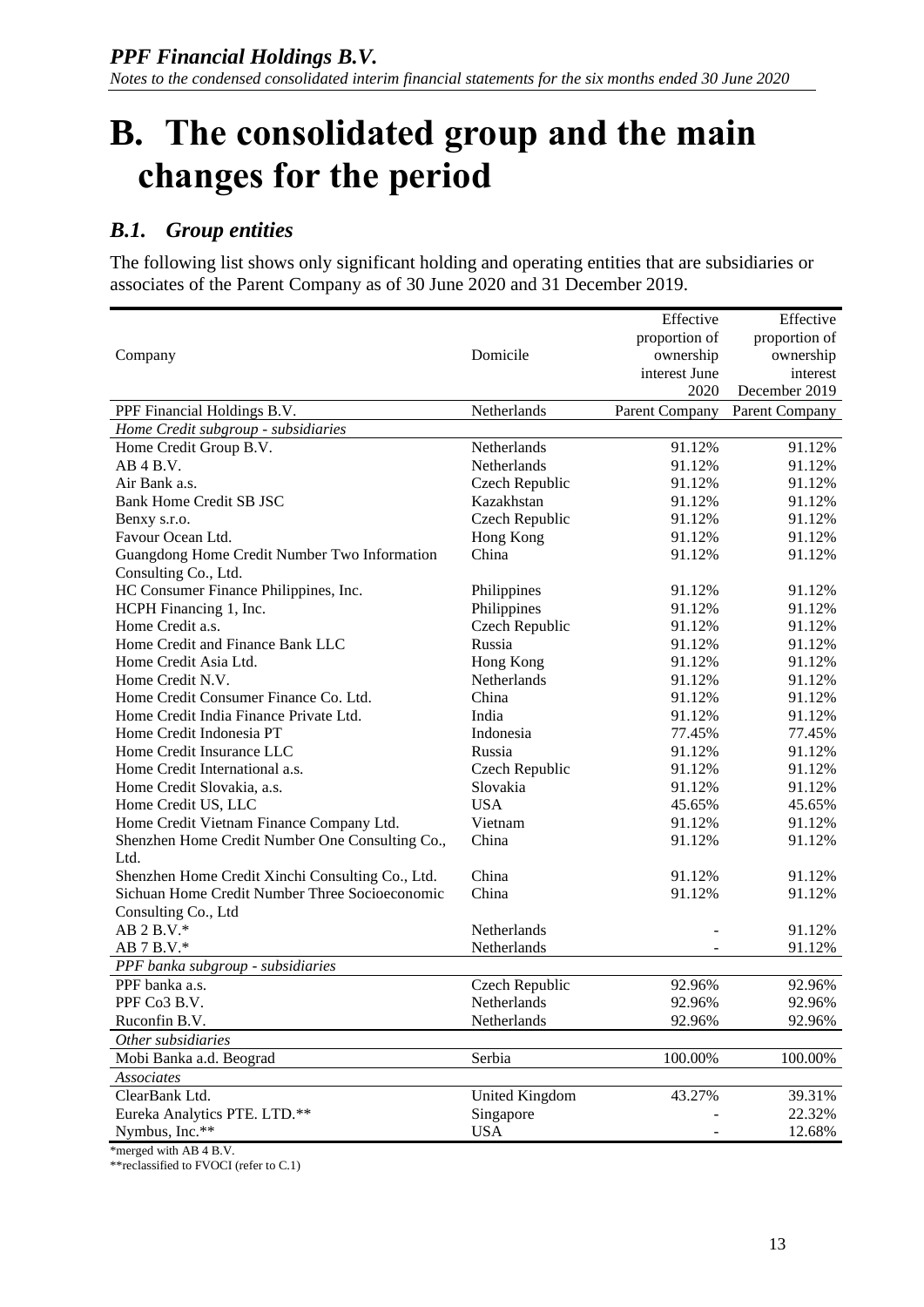## *B.2. Changes through business combinations in 2020/2019*

There were no significant changes in 2020.

#### **B.2.1. Acquisition of a Serbian bank (2019)**

In June 2018, the Parent signed an agreement for the acquisition of a 100% stake in Mobi Banka a.d. Beograd (formerly Telenor Banka a.d. Beograd), a Serbian bank providing consumer loans predominantly to the customers of Telenor Serbia, a telecommunication operator that PPF Group acquired in July 2018. The transaction was subject to regulatory approvals and closed in February 2019.

From the Group's perspective, the acquisition of Mobi Banka is considered a long-term investment on the PPF Group level, combining the telecommunications business with financial services provided to customers.

During the ten-month period ended 31 December 2019, the acquisition contributed revenue of MEUR 11 and a loss of MEUR 3 to the Group's results. If the acquisition had occurred on 1 January 2019, consolidated revenue and loss would have increased insignificantly.

In accordance with IFRS 3, the Group initiated a purchase price allocation (PPA) exercise to identify the fair value of assets and liabilities. The acquired business was identified as a cashgenerating unit. Assets and liabilities denominated in foreign currencies were translated using the exchange rate valid as at the acquisition date and subsequently restated to their respective fair values. The difference between the allocated purchase price and the fair values of identified assets and liabilities resulted in the recognition of gains on a bargain purchase.

The following table summarises the recognised amounts of assets and liabilities assumed at the acquisition as the best estimate.

| In multons of EUR, as at 20 Pebruary 2019                             |                |
|-----------------------------------------------------------------------|----------------|
| <b>Fair value of assets</b>                                           | 167            |
| Cash and cash equivalents                                             | 68             |
| Investment securities                                                 | 27             |
| Loans and receivables due from banks and other financial institutions | 11             |
| Loans due from customers                                              | 54             |
| Property, plant and equipment, intangible assets                      |                |
| <b>Fair value of liabilities</b>                                      | 129            |
| Due to banks and other financial institutions                         | $\mathfrak{D}$ |
| Due to non-banks                                                      | 117            |
| Subordinated liabilities                                              |                |
| Other liabilities                                                     |                |
| Fair value of identifiable net assets                                 | 38             |

*In millions of EUR, as at 20 February 2019*

Gain on bargain purchase arising from the acquisition has been recognised as follows:

| In millions of EUR                    |                 |
|---------------------------------------|-----------------|
| Total consideration                   | Less than $0.1$ |
| Fair value of identifiable net assets | 38              |
| Gain on bargain purchase              | 38              |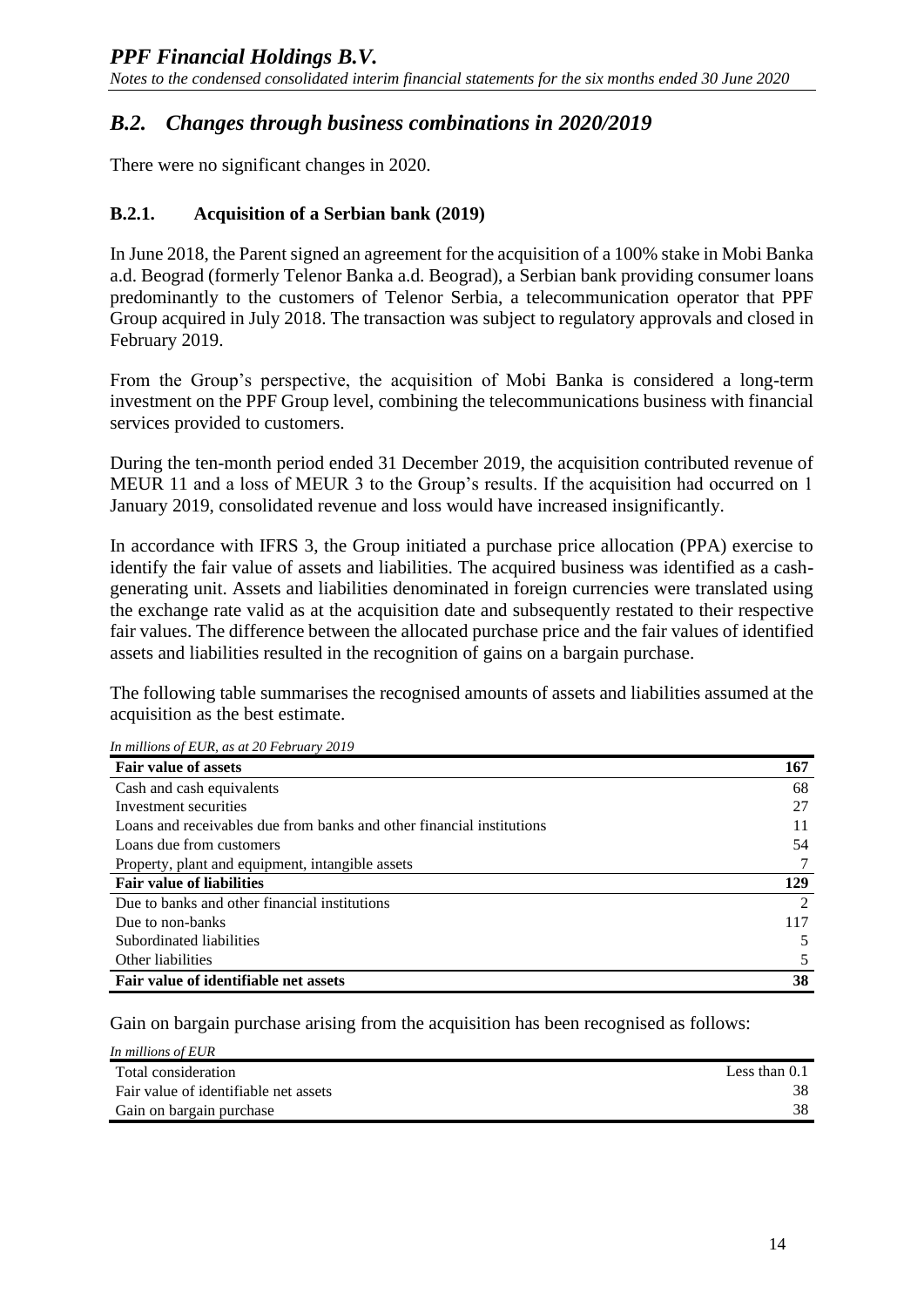#### **B.2.2. Arrangements between Home Credit shareholders**

With effect from 1 July 2019, PPF Financial Holdings B.V. and Emma Omega Ltd. as the direct shareholders of Home Credit Group B.V. entered into an agreement concerning certain transactions with Home Credit Group shares. The agreement was subsequently modified in September 2019 (the "Agreement").

Under the Agreement, the parties agreed on the following arrangements valid as of 30 June 2020:

PPF Financial Holdings and Emma Omega have agreed that PPF Financial Holdings will sell to Emma Omega a 2.5% shareholding interest in Home Credit Group at the nominal value of a share if PPF Financial Holdings is able to achieve a pre-agreed internal rate of return on its investment in Home Credit Group calculated for the period (a) from 31 December 2018 until 31 December 2023 if Home Credit is not listed, and (b) from the Home Credit listing date until 31 December 2023.

Upon the regular termination of the Agreement which shall occur on 31 December 2023, Emma Omega shall sell all its shares in Home Credit Group for their fair value derived entirely or partially from the average market price of any material listed subsidiary of Home Credit Group, if listed at that time. The contractual arrangements may also be terminated earlier than on the regular termination date (31 December 2023) under the agreed and specified circumstances. The acquirer of the shares is an affiliate of PPF Financial Holdings (outside the Group).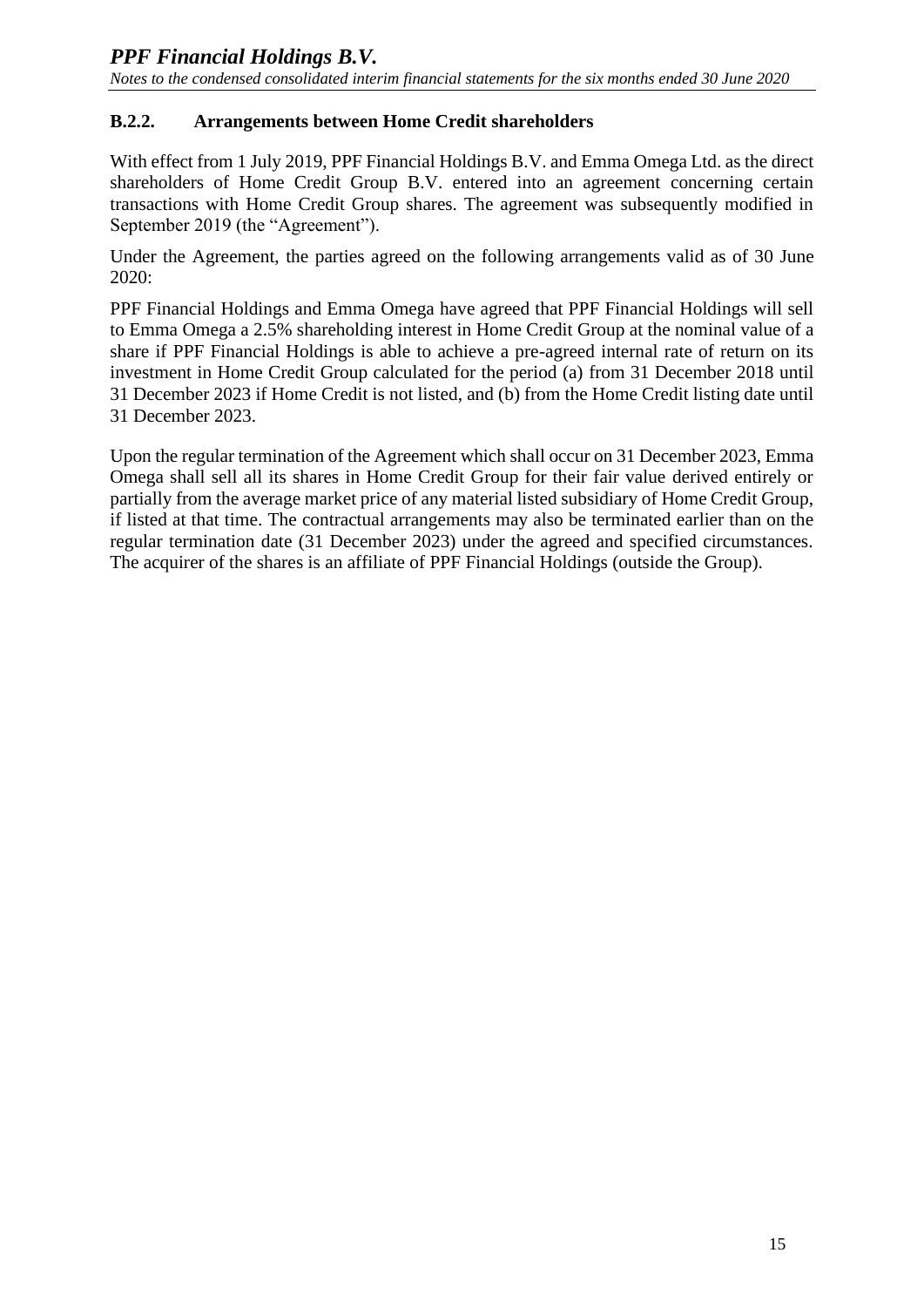## <span id="page-36-0"></span>**C. Risk exposures, risk management objectives and procedures**

All aspects of the Group's financial risk management objectives and policies are consistent with those disclosed in the consolidated financial statements as at and for the year ended 31 December 2019.

During the interim period there were no other significant changes in the nature or extent of risks arising from financial instruments except for those described in A.8 and F.1.1. sections. There were no significant transactions influencing liquidity position of the Group.

## *C.1. Fair value of financial assets and liabilities*

The Group has performed a fair-value assessment of its financial instruments to determine whether it is practicable within the constraints of timeliness and cost to determine their fair values with sufficient reliability.

The following table shows the carrying amounts and fair values of financial instruments measured at amortised cost, including their levels in the fair value hierarchy:

|                                                | Carrying  | Fair value | Level 1                  | Level 2   | Level 3 |
|------------------------------------------------|-----------|------------|--------------------------|-----------|---------|
|                                                | amount    |            |                          |           |         |
| Loans and receivables due from banks and other | 837       | 837        |                          | 815       | 22      |
| financial institutions                         |           |            |                          |           |         |
| Loans due from customers                       | 17,526    | 17,544     |                          |           | 17,544  |
| Investment securities at amortised cost        | 997       | 994        | 978                      |           | 16      |
| Trade and other receivables*                   | 141       | 141        |                          |           | 134     |
| Due to non-banks                               | (13,296)  | (13,305)   | $\overline{\phantom{a}}$ | (13, 175) | (130)   |
| Due to banks and other financial institutions  | (10, 403) | (10, 402)  | $\overline{\phantom{a}}$ | (10, 402) |         |
| Debt securities issued                         | (2,071)   | (2,066)    | (1, 436)                 | (254)     | (376)   |
| Subordinated liabilities                       | (260)     | (260)      | (7)                      |           | (253)   |
| Trade and other payables**                     | (524)     | (524)      |                          | (16)      | (508)   |

*In millions of EUR, as at 30 June 2020*

\*incl. cash collateral for payment cards and other financial assets

\*\*excl. tax and other non-financial liabilities

*In millions of EUR, as at 31 December 2019*

|                                                | Carrying  | Fair value | Level 1                  | Level 2   | Level 3 |
|------------------------------------------------|-----------|------------|--------------------------|-----------|---------|
|                                                | amount    |            |                          |           |         |
| Loans and receivables due from banks and other | 553       | 553        |                          | 553       |         |
| financial institutions                         |           |            |                          |           |         |
| Loans due from customers                       | 21.396    | 21,426     |                          |           | 21,426  |
| Investment securities at amortised cost        | 753       | 753        | 714                      | 5         | 34      |
| Trade and other receivables*                   | 132       | 132        | ۰                        | 19        | 113     |
| Due to non-banks                               | (14, 017) | (14,082)   | -                        | (13,963)  | (119)   |
| Due to banks and other financial institutions  | (13,291)  | (13,284)   | $\overline{\phantom{a}}$ | (13, 284) |         |
| Debt securities issued                         | (2,389)   | (2,363)    | (1,708)                  | (280)     | (375)   |
| Subordinated liabilities                       | (268)     | (268)      |                          |           | (268)   |
| Trade and other payables**                     | (679)     | (679)      | -                        | (19)      | (660)   |

\*incl. cash collateral for payment cards and other financial assets

\*\*excl. tax and other non-financial liabilities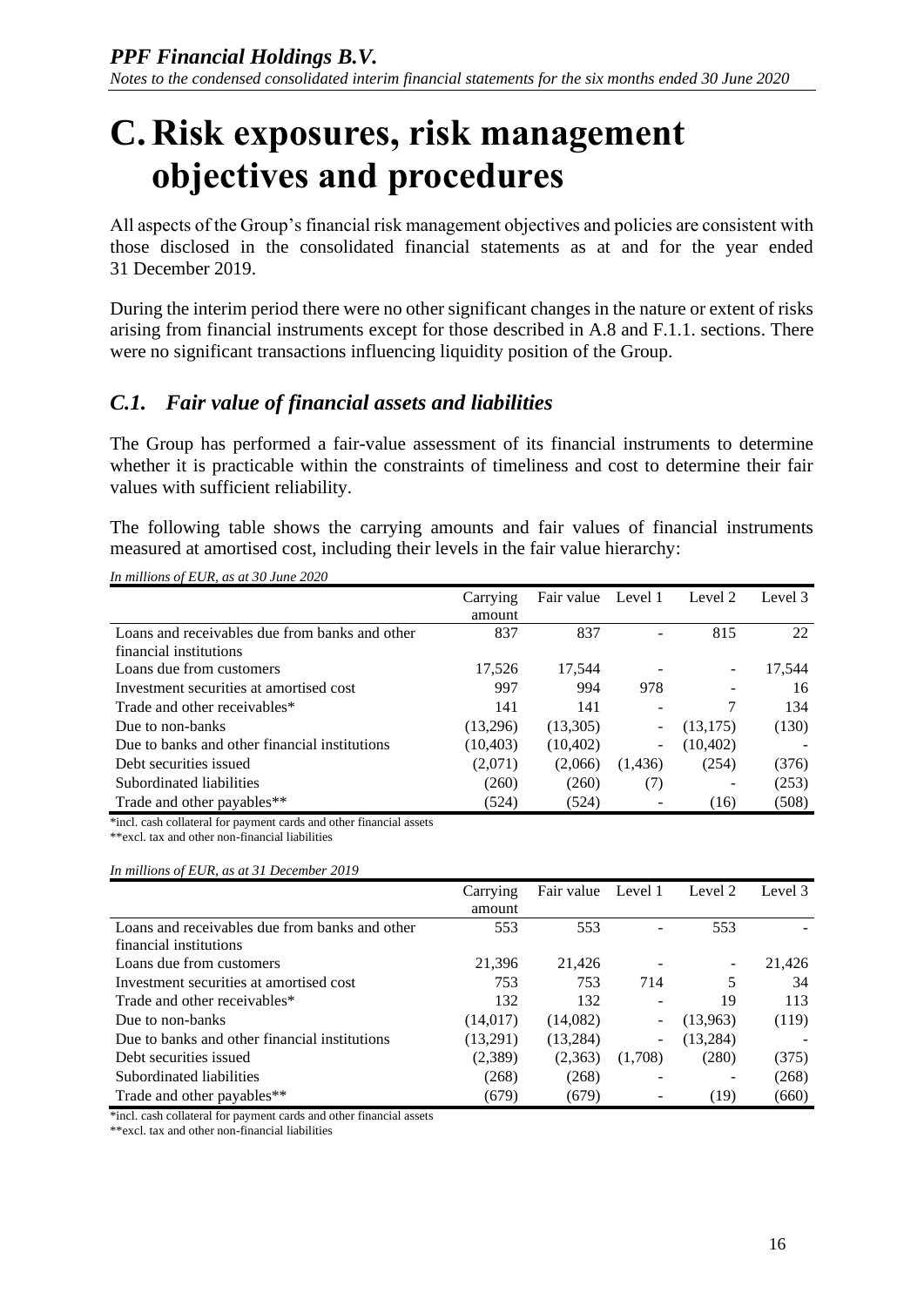The Group's fair-value estimates for its other financial assets and liabilities are not materially different from their carrying values.

The following table presents an analysis of financial instruments recorded at fair value, broken down by how the fair value calculation is accomplished: i.e., based on quoted market prices (Level 1), calculated using valuation techniques where all the model inputs are observable in the market (Level 2), or calculated using valuation techniques where significant model inputs are not observable in the market (Level 3):

|                                            | Level 1 | Level 2 | Level 3 | Total |
|--------------------------------------------|---------|---------|---------|-------|
| Financial assets at FVTPL                  | 658     | 456     |         | 1,114 |
| Financial assets FVOCI                     | 1,052   | 384     | 24      | 1,460 |
| Financial liabilities at FVTPL             | (110)   | (441)   | -       | (551) |
| <b>Total</b>                               | 1,600   | 399     | 24      | 2,023 |
| In millions of EUR, as at 31 December 2019 |         |         |         |       |
|                                            |         |         |         |       |
|                                            | Level 1 | Level 2 | Level 3 | Total |
| Financial assets at FVTPL                  | 95      | 179     | -       | 274   |
| Financial assets FVOCI                     | 938     | 140     | -       | 1,078 |
| Financial liabilities at FVTPL             | (156)   | (197)   |         | (353) |

*In millions of EUR, as at 30 June 2020*

The Group uses the following techniques to determine fair value under Level 2 and Level 3:

The Level 2 assets include mainly financial derivatives, corporate bonds and treasury bills. For derivative exposures the fair value is estimated using the present value of the cash flows resulting from the transactions taking into account market inputs like FX spot and forwards rates, benchmark interest rates, swap rates, etc. The fair value of corporate bonds, treasury bills is calculated as the present value of cash flows using the benchmark interest rates.

Level 3 assets include equity instruments not traded on the market where the fair value is calculated using the valuation techniques including expert appraisals.

Level 3 additions represent equity investments of MEUR 10 which were transferred from investments in associates due to a loss of significant influence (refer to B.1). The remaining additions are newly acquired assets. There was no movement in Level 3 in 2019.

## *C.2. Hedging*

Pursuant to its interest rate risk management policy and with the objective to match the interest rate profile of its assets and liabilities, the Group started to hedge changes in fair values of certain loan portfolios and bonds for interest rate risk. The hedged portfolios, which are represented by a part of consumer loans receivables, mortgage and corporate loans receivables, and government bonds, are all denominated in CZK. The hedge of the consumer loans and of the mortgage loans is a portfolio hedge. The hedge of the corporate loans and of the government bonds is either a hedge of a single loan or a single bond issue, or a hedge of a group of loans or bond issues (micro hedge).

The hedged government bonds, corporate loans and the hedged consumer loans carry fixed interest rates. The mortgage loans carry fixed interest rates until the next repricing.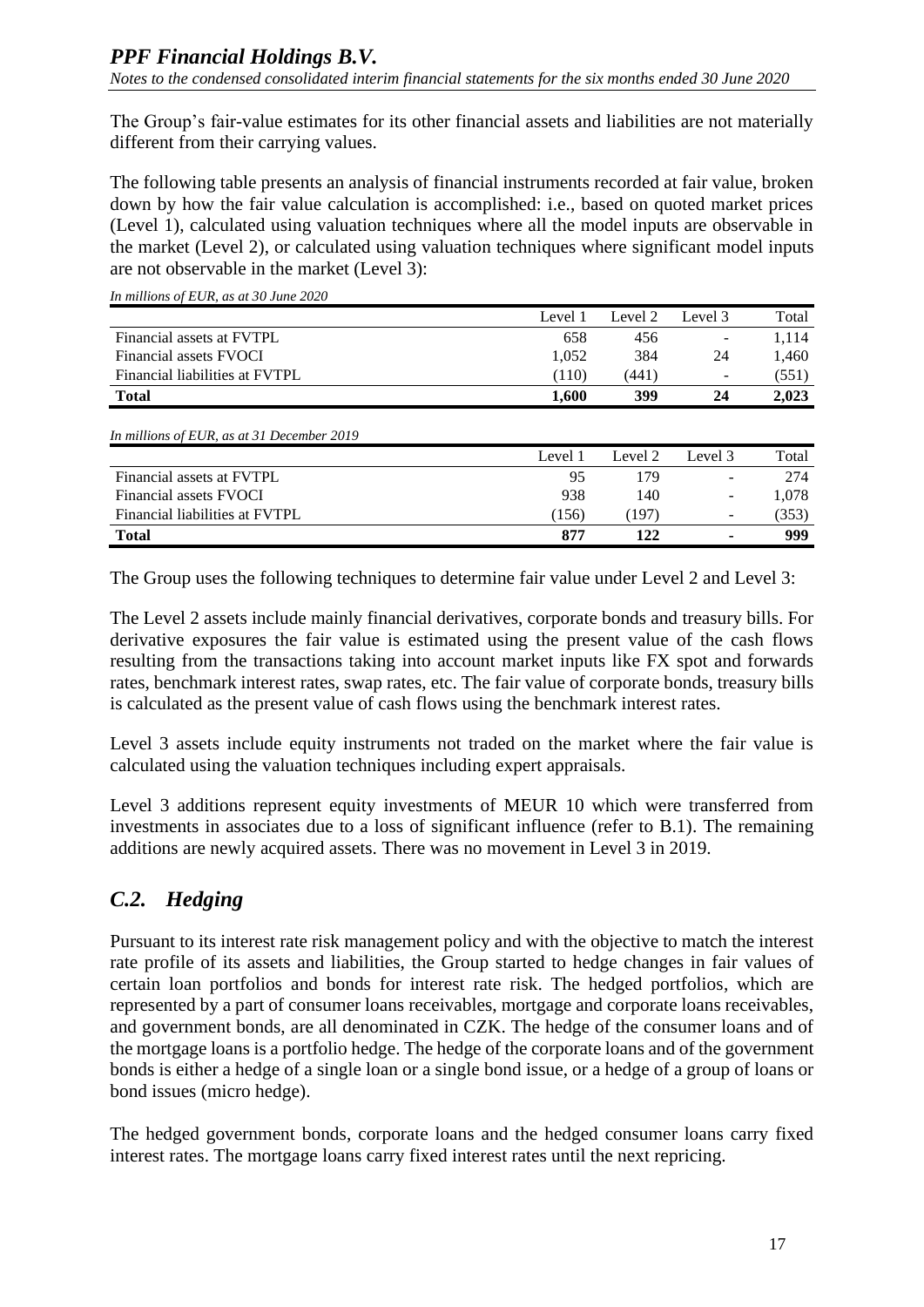For the fair value hedge of the mortgages and consumer loans portfolios (portfolio hedging), the composition of the hedged portfolios is changed monthly. Existing mortgages and consumer loans are repaid, excluded from the hedged portfolio due to default, and newly originated mortgage loans and consumer loans are added to the portfolio. Additional interest rate swaps may be added to the group of hedging instruments to match the underlying position of the loans.

The objective of the hedging, both loan portfolios and bonds, is to offset the changes in the fair value of the CZK hedged items due to the changes in market interest rates by gains or losses on the hedging instruments (CZK interest rate swaps.). In this way, the Group also matches its assets with its floating rate liabilities. The Group applies hedge accounting for these hedge relationships. The hedge effectiveness is measured either cumulatively (consumer loans, mortgage loans) or in each reporting period (bonds, corporate loans). The hedge effectiveness is measured for each hedge relationship separately with application of the dollar offset method. The hedge ineffectiveness may result from imperfect matching of the hedging instruments with the hedged items (volumes, timing of cash flows).

In the six months period ending 30 June 2020, all fair value hedges were assessed as effective being in the range of 80-125%. A total loss of MEUR 5 from the hedge ineffectiveness is presented in profit or loss as net gains/losses on financial assets/liabilities (refer to E.20), where a loss of MEUR 3 relates to the portfolio hedge and a loss of MEUR 2 relates to the micro hedge.

#### *C.2.1.1. Portfolio hedge*

The following table shows the details on the hedging derivatives used for the fair value portfolio hedge relationships:

| In munous of LOR, as at 50 June 2020                     |                                                               |                               |                                                                                         |                                                          |                                                                                                 |
|----------------------------------------------------------|---------------------------------------------------------------|-------------------------------|-----------------------------------------------------------------------------------------|----------------------------------------------------------|-------------------------------------------------------------------------------------------------|
| Fair value hedges<br>- portfolio<br>(interest rate risk) | Notional<br>amount of the<br>hedging<br>instruments<br>(MCZK) | Assets<br>(refer to<br>E.2.1) | Carrying amount of the<br>hedging instruments<br>Liabilities<br>$(\text{refer to E.8})$ | Presentation in<br>statement<br>of financial<br>position | Increase/(decrease)<br>in FV used for<br>calculating hedge<br>ineffectiveness for<br>the period |
| Interest rate swaps                                      | $20,450*$                                                     |                               | (22)                                                                                    | Financial<br>liabilities at<br><b>FVTPL</b>              | (22)                                                                                            |
|                                                          |                                                               |                               |                                                                                         |                                                          |                                                                                                 |

*In millions of EUR, as at 30 June 2020*

\* approx. MEUR 765

The following table shows the details on the hedged items subject to the fair value portfolio hedge relationships:

| In millions of EUR, as at 30 June 2020 |  |  |
|----------------------------------------|--|--|
|                                        |  |  |

| Fair value hedges<br>- portfolio<br>(interest rate risk) | Carrying amount<br>of the hedged<br>assets | Accumulated amount<br>of FV hedge<br>adjustments on the<br>hedged assets incl. in<br>their carrying<br>amount | Presentation in<br>statement<br>of financial position | Increase/(decrease)<br>in FV used for<br>calculating hedge<br>ineffectiveness for<br>the period |
|----------------------------------------------------------|--------------------------------------------|---------------------------------------------------------------------------------------------------------------|-------------------------------------------------------|-------------------------------------------------------------------------------------------------|
| Consumer loans                                           | 623                                        | 10                                                                                                            | Loans due from                                        | 10                                                                                              |
| (refer to $E.4$ )                                        |                                            |                                                                                                               | customers (retail)                                    |                                                                                                 |
| Mortgage loans                                           | 245                                        | 9                                                                                                             | Loans due from                                        | 9                                                                                               |
| (refer to $E.4$ )                                        |                                            |                                                                                                               | customers (retail)                                    |                                                                                                 |
| <b>Total</b>                                             | 868                                        | 19                                                                                                            |                                                       | 19                                                                                              |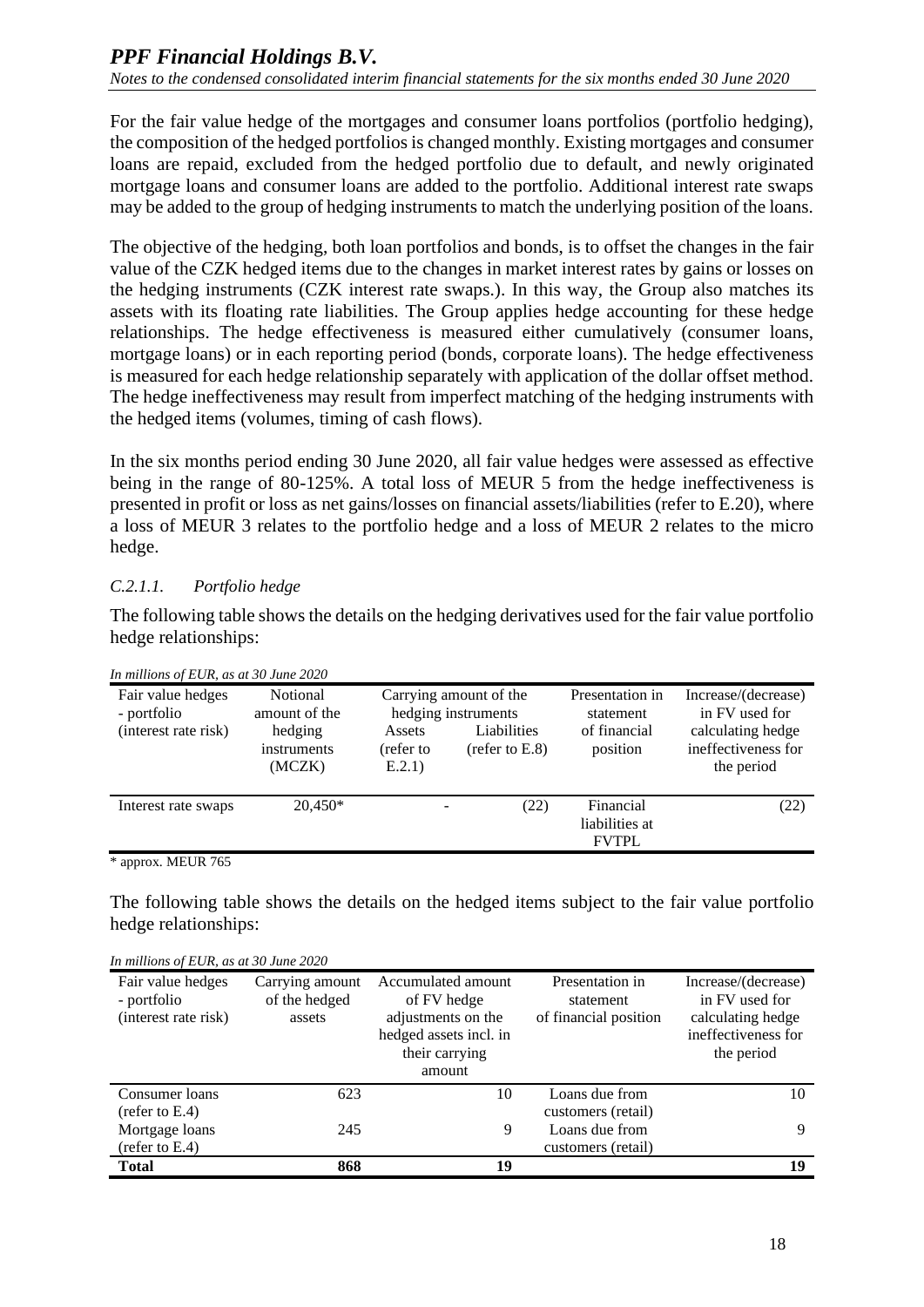*Notes to the condensed consolidated interim financial statements for the six months ended 30 June 2020*

#### *C.2.1.2. Micro hedge*

The following table shows the details on the hedging derivatives used for the fair value hedge relationships:

| In millions of EUR, as at 30 June 2020 |  |  |
|----------------------------------------|--|--|
|                                        |  |  |

| Fair value<br>hedges<br>(interest rate risk) | Notional<br>amount of<br>the hedging<br>instruments<br>(MCZK) | Carrying amount of the<br>hedging instruments<br>Assets<br>(refer to $E.2.1$ ) | Liabilities<br>(refer to E.8) | Presentation in<br>statement<br>of financial<br>position | Increase/(decrease)<br>in FV used for<br>calculating hedge<br>ineffectiveness for<br>the period |
|----------------------------------------------|---------------------------------------------------------------|--------------------------------------------------------------------------------|-------------------------------|----------------------------------------------------------|-------------------------------------------------------------------------------------------------|
| Interest rate swaps                          | $12.313*$                                                     |                                                                                | (45)                          | Financial<br>liabilities at<br><b>FVTPL</b>              | (32)                                                                                            |

\* approx. MEUR 460

The following table shows the details on the hedged items subject to the fair value hedge relationships:

*In millions of EUR, as at 30 June 2020*

| Fair value<br>hedges<br>(interest rate risk) | Carrying amount<br>of the hedged<br>assets | Accumulated amount<br>of FV hedge<br>adjustments on the<br>hedged assets incl. in<br>their carrying<br>amount | Presentation in<br>statement<br>of financial position | Increase/(decrease)<br>in FV used for<br>calculating hedge<br>ineffectiveness for<br>the period |
|----------------------------------------------|--------------------------------------------|---------------------------------------------------------------------------------------------------------------|-------------------------------------------------------|-------------------------------------------------------------------------------------------------|
| Corporate loans                              | 31                                         |                                                                                                               | Loans due from                                        |                                                                                                 |
| (refer to $E.4$ )                            |                                            |                                                                                                               | customers (non-retail)                                |                                                                                                 |
| <b>Bonds</b>                                 | 555                                        | 19                                                                                                            | Investment                                            | 29                                                                                              |
| (refer to $E.2.2$ )                          |                                            |                                                                                                               | securities                                            |                                                                                                 |
| <b>Total</b>                                 | 586                                        | 20                                                                                                            |                                                       | 30                                                                                              |

## *C.3. Capital management*

As of 30 June 2015, PPF Group restructured its consumer finance and other banking business represented by Home Credit, Air Bank and PPF banka under PPF Financial Holdings B.V., a new holding entity. The Group became a financial holding company and as such became subject to consolidated prudential requirements based on Regulation No 575/2013 of the European Parliament and of the Council. The Czech National Bank acts as the consolidating supervisor of the Group. PPF banka was appointed as the responsible reporting entity for the Group.

The Group is required to fulfil the following capital requirements: a Tier 1 capital adequacy ratio of at least 6% and a total capital adequacy ratio of at least 8%. Moreover, the Group is required to maintain a capital conservation buffer amounting to 2.5% of its risk-weighted assets and an institution-specific countercyclical capital buffer that is currently 0.20% of its riskweighted assets.

The Group monitors and maintains other regulatory requirements, such as large exposures, liquidity, and leverage ratios.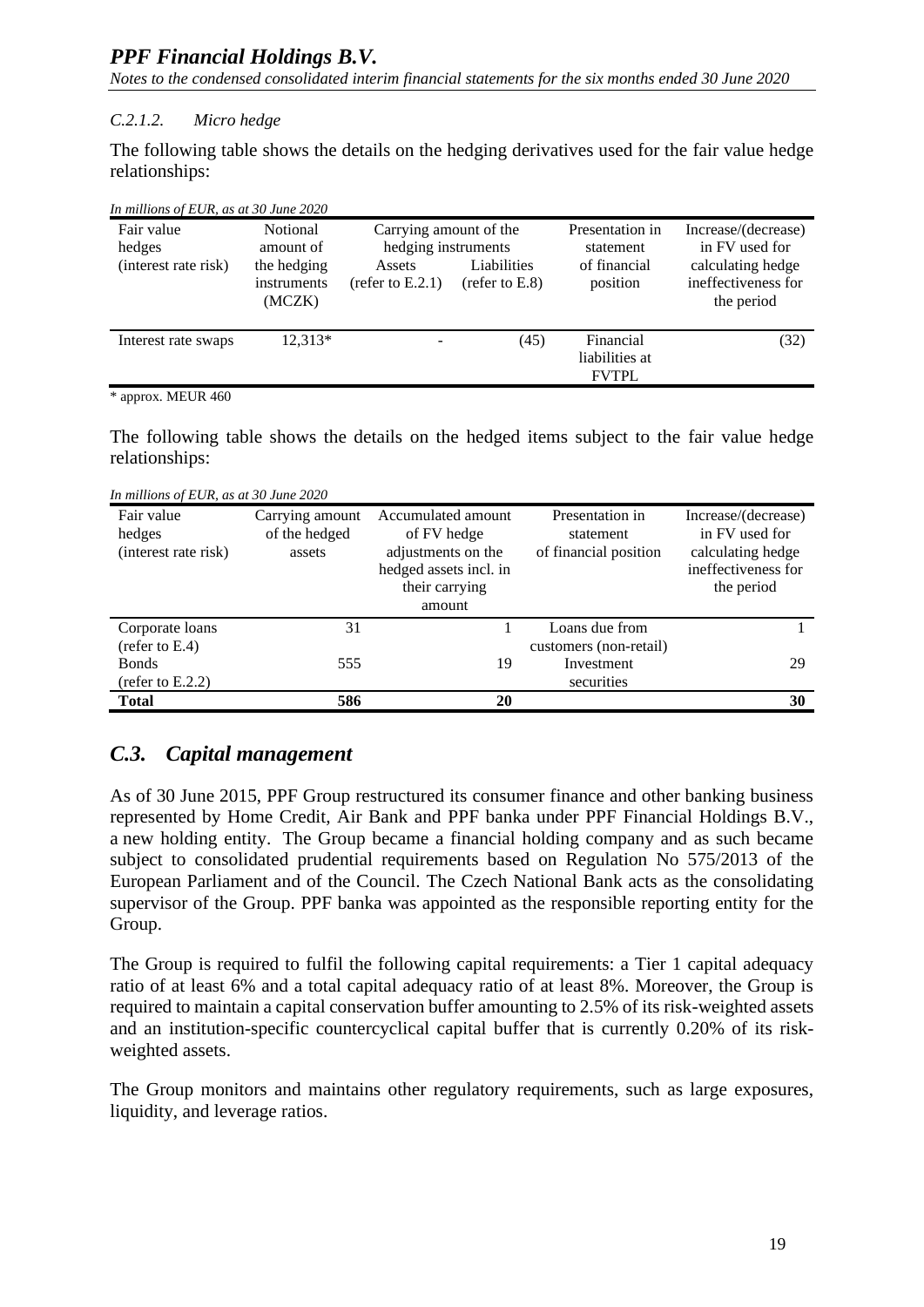In the November 2015 decision of the Czech National Bank, the Group was identified as an Other Systemically Important Institution (O-SII). This classification has been confirmed every year since then. No additional capital requirement was imposed due to this classification.

Some of the Group's subsidiaries operating in the banking, consumer finance and insurance sectors maintain capital adequacy in compliance with local regulatory requirements, requiring the respective entities to maintain a ratio of total capital to total risk-weighted assets at or above a certain minimum level. The ratios are calculated based on the entities' financial statements prepared in accordance with local accounting standards. The Group's policy in this respect is to support the subsidiaries with capital as necessary to maintain the subsidiaries' full compliance with the relevant requirements.

The Group complied with all externally imposed capital requirements, large exposure requirements, liquidity requirements, and leverage requirements throughout the reporting period.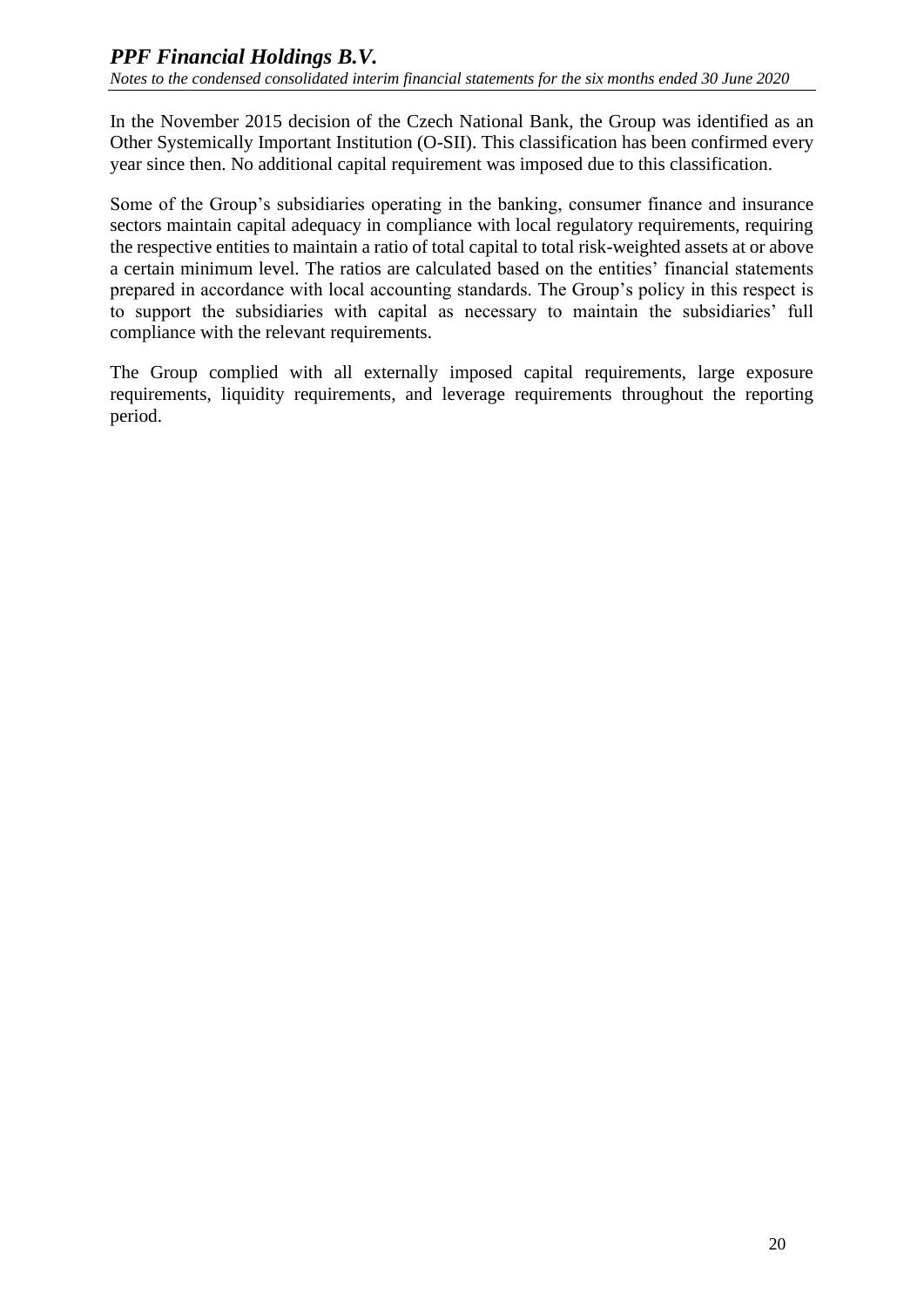# <span id="page-41-0"></span>**D. Segment reporting**

The Group recognises reportable segments that are defined in sector terms. These segments offer different products and services and are managed separately because they operate in completely distinct business sectors. The Group's Board of Directors and shareholders (the Chief Operating Decision Maker) review the internal management reports of individual segments on a regular basis.

| segment.           |                               |                                          |                                                                                                                                    |
|--------------------|-------------------------------|------------------------------------------|------------------------------------------------------------------------------------------------------------------------------------|
| Reportable segment | <b>Business</b><br>name/brand | <b>Operations</b>                        | Geographic focus                                                                                                                   |
| Consumer lending   | Home Credit                   | Lending to private individual customers, | Czech Republic,<br>$\begin{array}{ccccccccccccccccc}\n\hline\n\end{array}$ and $\begin{array}{ccccccccccccc}\n\hline\n\end{array}$ |

The following summary describes the operations and geographic focus of each reportable

| Consumer lending  | Home Credit      | Lending to private individual customers,   | Czech Republic,        |
|-------------------|------------------|--------------------------------------------|------------------------|
|                   |                  | deposit-taking                             | Slovakia, Russia, Asia |
|                   | Air Bank* and    | Deposits, loans and other transactions and | Czech Republic,        |
|                   | its subsidiaries | balances with retail customers             | Slovakia               |
| Corporate banking | PPF banka and    | Loans, deposits and other transactions and | Czech Republic         |
|                   | its subsidiaries | balances with corporate customers, trading |                        |
|                   |                  | activities                                 |                        |
|                   | <b>ClearBank</b> | Clearing and settlement services           | United Kingdom         |
|                   | (associate)      |                                            |                        |
| Retail banking    | Mobi Banka       | Deposits, loans and other transactions and | Serbia                 |
|                   |                  | balances with retail customers             |                        |

\*part of Home Credit Group

The Home Credit Group reports on one global consumer lending segment where all information about similar products, services and customers is presented. This approach suits the global business strategy of having a similar approach to customers, a unique and unified product portfolio, as well as centralised processes that drive operational excellence. The Group also presents additional information for revenue and net interest income based on the division of the countries into four geographic clusters. The Home Credit Group operates in the following principal geographical areas: China, the Russian Federation, the Czech Republic, Vietnam, Kazakhstan, Slovakia, India, Indonesia, the Philippines, and the USA. The Russian and Kazakh Home Credit businesses and Air Bank operate under banking licences allowing for the collection of deposits.

Mobi Banka constitutes a separate segment as it is not related to Home Credit business.

As an associate with insignificant value ClearBank is included in unallocated segment.

Segment results include items directly attributable to a segment as well as those that can be allocated on a reasonable basis. Inter-segment pricing is determined on an arm's length basis. Segment assets and liabilities include all assets and liabilities attributable to segments. Significant non-cash expenses comprise mainly impairment losses on financial and nonfinancial assets. Eliminations represent intercompany balances among individual reporting segments.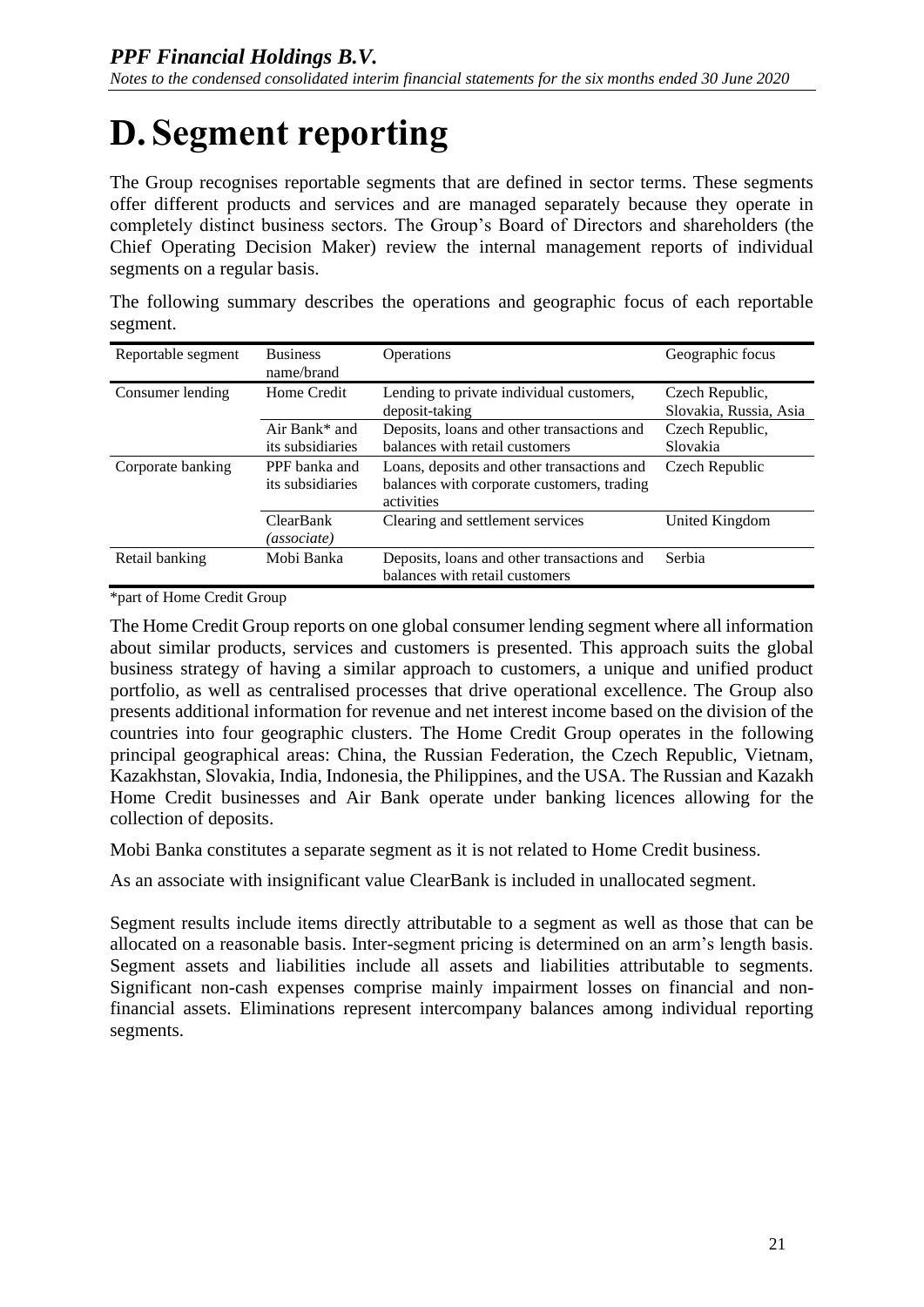Total segment revenue contains the following categories, which may be reconciled to the income statement as follows:

*In millions of EUR, for the six months ended 30 June*

|                                              | 2020  | 2019  |
|----------------------------------------------|-------|-------|
| Interest income                              | 2,543 | 2,715 |
| Fee and commission income                    | 257   | 323   |
| Net earned premiums                          | 10    | 10    |
| <b>Total revenue from external customers</b> | 2.810 | 3.048 |

The following table shows the main items from the financial statements broken down according to reportable segments for the first half of 2020 and comparative figures for 2019: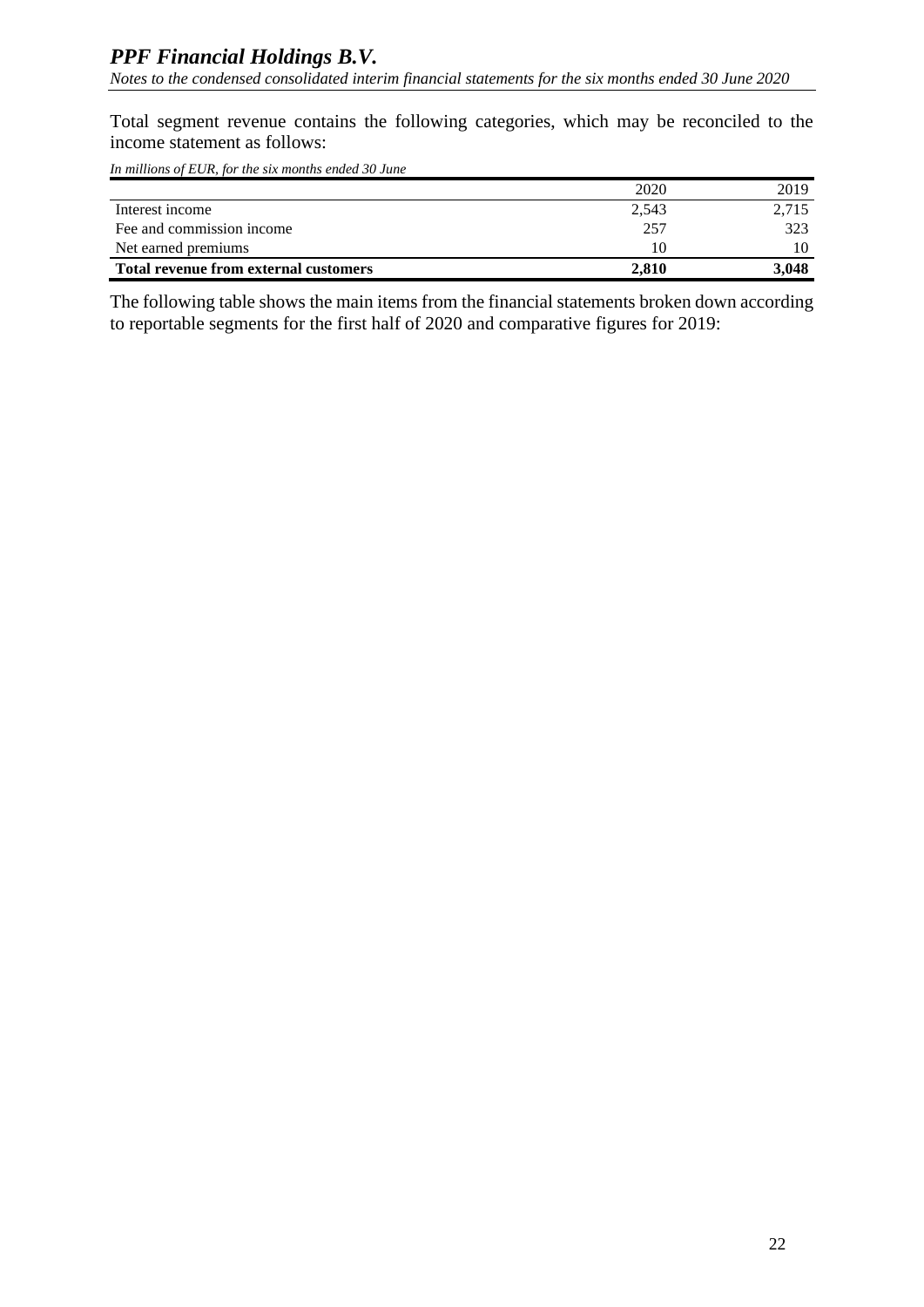*Notes to the condensed consolidated interim financial statements for the six months ended 30 June 2020*

#### *In millions of EUR*

| 30 June 2020               | Consumer |       |         |      |                |              | Corporate | Retail                   | Unallocated              |                          | Eliminations Consolidated |
|----------------------------|----------|-------|---------|------|----------------|--------------|-----------|--------------------------|--------------------------|--------------------------|---------------------------|
|                            | lending  |       |         |      |                |              | banking   | banking                  |                          |                          |                           |
|                            |          | China | $CIS^*$ | SEA* | $CEE*$         | <i>Other</i> |           |                          |                          |                          |                           |
| Revenue from customers     | 2,708    | 1,605 | 426     | 547  | 122            | 8            | 90        | $\overline{7}$           | 5                        |                          | 2,810                     |
| Inter-segment revenue      |          |       |         |      | 2              |              | 29        |                          |                          | (40)                     |                           |
| <b>Total revenue</b>       | 2,710    | 1,605 | 426     | 547  | 124            | 8            | 119       | 7                        | 14                       | (40)                     | 2,810                     |
| Net interest income from   | 1,731    | 1,030 | 249     | 372  | 94             | (14)         | 47        | 3                        | (1)                      |                          | 1,780                     |
| external customers         |          |       |         |      |                |              |           |                          |                          |                          |                           |
| Inter-segment net interest | (34)     |       | (1)     | (24) | $\overline{2}$ | (11)         | 28        | $\overline{\phantom{a}}$ | 9                        | (3)                      |                           |
| income                     |          |       |         |      |                |              |           |                          |                          |                          |                           |
| <b>Total net interest</b>  | 1,697    | 1,030 | 248     | 348  | 96             | (25)         | 75        | 3                        | 8                        | (3)                      | 1,780                     |
| income                     |          |       |         |      |                |              |           |                          |                          |                          |                           |
| Income tax expense         | 164      |       |         |      |                |              | (13)      | $\overline{\phantom{a}}$ | $\overline{\phantom{a}}$ | $\overline{\phantom{a}}$ | 151                       |
| Net profit/(loss) from     | (619)    |       |         |      |                |              | 38        | (2)                      | (3)                      | ٠                        | (586)                     |
| continuing operations      |          |       |         |      |                |              |           |                          |                          |                          |                           |
| Other significant          | (1,796)  |       |         |      |                |              | (14)      | $\overline{\phantom{a}}$ | (3)                      | $\overline{\phantom{a}}$ | (1, 813)                  |
| non-cash expenses          |          |       |         |      |                |              |           |                          |                          |                          |                           |
| 30 June 2020               |          |       |         |      |                |              |           |                          |                          |                          |                           |
| Segment assets (incl.      | 22,506   |       |         |      |                |              | 8,237     | 184                      | 513                      | (1,107)                  | 30,333                    |
| equity accounted           |          |       |         |      |                |              |           |                          |                          |                          |                           |
| investees)                 |          |       |         |      |                |              |           |                          |                          |                          |                           |
| Segment liabilities        | 20,433   |       |         |      |                |              | 7,653     | 146                      | 246                      | (1,105)                  | 27,373                    |
| <b>Segment equity</b>      | 2,073    |       |         |      |                |              | 584       | 38                       | 267                      | (2)                      | 2,960                     |

\*CIS – Commonwealth of Independent States, SEA – South East Asia, CEE – Central and Eastern Europe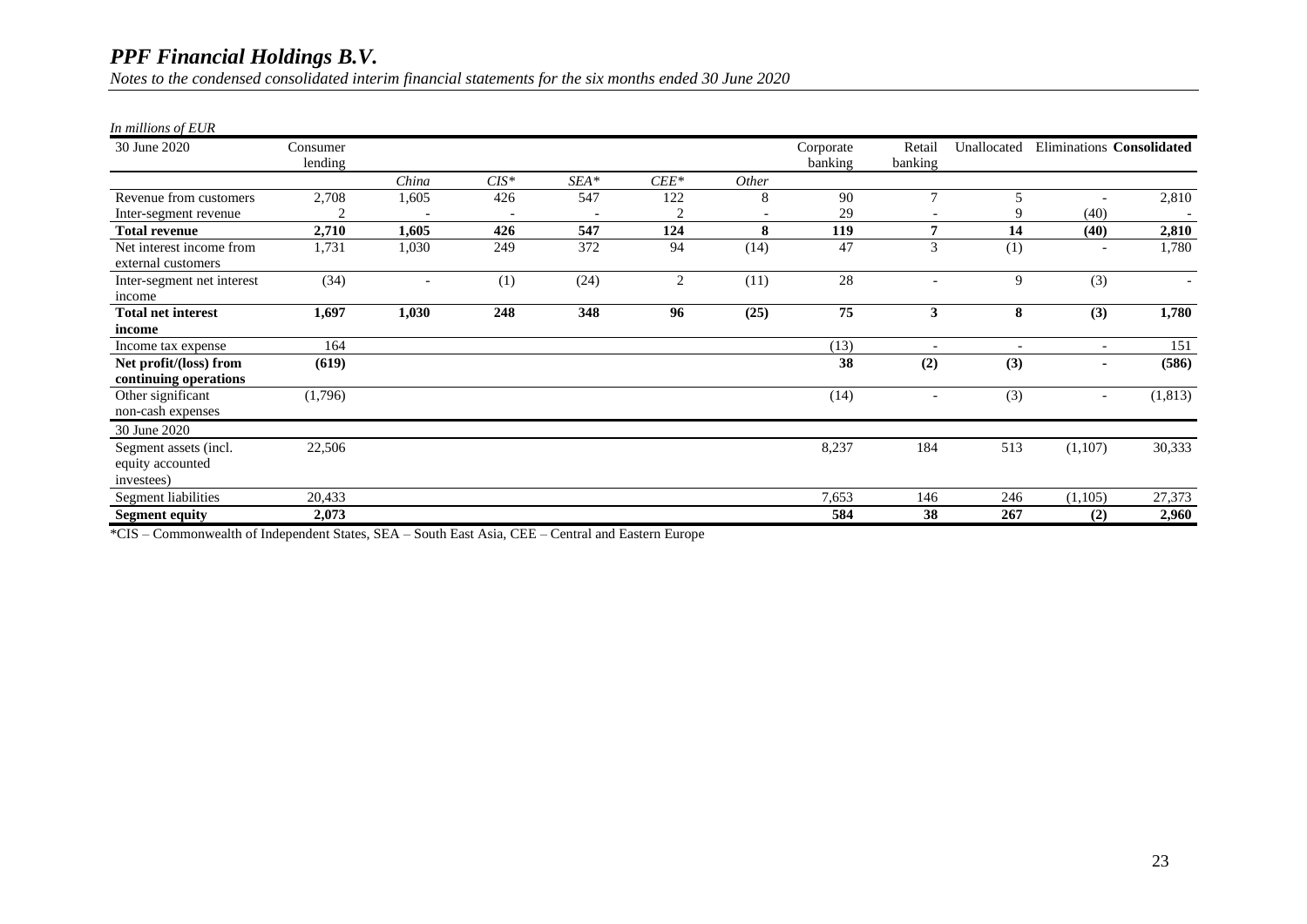*Notes to the condensed consolidated interim financial statements for the six months ended 30 June 2020*

#### *In millions of EUR*

| 30 June 2019                                   | Consumer |       |         |        |        |       | Corporate | Retail                   | Unallocated    |                          | Eliminations Consolidated |
|------------------------------------------------|----------|-------|---------|--------|--------|-------|-----------|--------------------------|----------------|--------------------------|---------------------------|
|                                                | lending  |       |         |        |        |       | banking   | banking                  |                |                          |                           |
|                                                |          | China | $CIS^*$ | $SEA*$ | $CEE*$ | Other |           |                          |                |                          |                           |
| Revenue from customers                         | 2,953    | 1,848 | 467     | 503    | 125    | 10    | 89        | 4                        | $\overline{2}$ |                          | 3,048                     |
| Inter-segment revenue                          |          |       |         |        |        |       | 29        |                          | 15             | (45)                     |                           |
| <b>Total revenue</b>                           | 2,954    | 1,848 | 467     | 503    | 126    | 10    | 118       | 4                        | 17             | (45)                     | 3,048                     |
| Net interest income from<br>external customers | 1,846    | 1,146 | 267     | 349    | 95     | (11)  | 50        | 2                        | (2)            | $\overline{a}$           | 1,896                     |
| Inter-segment net interest                     | (42)     |       | (2)     | (24)   |        | (17)  | 29        |                          | 15             | (2)                      | $\overline{\phantom{a}}$  |
| income                                         |          |       |         |        |        |       |           |                          |                |                          |                           |
| <b>Total net interest</b>                      | 1,804    | 1,146 | 265     | 325    | 96     | (28)  | 79        | $\mathbf{2}$             | 13             | (2)                      | 1,896                     |
| income                                         |          |       |         |        |        |       |           |                          |                |                          |                           |
| Income tax expense                             | (109)    |       |         |        |        |       | (14)      |                          | 14             |                          | (109)                     |
| Net profit from                                | 236      |       |         |        |        |       | 42        | (1)                      | 50             | (1)                      | 326                       |
| continuing operations                          |          |       |         |        |        |       |           |                          |                |                          |                           |
| Other significant                              | (871)    |       |         |        |        |       | 3         | $\overline{\phantom{a}}$ | (1)            | $\overline{\phantom{a}}$ | (869)                     |
| non-cash expenses                              |          |       |         |        |        |       |           |                          |                |                          |                           |
| 31 December 2019                               |          |       |         |        |        |       |           |                          |                |                          |                           |
| Segment assets (incl.<br>equity accounted      | 26,593   |       |         |        |        |       | 8,932     | 170                      | 527            | (1,162)                  | 35,060                    |
| investees)<br>Segment liabilities              | 23,717   |       |         |        |        |       | 8,346     | 129                      | 253            | (1,162)                  | 31,283                    |
| <b>Segment equity</b>                          | 2,876    |       |         |        |        |       | 586       | 41                       | 274            | ۰                        | 3,777                     |

\*CIS – Commonwealth of Independent States, SEA – South East Asia, CEE – Central and Eastern Europe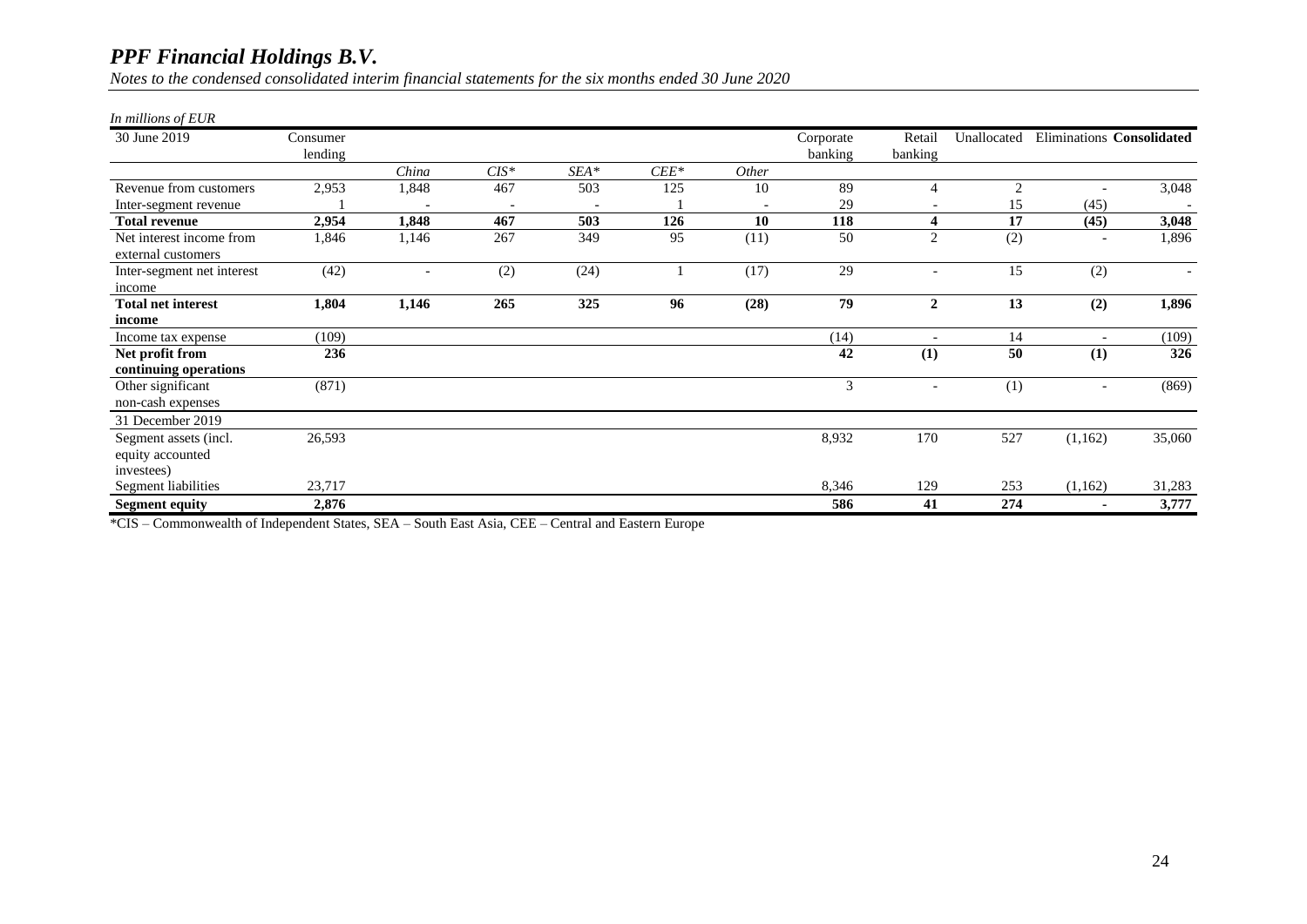## <span id="page-45-0"></span>**E. Notes to the condensed consolidated financial statements**

## *E.1. Cash and cash equivalents*

Cash and cash equivalents comprise the following:

*In millions of EUR*

|                                                             | 30 June | 31 December |
|-------------------------------------------------------------|---------|-------------|
|                                                             | 2020    | 2019        |
| Cash on hand                                                | 119     | 166         |
| Current accounts                                            | 929     | 1,258       |
| Balances with central banks                                 | 412     | 454         |
| Placements with financial institutions due within one month | 100     | 210         |
| Reverse repo operations with central banks                  | 5.124   | 7,287       |
| Total cash and cash equivalents                             | 6.684   | 9,375       |

As of 30 June 2020, cash and cash equivalents amounting to MEUR 366 (2019: MEUR 809) are restricted by the borrowing agreements contracted by Chinese Home Credit with the creditors either to disbursement of loans to retail clients or repayment of the loans received from the creditors. If the cash is used to provide loans to retail clients, the loans are pledged as collateral.

There are no other restrictions on the availability of cash and cash equivalents.

#### *E.2. Investment securities*

Investment securities comprise the following:

*In millions of EUR*

|                                                       | 30 June | 31 December |
|-------------------------------------------------------|---------|-------------|
|                                                       | 2020    | 2019        |
| Financial assets at fair value through profit or loss | 1.114   | 274         |
| Financial assets at amortised cost                    | 997*    | 753         |
| Financial assets at FVOCI                             | 1.460   | 1,078       |
| <b>Total financial securities</b>                     | 3.571   | 2,105       |

\* incl. FV hedge adjustment of MEUR 20 (refer to C.2)

#### **E.2.1. Financial assets at fair value through profit or loss**

Financial assets at fair value through profit or loss held for trading comprise the following:

*In millions of EUR*

|                                             | 30 June | 31 December |
|---------------------------------------------|---------|-------------|
|                                             | 2020    | 2019        |
| Government and other public-sector bonds    | 763     | 90          |
| Corporate bonds                             |         |             |
| Positive fair values of trading derivatives | 343     | 173         |
| Positive fair values of hedging derivatives |         |             |
| <b>Total financial assets at FVTPL</b>      | 1.114   | 274         |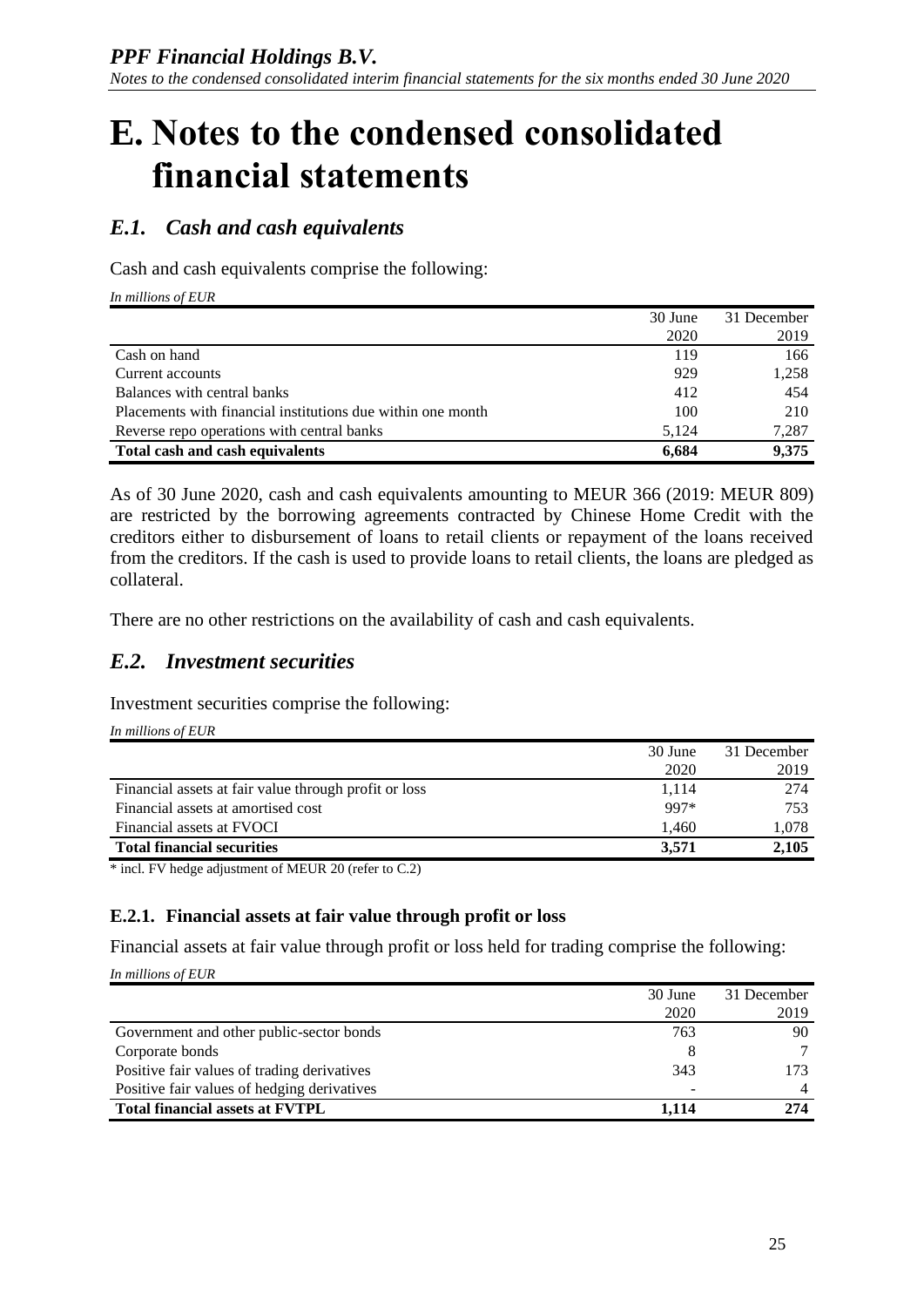*Notes to the condensed consolidated interim financial statements for the six months ended 30 June 2020*

#### **E.2.2. Financial assets at amortised cost**

*In millions of EUR, as at 30 June 2020*

|                                                 |     | Gross amount Amortised cost |
|-------------------------------------------------|-----|-----------------------------|
| Government bonds                                | 985 | 985                         |
| Corporate bonds                                 |     | 12                          |
| <b>Total financial assets at amortised cost</b> | 997 | 997                         |
| In millions of EUR, as at 31 December 2019      |     |                             |
|                                                 |     | Gross amount Amortised cost |
| Government bonds                                | 721 | 721                         |
| Corporate bonds                                 | 32  | 32                          |

**Total financial assets at amortised cost 753 753**

#### **E.2.3. Financial assets at FVOCI**

Financial assets at FVOCI comprise the following:

*In millions of EUR*

|                                        | 30 June | 31 December |
|----------------------------------------|---------|-------------|
|                                        | 2020    | 2019        |
| Debt securities                        | 1,435   | 1,070       |
| Government bonds                       | 1,014   | 571         |
| Corporate bonds                        | 421     | 499         |
| Equity securities                      | 25      | 8           |
| <b>Shares</b>                          | 25      | 8           |
| <b>Total financial assets at FVOCI</b> | 1.460   | 1.078       |

#### *E.3. Loans and receivables due from banks and other financial institutions*

Loans and receivables due from banks and other financial institutions comprise the following: *In millions of EUR*

|                                             | 30 June | 31 December |
|---------------------------------------------|---------|-------------|
|                                             | 2020    | 2019        |
| Gross amount                                | 837     | 554         |
| Allowance for impairment                    |         | (1)         |
| <b>Total carrying amount</b>                | 837     | 553         |
| Term deposits at banks                      | 176     | 68          |
| Minimum reserve deposits with central banks | 126     | 139         |
| Loans to banks                              | 50      | 55          |
| Loans and advances provided under repos     | 321     | 198         |
| Cash collateral for derivative instruments  | 164     | 93          |

The minimum reserve deposits are mandatory non-interest bearing deposits whose withdrawals are restricted and which are maintained in accordance with regulations issued by central banks in countries in which the Group's banking entities operate.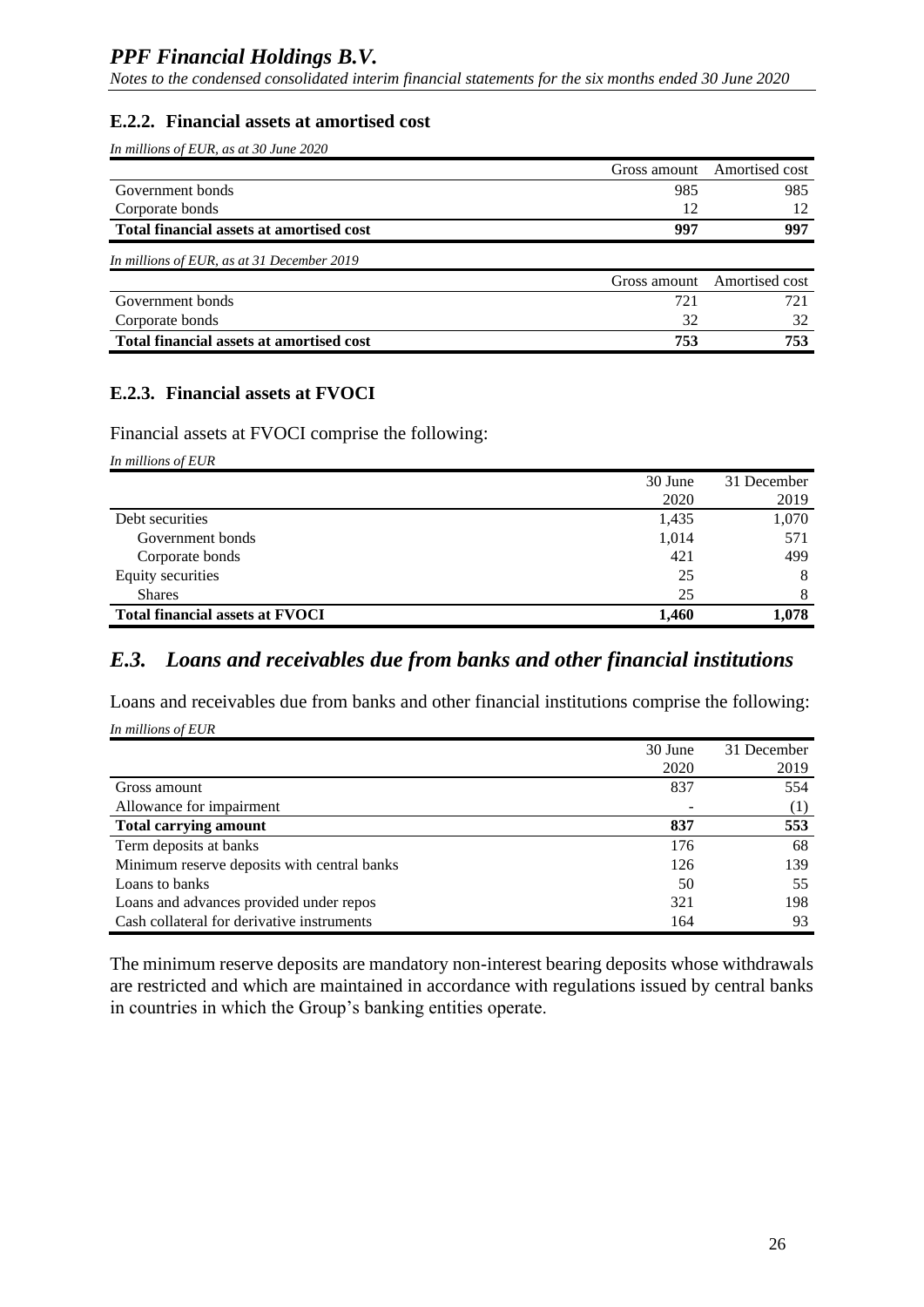## *E.4. Loans due from customers*

Loans due from customers comprise the following:

*In millions of EUR*

|                                                          | 30 June | 31 December |
|----------------------------------------------------------|---------|-------------|
|                                                          | 2020    | 2019        |
| Loans due from customers - retail                        |         |             |
| Gross amount                                             | 18,449  | 21,771      |
| Allowance for impairment                                 | (2,235) | (1, 582)    |
| Loans due from customers – retail (carrying amounts)     | 16,214  | 20,189      |
| Loans due from customers - non-retail                    |         |             |
| Gross amount                                             | 1,375   | 1,263       |
| Allowance for impairment                                 | (63)    | (56)        |
| Loans due from customers - non-retail (carrying amounts) | 1.312   | 1,207       |
| Total loans due from customers (carrying amounts)        | 17.526  | 21,396      |

| In millions of EUR                                       |         |             |
|----------------------------------------------------------|---------|-------------|
|                                                          | 30 June | 31 December |
|                                                          | 2020    | 2019        |
| Cash loans                                               | 11,315  | 13,930      |
| Consumer loans                                           | 3,784*  | 5,071       |
| Revolving loans                                          | 714     | 806         |
| Car loans                                                | 145     | 142         |
| Mortgage loans                                           | $256*$  | 240         |
| Loans due from customers – retail (carrying amounts)     | 16,214  | 20,189      |
| Loans to corporations                                    | 1,310*  | 1,194       |
| Loans and advances provided under repo operations        |         | 10          |
| Other                                                    | 2       | 3           |
| Loans due from customers – non-retail (carrying amounts) | 1,312   | 1,207       |
| Total loans due from customers (carrying amounts)        | 17,526  | 21,396      |

\* incl. FV hedge adjustment of MEUR 9 for consumer loans, MEUR 9 for mortgage loans and MEUR 1 for loans to corporations (refer to C.2)

## *E.5. Trade and other receivables*

Trade and other receivables comprise the following:

*In millions of EUR*

|                                   | 30 June | 31 December |
|-----------------------------------|---------|-------------|
|                                   | 2020    | 2019        |
| Trade receivables                 | 48      | 55          |
| Accrued income                    |         |             |
| Individual impairment             |         |             |
| Total trade and other receivables | 52      |             |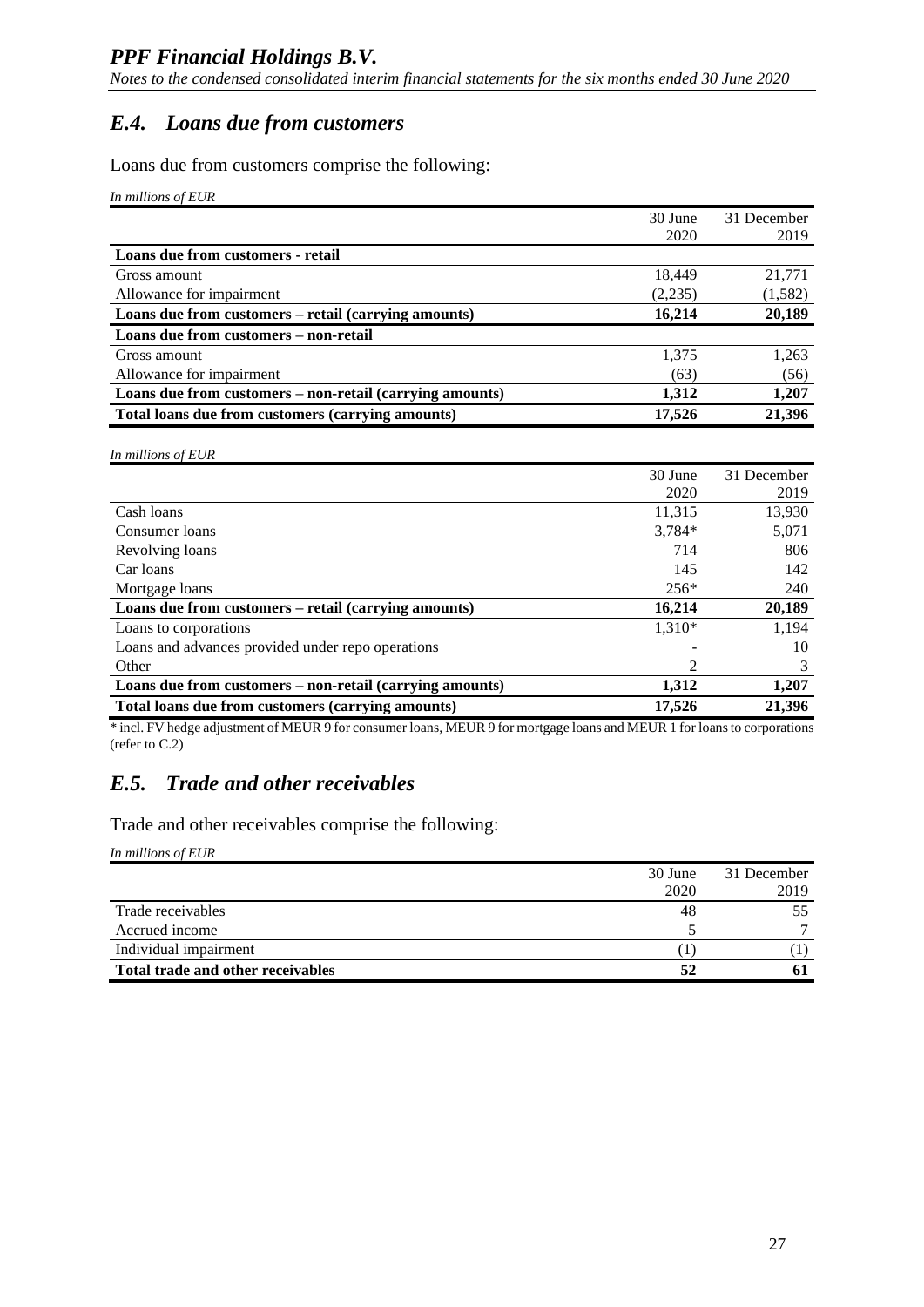## *E.6. Equity-accounted investees*

The following table shows the breakdown of individual equity-accounted investees:

*In millions of EUR*

|                                         | 30 June | 31 December |
|-----------------------------------------|---------|-------------|
|                                         | 2020    | 2019        |
| ClearBank Ltd.                          | 25      | 20          |
| Other                                   |         | 28          |
| <b>Total equity-accounted investees</b> | າສ      | 48          |

The following table shows the breakdown of the share of earnings of equity-accounted investees, net of fax:

*In millions of EUR*

|                                                       | 30 June        | 30 June                  |
|-------------------------------------------------------|----------------|--------------------------|
|                                                       | 2020           | 2019                     |
| ClearBank Ltd.                                        | (16)           | (8)                      |
| Other                                                 |                | $\overline{\phantom{0}}$ |
| Total share of earnings in equity-accounted investees | $\mathbf{12})$ | [10]                     |

#### ClearBank Ltd. (associate)

ClearBank is an UK bank that, since 2017, has been providing clearing and settlement services. The following table shows the bank's performance:

| In millions of EUR |  |
|--------------------|--|
|                    |  |

|                                                      | 30 June | 31 December |
|------------------------------------------------------|---------|-------------|
|                                                      | 2020    | 2019        |
| Non-current assets                                   | 29      | 28          |
| Current assets                                       | 556     | 634         |
| Current liabilities                                  | (530)   | (615)       |
| Net assets $(100\%)$                                 | 55      | 47          |
| Group's share of net assets (43.27%; 2019: 39.31%)   | 24      | 18          |
| Goodwill included in carrying amount                 |         | 2           |
| Carrying amount of investment in associate           | 25      | 20          |
|                                                      | 30 June | 30 June     |
|                                                      | 2020    | 2019        |
| Total net loss for the period (100%)                 | (18)    | (16)        |
| Group's share on the net loss (43.27%; 2019: 38.53%) | (8)     | (6)         |
| Dilution loss                                        | (8)     | (2)         |
| Total share in profit/(loss) (43.27%; 2019: 38.53%)  | (16)    | (8)         |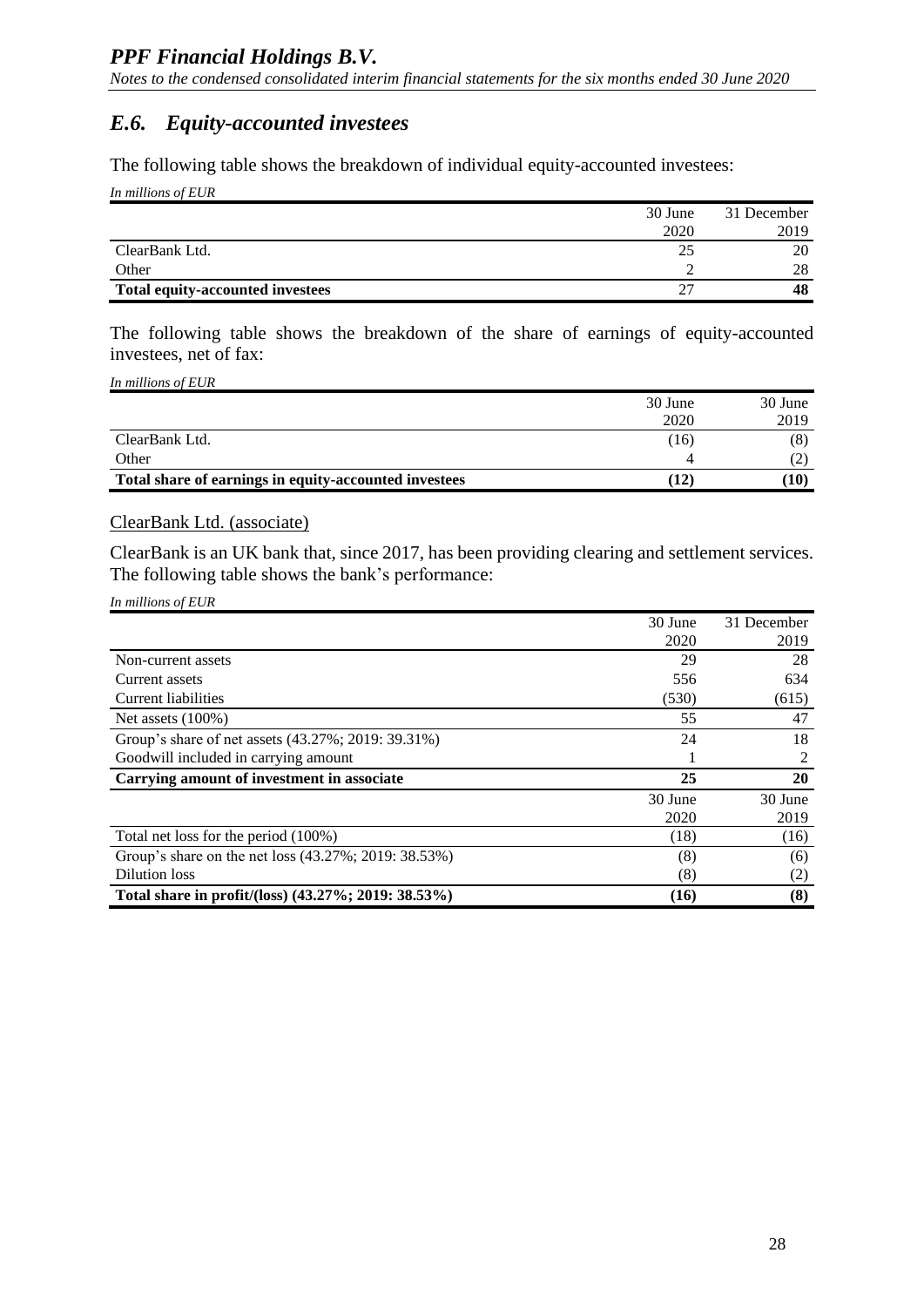## *E.7. Other assets*

Other assets comprise the following:

*In millions of EUR*

|                                   | 30 June | 31 December |
|-----------------------------------|---------|-------------|
|                                   | 2020    | 2019        |
| Prepaid expenses and advances     | 94      | 111         |
| Cash collateral for payment cards | 65      | 67          |
| Other settlement accounts         | 106     | 117         |
| Insurance deposits                |         | 21          |
| Other taxes receivable            |         | 6           |
| Assets held for sale              | 2       | 2           |
| Inventories                       | 4       | 3           |
| Other                             | 34      | 27          |
| <b>Total other assets</b>         | 312     | 354         |

## *E.8. Financial liabilities at fair value through profit or loss*

Financial liabilities at fair value through profit or loss comprise the following:

*In millions of EUR*

|                                             | 30 June | 31 December |
|---------------------------------------------|---------|-------------|
|                                             | 2020    | 2019        |
| Negative fair values of trading derivatives | 371     | 191         |
| Negative fair values of hedging derivatives | 70      | 6           |
| Liabilities from short sales of securities  | 110     | 156         |
| <b>Total financial liabilities at FVTPL</b> | 551     | 353         |

## *E.9. Liabilities due to non-banks*

Liabilities to non-banks comprise the following:

*In millions of EUR*

|                                       | 30 June | 31 December |
|---------------------------------------|---------|-------------|
|                                       | 2020    | 2019        |
| Current accounts and demand deposits  | 8,276   | 7,843       |
| Term deposits                         | 3,246   | 3,652       |
| Loans received under repos            | 1,743   | 2,474       |
| Loans                                 |         | 10          |
| Collateral deposits for derivatives   | 14      | 37          |
| Other                                 | 6       |             |
| <b>Total liabilities to non-banks</b> | 13.296  | 14,017      |

The table shows the liabilities owed to corporate and individual clients of the Group, the bulk of which relates to the banking business of PPF banka, Air Bank and Home Credit and Finance Bank.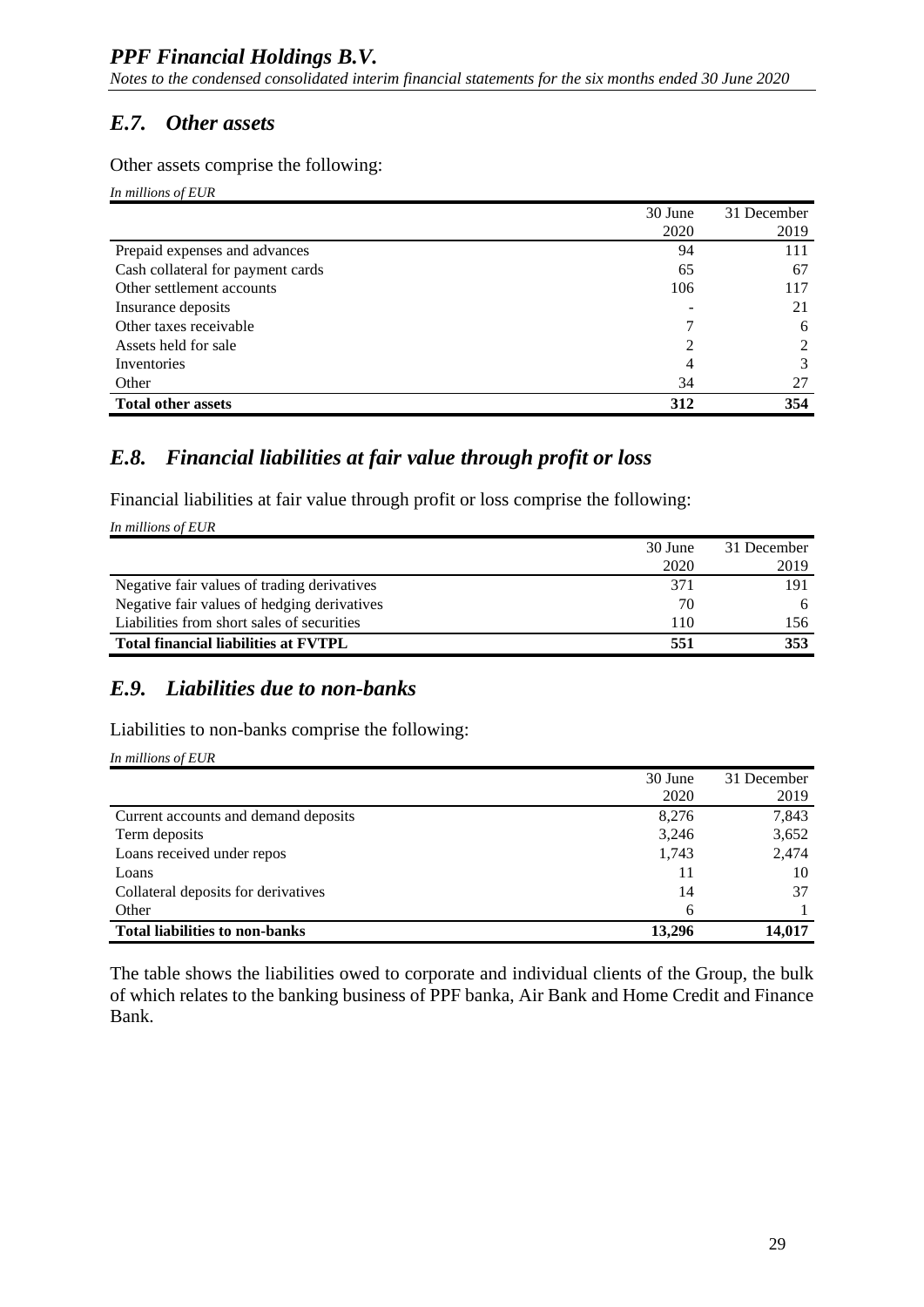### *E.10. Liabilities due to banks and other financial institutions*

Liabilities to banks and other financial institutions comprise the following:

*In millions of EUR*

|                                     | 30 June<br>2020 | 31 December<br>2019 |
|-------------------------------------|-----------------|---------------------|
| Repayable on demand                 |                 |                     |
| Loans received under repos          | 337             | 987                 |
| Secured loans (other than repos)    | 6,820           | 7,424               |
| Unsecured loans                     | 3,156           | 4,774               |
| Collateral deposits for derivatives | 40              | 31                  |
| Other                               | 45              | 68                  |
| <b>Total liabilities to banks</b>   | 10,403          | 13,291              |

#### *E.11. Debt securities issued*

Debt securities issued relate to bonds issued, certificates of deposit, asset-backed security issues and promissory notes except for subordinated items.

The maturities of the debt securities are as follows:

*In millions of EUR*

|                                     | 30 June | 31 December |
|-------------------------------------|---------|-------------|
|                                     | 2020    | 2019        |
| <b>Fixed rate debt securities</b>   |         |             |
| Within 1 year                       | 1,566   | 1,385       |
| 1-2 years                           | 168     | 676         |
| 2-3 years                           | 65      | 82          |
| 3-4 years                           | 19      |             |
| 4-5 years                           | 63      | 71          |
| Variable rate debt securities       |         |             |
| Within 1 year                       | 66      | 28          |
| 1-2 years                           | 90      | 83          |
| 2-3 years                           | 34      | 64          |
| 3-4 years                           |         |             |
| <b>Total debt securities issued</b> | 2,071   | 2,389       |

As at 30 June 2020, debt securities issued of MEUR 934 (2019: MEUR 1,165) were secured by cash loan receivables amounting to MEUR 51 (2019: MEUR 91), consumer loan receivables of MEUR 653 (2019: MEUR 774), and cash and cash equivalents amounting to MEUR 230 (2019: MEUR 300).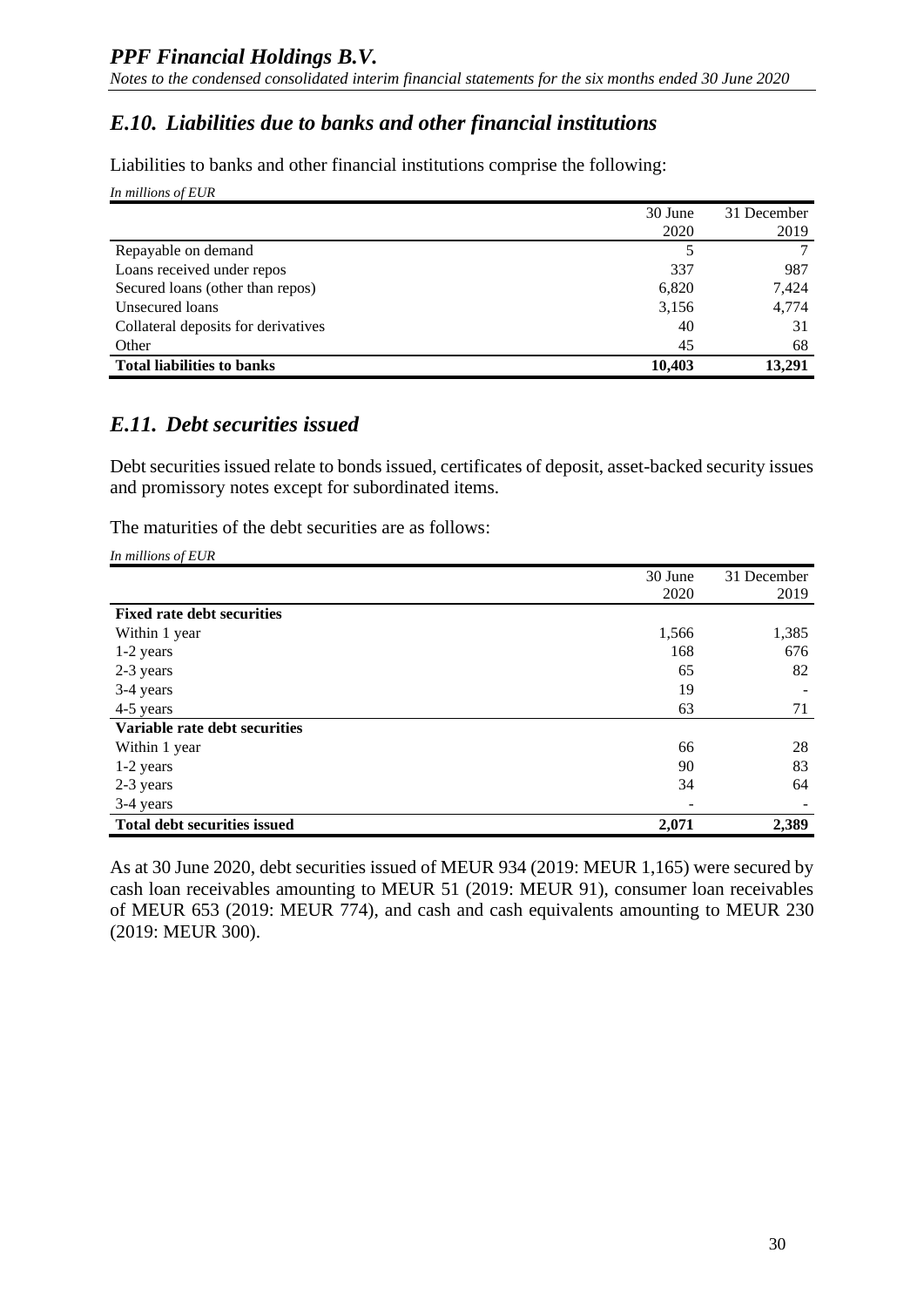## *E.12. Subordinated liabilities*

Subordinated liabilities comprise the following:

| In millions of EUR                    |               |          |         |             |
|---------------------------------------|---------------|----------|---------|-------------|
|                                       | Interest rate | Maturity | 30 June | 31 December |
|                                       |               |          | 2020    | 2019        |
| Bond issue of MCZK 4,000              | Variable      | 2027     | 149     | 157         |
| Bond issue of MEUR 92                 | Fixed         | 2028     | 94      | 92          |
| Bond issue of MCZK 253                | Fixed         | 2029     | 10      | 8           |
| Loan MUSD 7                           | Variable      | 2023     |         | 7           |
| Loan of MRSD 465                      | Variable      | 2024     |         | 4           |
| <b>Total subordinated liabilities</b> |               |          | 260     | 268         |

The bond issue of MCZK 4,000 was issued in December 2017. The interest rate was determined as a fixed rate for the first two years; subsequently, in 2020, it was changed to a floating rate. The Group has an early redemption option exercisable on or after 18 December 2022.

The bond issue of MEUR 92 was issued in September 2018. The interest rate of 3.6% p.a. is determined as a fixed rate with maturity in September 2028. The Company has an early redemption option exercisable in September 2023.

## *E.13. Trade and other payables*

Other liabilities comprise the following:

| In millions of EUR                              |         |             |
|-------------------------------------------------|---------|-------------|
|                                                 | 30 June | 31 December |
|                                                 | 2020    | 2019        |
| Settlements with suppliers                      | 117     | 177         |
| Wages and salaries                              | 81      | 106         |
| Social security and health insurance            |         | 11          |
| Other taxes payable                             | 29      | 58          |
| Accrued expenses                                | 64      | 91          |
| Customer loan overpayments                      | 193     | 126         |
| Lease liabilities                               | 134     | 155         |
| Financial settlement and other similar accounts | 19      | 19          |
| Deferred income                                 | 4       | 5           |
| Other liabilities                               | 60      | 96          |
| Total trade and other payables                  | 708     | 844         |

## *E.14. Provisions*

Provisions comprise insurance and other provisions as follows:

*In millions of EUR*

|                                                                           | 30 June | 31 December |
|---------------------------------------------------------------------------|---------|-------------|
|                                                                           | 2020    | 2019        |
| Provisions for unearned premiums                                          | 31      | 37          |
| Provisions for insurance commissions return                               | h       | 10          |
| Provisions for expected credit losses from loan commitments and financial |         | 3           |
| guarantees                                                                |         |             |
| Provisions for litigation except for tax-related litigation               |         | 6           |
| Other provisions                                                          | 10      | 6           |
| <b>Total provisions</b>                                                   | 55      | 62          |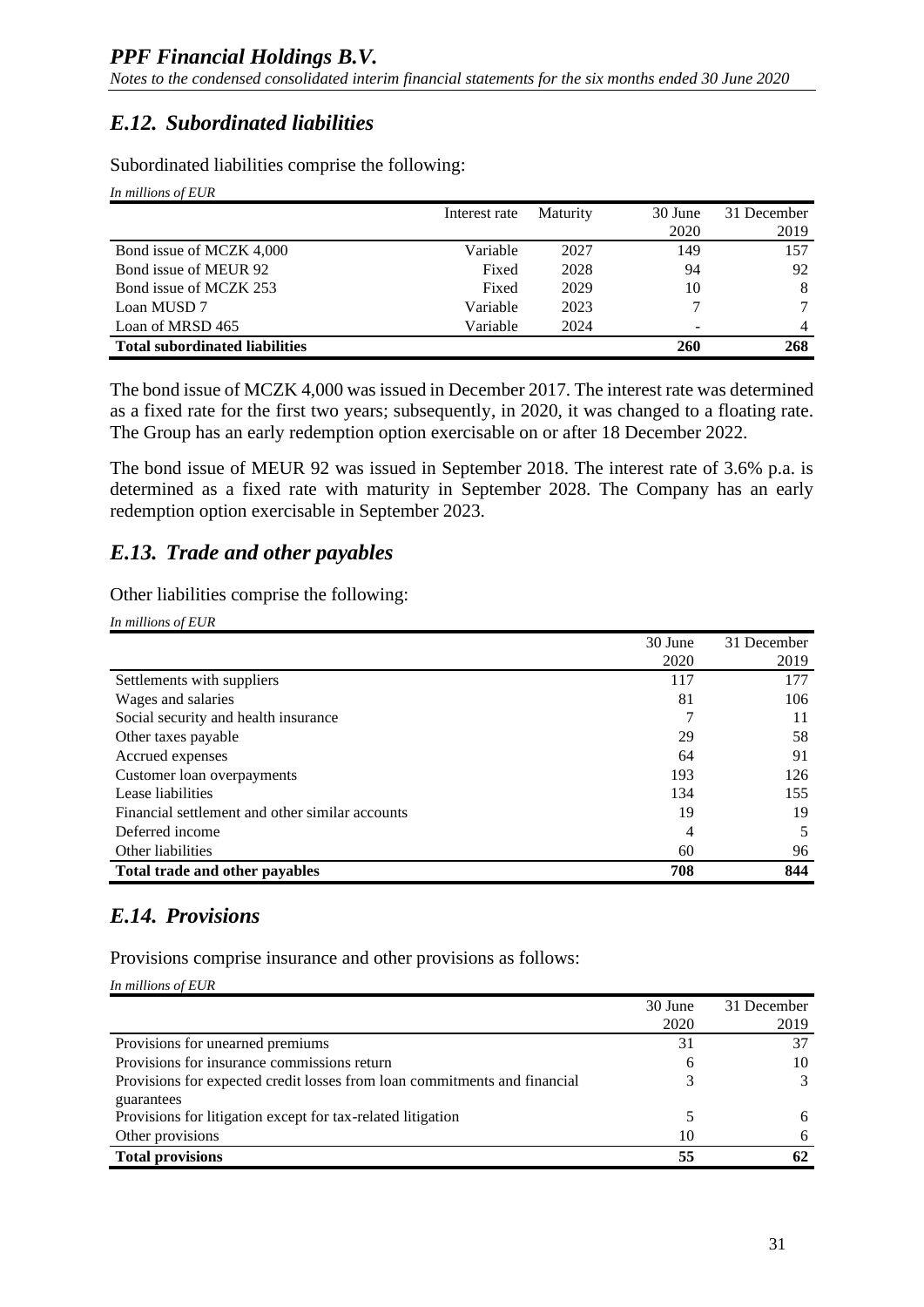## *E.15. Capital issued and share premium*

Capital issued represents capital in respect of which the shareholders' liability for an entity's obligation towards its creditors is limited. The amount is limited to the current nominal capital approved by a shareholder resolution.

The following table provides details of authorised and issued shares:

|                                        | 30 June          | 31 December |
|----------------------------------------|------------------|-------------|
|                                        | 2020             | 2019        |
| Number of shares authorised            | 45,000           | 45,000      |
| Number of shares issued and fully paid | 45,000           | 45,000      |
| Par value per share                    | EUR <sub>1</sub> | EUR 1       |

Holders of ordinary shares are entitled to receive dividends as declared from time to time and are entitled to one vote per share at general meetings of the Parent Company.

During 2020 and 2019, there was no increase in share premium.

## *E.16. Additional paid-in capital*

In June 2018, PPF Financial Holdings B.V. issued additional tier 1 capital (AT1 notes) in EUR with a total nominal value of MEUR 80 that is held by PPF Group N.V. These bonds are classified as equity instruments as, beside other characteristics, payments of interest to the investors and redemption of the original principal amount are at the issuer's discretion. The bonds include non-cumulative coupon payments of 6%. The interest payment on the bonds is carried out once a year on 29 June. These interest payments are presented as dividends in these consolidated financial statements. During 2020 the Group paid a dividend amounting to MEUR 5 (2019: MEUR 5).

## *E.17. Non-controlling interests*

The following subsidiaries of the Group have material non-controlling interests:

| Name of subsidiary                | Abbr.       | Applicable | Country of incorporation |
|-----------------------------------|-------------|------------|--------------------------|
| Home Credit Group B.V. (subgroup) | HC.         | 2020/2019  | <b>Netherlands</b>       |
| PPF banka, a.s. (subgroup)        | <b>PPFR</b> | 2020/2019  | Czech Republic           |
| Home Credit Indonesia PT          | <b>HCID</b> | 2020/2019  | Indonesia                |
| Home Credit US, LLC               | <b>HCUS</b> | 2020/2019  | USA                      |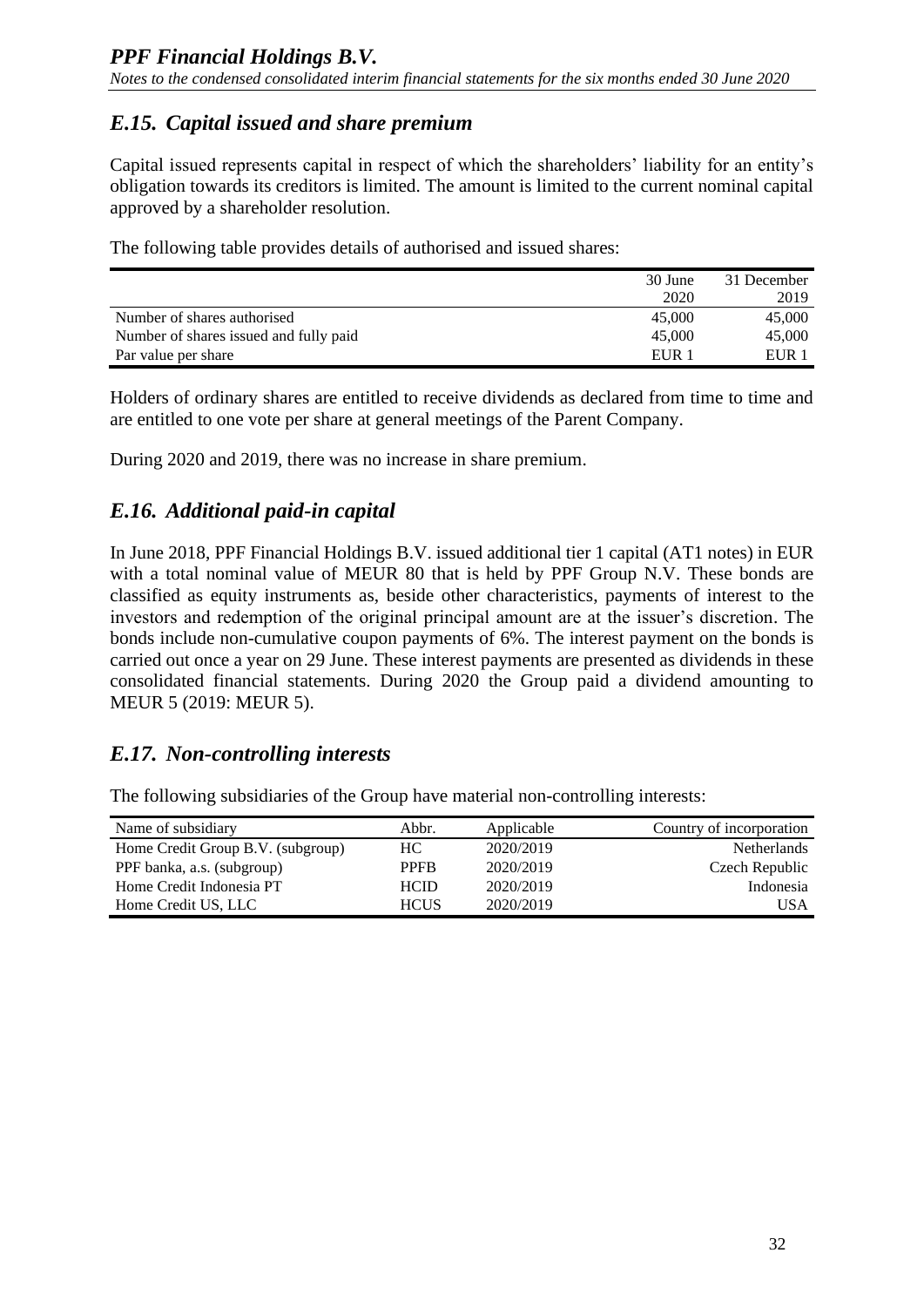*Notes to the condensed consolidated interim financial statements for the six months ended 30 June 2020*

The following table summarises the information relating to these subsidiaries:

| In millions of EUR                              |                |             |                              |             |              |
|-------------------------------------------------|----------------|-------------|------------------------------|-------------|--------------|
| 30 June 2020                                    | HC             | <b>PPFB</b> | <b>HCID</b>                  | <b>HCUS</b> | <b>Total</b> |
| NCI percentage (effective ownership)            | 8.88%          | 7.04%       | 22.55%                       | 54.35%      |              |
| <b>Total assets</b>                             | 22,506         | 8,237       | 408                          | 30          |              |
| <b>Total liabilities</b>                        | (20, 432)      | (7,653)     | (336)                        | (31)        |              |
| Net assets                                      | 2,074          | 584         | 72                           | (1)         |              |
| Net assets attributable to NCI of the sub-group | (11)           |             |                              |             |              |
| Net assets attributable to owners of the Parent | 2,063          | 584         | 72                           | (1)         |              |
| Carrying amount of NCI                          | 167            | 42          | 11                           | (1)         | 219          |
| NCI percentage during the period                | 8.88%          | 7.04%       | 22.55%                       | 54.35%      |              |
| Revenue                                         | 2,709          | 129         | 110                          | 26          |              |
| Profit/(loss)                                   | (588)          | 38          | 6                            | (56)        |              |
| Other comprehensive income                      | (191)          | (37)        |                              |             |              |
| Total comprehensive income                      | (779)          | 1           | 6                            | (56)        |              |
| Profit/(loss) allocated to NCI                  | (52)           | 3           | (1)                          | (29)        | (79)         |
| OCI allocated to NCI                            | (17)           | (3)         | $\qquad \qquad \blacksquare$ |             | (20)         |
| Dividends paid to NCI                           |                |             | $\frac{1}{2}$                |             |              |
|                                                 |                |             |                              |             |              |
| In millions of EUR                              |                |             |                              |             |              |
| 31 December 2019                                | HC             | <b>PPFB</b> | <b>HCID</b>                  | <b>HCUS</b> | <b>Total</b> |
| NCI percentage (effective ownership)            | 8.88%          | 7.04%       | 22.55%                       | 54.35%      |              |
| <b>Total assets</b>                             | 26,590         | 8,928       | 430                          | 112         |              |
| <b>Total liabilities</b>                        | (23,717)       | (8, 345)    | (350)                        | (79)        |              |
| <b>Net assets</b>                               | 2,873          | 583         | 80                           | 33          |              |
| Net assets attributable to NCI of the sub-group | (29)           |             |                              |             |              |
| Net assets attributable to owners of the Parent | 2,844          | 583         | 80                           | 33          |              |
| Carrying amount of NCI                          | 236            | 41          | 12                           | 17          | 306          |
|                                                 |                |             |                              |             |              |
| In millions of EUR                              |                |             |                              |             |              |
| 30 June 2019                                    | HC             | <b>PPFB</b> | <b>HCID</b>                  | <b>HCUS</b> | <b>Total</b> |
| NCI percentage during the period                | 8.88%          | 7.04%       | 22.55%                       | 54.35%      |              |
| Revenue                                         | 2,951          | 144         | 96                           | 9           |              |
| Profit/(loss)                                   | 261            | 43          | $\overline{4}$               | (20)        |              |
| Other comprehensive income                      | 108            | 26          |                              |             |              |
| Total comprehensive income                      | 369            | 69          | 4                            | (20)        |              |
| Profit/(loss) allocated to NCI                  | 23             | 3           | $\overline{a}$               | (11)        | 15           |
| OCI allocated to NCI                            | 8              | 3           |                              |             | 11           |
| Dividends paid to NCI                           | $\overline{a}$ | L.          |                              |             |              |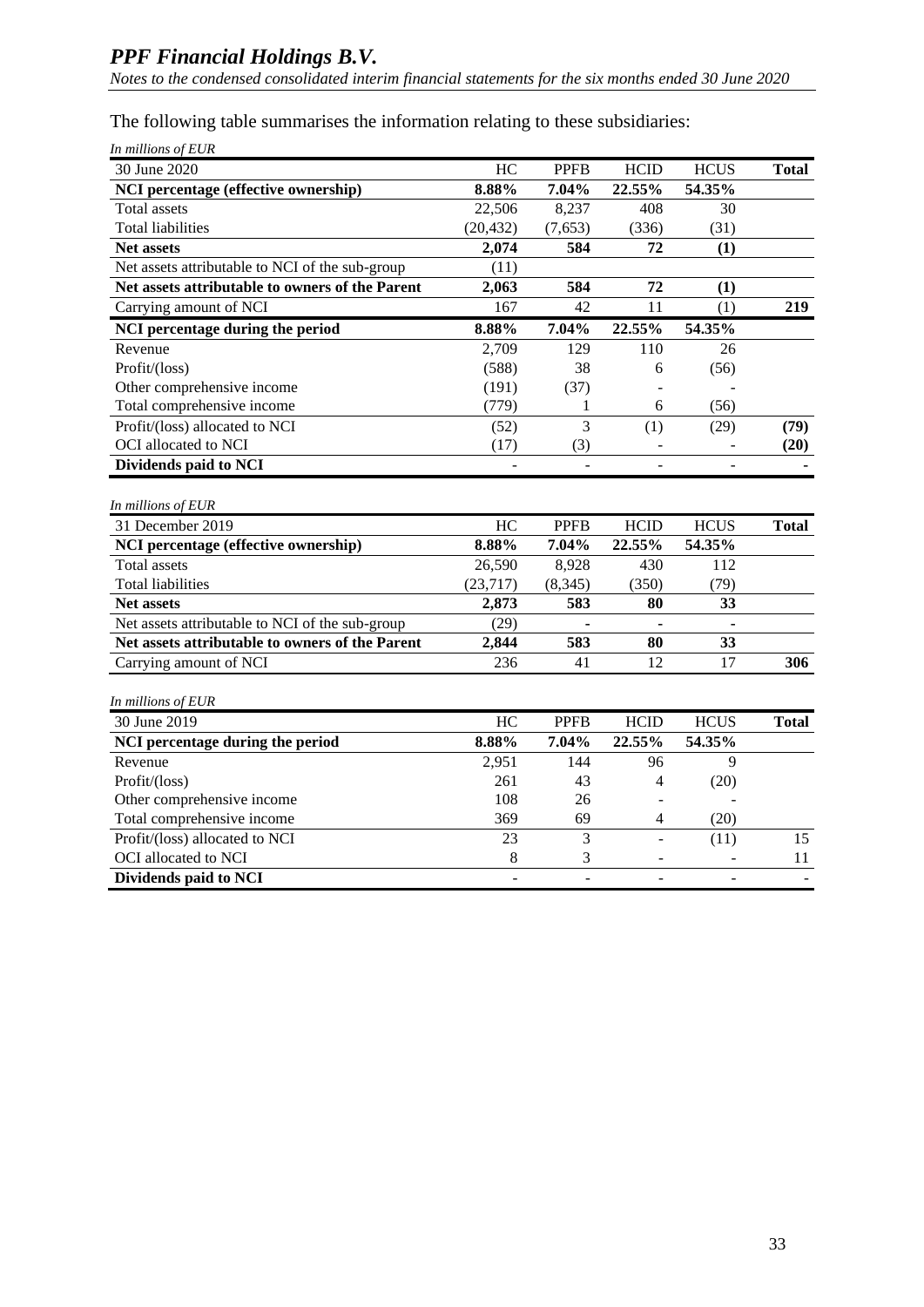*Notes to the condensed consolidated interim financial statements for the six months ended 30 June 2020*

#### *E.18. Net interest income*

#### Interest income comprises the following:

*In millions of EUR, for the six months ended 30 June*

|                                                 | 2020  | 2019  |
|-------------------------------------------------|-------|-------|
| Financial assets at FVTPL                       |       | 4     |
| Financial assets at FVOCI                       | 22    | 23    |
| Financial assets at AC                          |       |       |
| Due from banks and other financial institutions | 74    | 83    |
| Cash loan receivables                           | 1,838 | 1,989 |
| Consumer loan receivables                       | 473   | 504   |
| Revolving loan receivables                      | 82    | 58    |
| Car loan receivables                            | 12    | 11    |
| Mortgage loan receivables                       | 3     | 3     |
| Loans to corporations                           | 28    | 33    |
| Net investment in finance lease                 |       |       |
| <b>Total interest income</b>                    | 2.543 | 2.715 |

#### Interest expense comprises the following:

*In millions of EUR, for the six months ended 30 June*

|                                               | 2020  | 2019  |
|-----------------------------------------------|-------|-------|
| Due to customers                              | 126   | 132   |
| Due to banks and other financial institutions | 541   | 598   |
| Debt securities issued                        | 84    | 65    |
| Lease liabilities                             | 4     |       |
| Subordinated liabilities                      |       |       |
| Other                                         | 3     | 13    |
| <b>Total interest expenses</b>                | 763   | 819   |
|                                               |       |       |
| <b>Total net interest income</b>              | 1,780 | 1,896 |

## *E.19. Net fee and commission income*

Fee and commission income comprises the following:

*In millions of EUR, for the six months ended 30 June*

|                                                     | 2020 | 2019 |
|-----------------------------------------------------|------|------|
| Insurance commissions                               | 123  | 176  |
| Penalty fees                                        | 38   | 63   |
| Customer payment processing and account maintenance | 28   | 26   |
| Cash transactions                                   | 17   | 17   |
| Commission income from partners                     | 34   | 26   |
| Retailers' commissions                              |      | 9    |
| Other                                               | 15   | 6    |
| Total fee and commission income                     | 257  | 323  |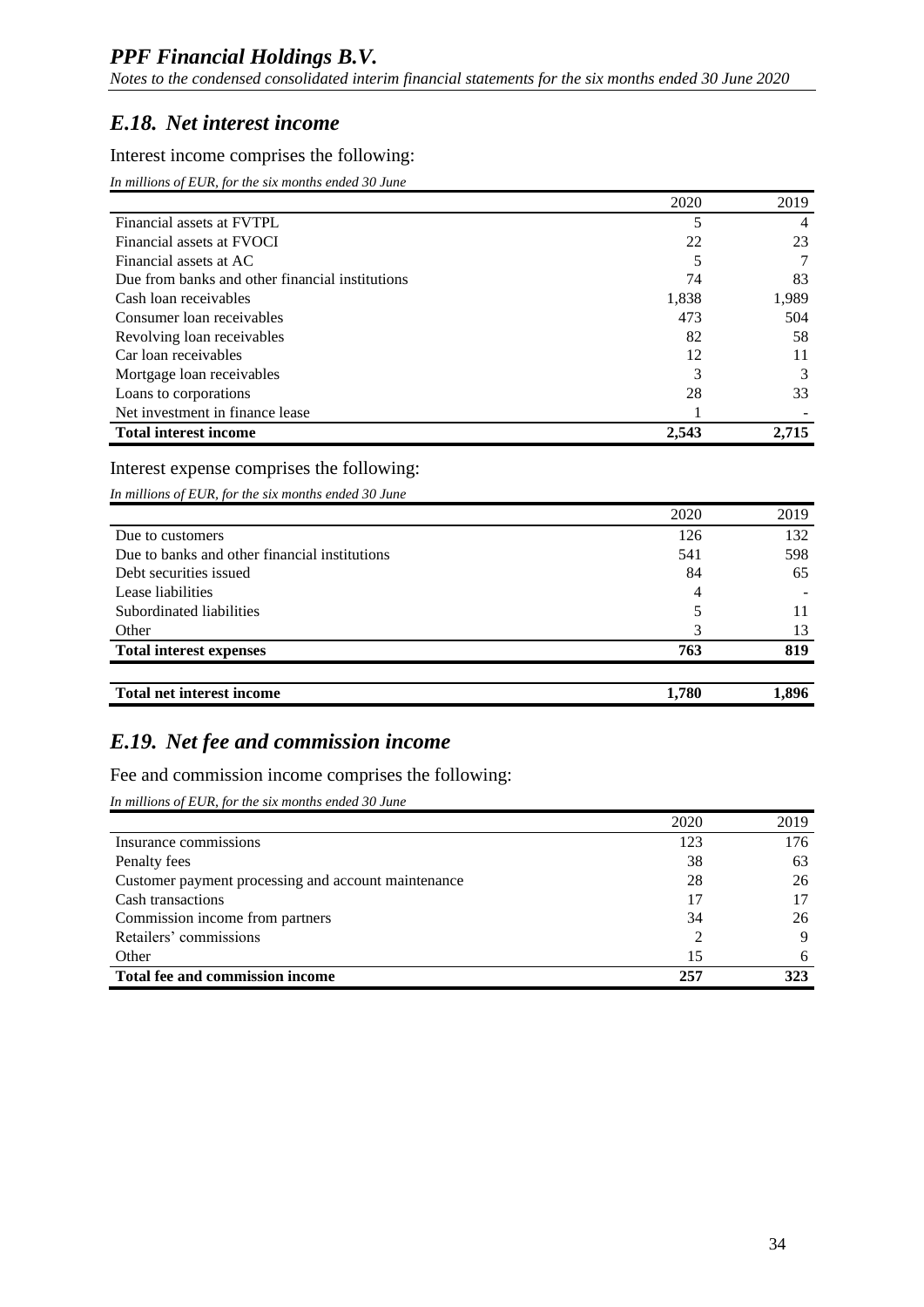*Notes to the condensed consolidated interim financial statements for the six months ended 30 June 2020*

#### Fee and commission expense comprise the following:

*In millions of EUR, for the six months ended 30 June*

|                                            | 2020 | 2019 |
|--------------------------------------------|------|------|
| Commissions to retailers                   | 13   | 10   |
| Cash transactions                          | 22   | 14   |
| Payment processing and account maintenance | 26   | 27   |
| Payments to deposit insurance agencies     | 13   | 20   |
| Credit and other register expense          | 16   | 19   |
| Other                                      | 10   | 6    |
| Total fee and commission expense           | 100  | 96   |
|                                            |      |      |
| Total net fee and commission income        | 157  | 225  |

## *E.20. Net gains/losses on financial assets/liabilities*

*In millions of EUR, for the six months ended 30 June*

|                                                          | 2020 | 2019     |
|----------------------------------------------------------|------|----------|
| Net trading income/(expense)                             | (91) | (13)     |
| Debt securities trading                                  | 17   | 10       |
| FX trading                                               | (16) |          |
| Derivatives                                              | (68) | (34)     |
| Other                                                    | (24) |          |
| Net realised gains/(losses)                              | 59   | 10       |
| Financial assets at amortised costs                      | 29   |          |
| Financial assets at FVOCI                                |      |          |
| Loan and receivables                                     | 25   |          |
| Dividends                                                |      |          |
| Total net gains/(losses) on financial assets/liabilities | (31) | $\bf(3)$ |

#### *E.21. Net impairment losses on financial assets*

*In millions of EUR, for the six months ended 30 June*

|                                                 | 2020  | 2019 |
|-------------------------------------------------|-------|------|
| Financial assets at FVOCI (debt securities)     |       |      |
| Cash loan receivables                           | 1,516 | 742  |
| Consumer loan receivables                       | 244   | 121  |
| Revolving loan receivables                      | 30    | 6    |
| Car loan receivables                            | 3     |      |
| Mortgage loan receivables                       |       | (1)  |
| Loans to corporations                           | 9     | (2)  |
| Due from banks and other financial institutions |       |      |
| Other financial assets*                         |       |      |
| Total net impairment losses on financial assets | 1,808 | 869  |

\*incl. impairment losses on undrawn credit limit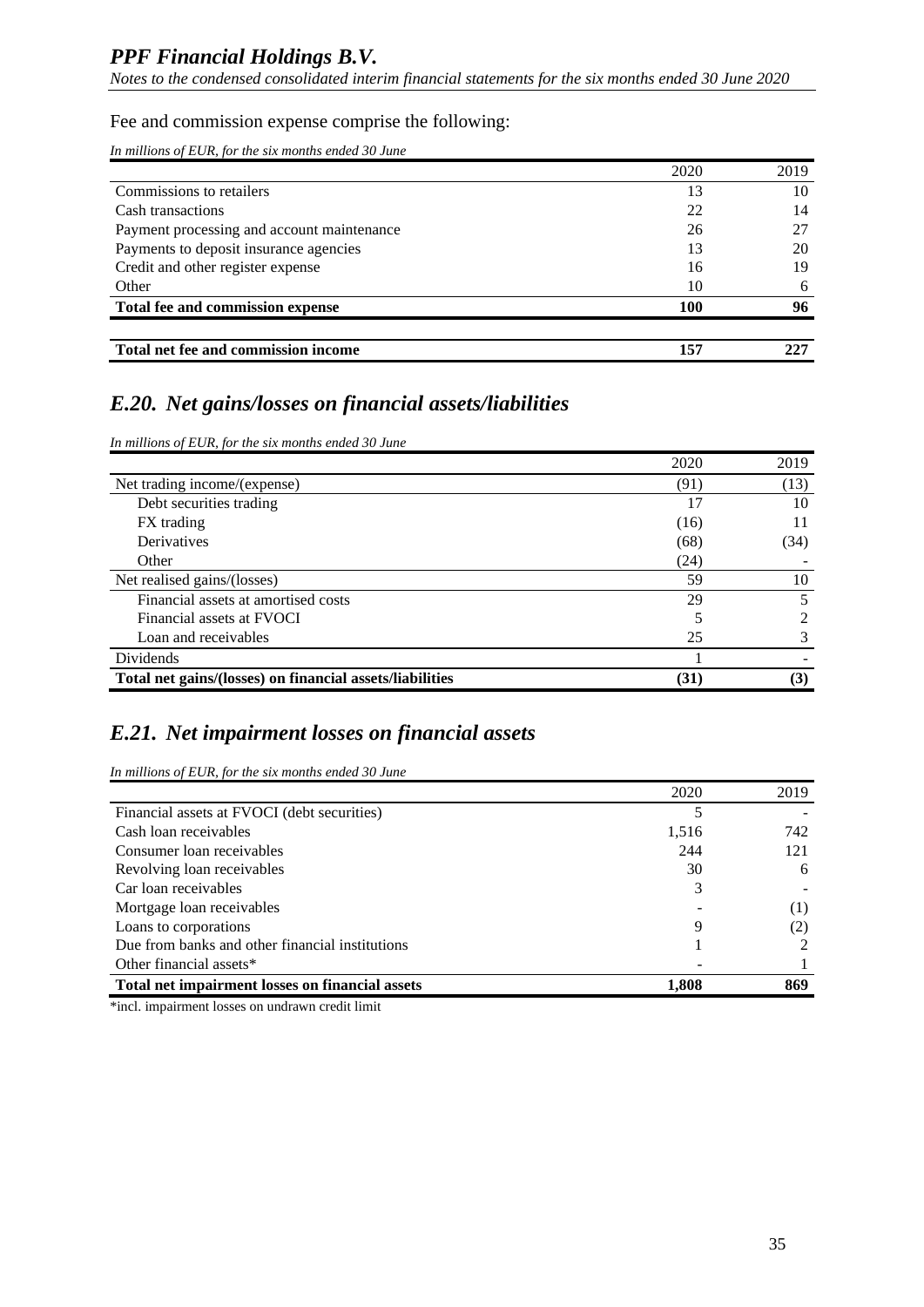*Notes to the condensed consolidated interim financial statements for the six months ended 30 June 2020*

#### *E.22. Insurance income*

*In millions of EUR, for the six months ended 30 June*

|                                                | 2020 | 2019 |
|------------------------------------------------|------|------|
| Gross earned premium                           | 10   |      |
| Gross premium written                          |      |      |
| Change in the provisions for unearned premiums |      |      |
| Acquisition cost                               | ' ک  |      |
| Total non-life insurance income                |      |      |

## *E.23. Other income*

*In millions of EUR, for the six months ended 30 June*

|                                           | 2020 | 2019 |
|-------------------------------------------|------|------|
| Gain on bargain purchase                  | -    | 38   |
| Provision of services to minority partner | 10   |      |
| Foreign currency gains                    | 28   |      |
| Other                                     | 18   | 39   |
| <b>Total other income</b>                 | 56   |      |

#### *E.24. Personnel expenses and other operating expenses*

*In millions of EUR, for the six months ended 30 June*

|                                                        | 2020 | 2019 |
|--------------------------------------------------------|------|------|
| Employee compensation                                  | 459  | 436  |
| Payroll related taxes (including pension contribution) | 67   | 105  |
| <b>Total personnel expenses</b>                        | 526  | 541  |
| Rental, maintenance and repair expense                 | 17   | 16   |
| Telecommunication and postage                          | 41   | 42   |
| Professional services                                  | 53   | 52   |
| Information technologies                               | 36   | 31   |
| Advertising and marketing                              | 22   | 28   |
| Collection agency fee                                  | 25   | 31   |
| Taxes other than income tax                            | 26   | 21   |
| Travel expenses                                        | 5    | 12   |
| Net impairment losses on other intangible assets       | 5    |      |
| Net loss on disposal of property, plant and equipment  |      |      |
| Foreign currency losses                                |      | 3    |
| Other                                                  | 26   | 27   |
| <b>Total other operating expenses</b>                  | 783  | 804  |

## *E.25. Depreciation and amortisation*

*In millions of EUR, for the six months ended 30 June*

|                                                               | 2020 | 2019 |
|---------------------------------------------------------------|------|------|
| Depreciation of property, plant and equipment                 | 30   | 29   |
| Depreciation of property, plant and equipment - ROU (IFRS 16) | 26   | 24   |
| Amortisation of intangible assets                             | 46   | 36   |
| Total other operating expenses                                | 102  |      |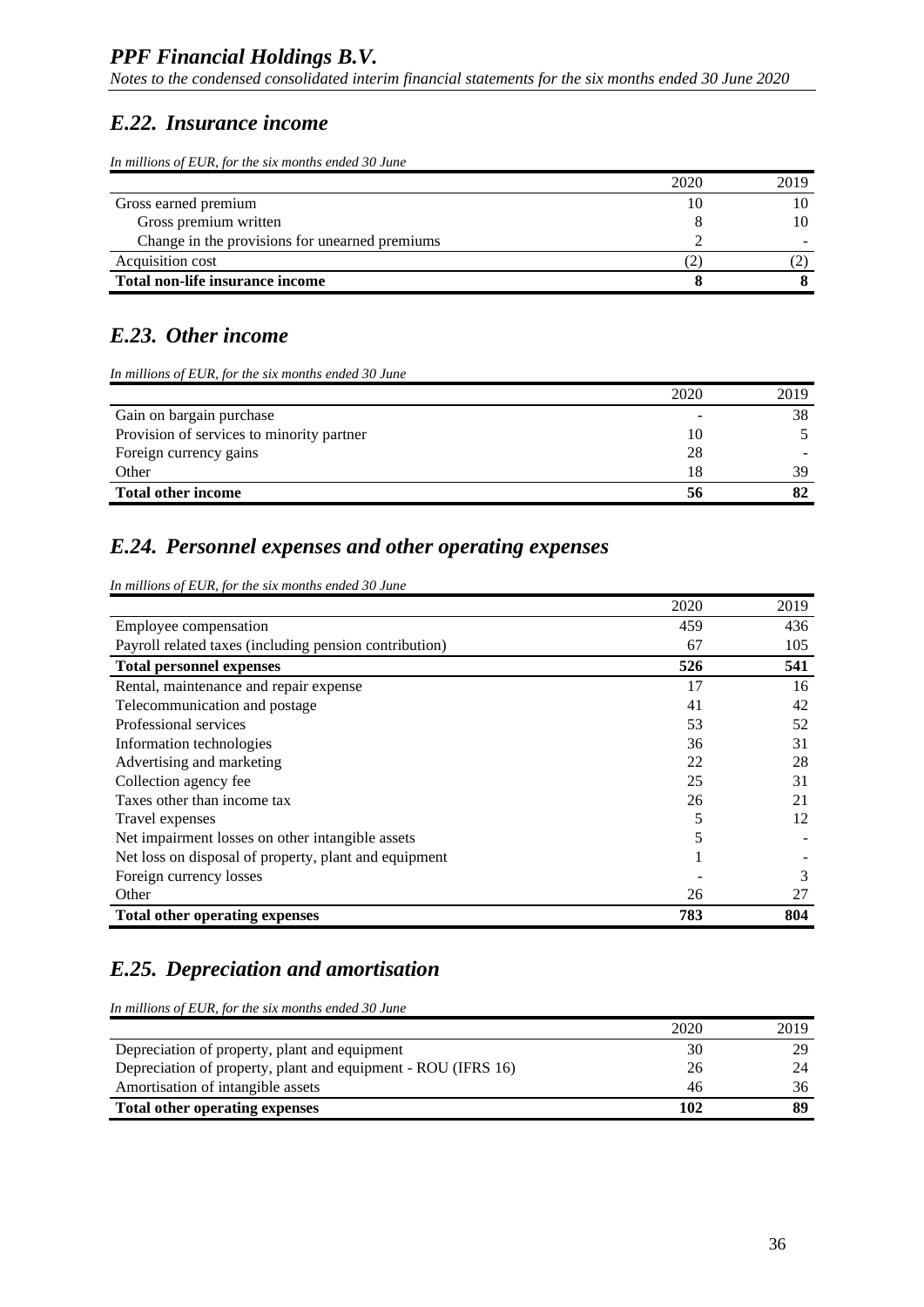## *E.26. Income tax expense*

Income tax expense comprises the following:

*In millions of EUR, for the six months ended 30 June*

|                          | 2020 | 2019  |
|--------------------------|------|-------|
| Current tax expense      | 74   | 125)  |
| Deferred tax benefit     | າາເ  | 16    |
| Total income tax expense | 151  | (109) |

Income tax is computed and recognised by entities generating substantial accounting profit for the interim period, either via application of statutory income tax rate on pre-tax income adjusted by, if significant, excluded disregarded revenues and costs. The Group's consolidated effective tax rate for the six months ended 30 June 2020 was 20% (30 June 2019: 25%).

The significant increase in deferred tax assets during the first half of 2020 is due to the significant increase in impairment allowance on loans to customers (refer to E.4) where this increase also deepened the related tax-deductible temporary differences.

## *E.27. Off-balance sheet items*

#### **E.27.1.Commitments and contingent liabilities**

The contractual amounts of commitments and contingent liabilities are set out in the following table by category. The amounts reflected in the table for commitments assume that these amounts have been fully advanced. The amounts set forth in the table for guarantees and letters of credit represent the maximum accounting loss that would be recognised at the reporting date if the counterparties failed completely to meet their contractual obligations.

The Group companies included in the banking segment engage in providing open credit facilities to allow customers quick access to funds in order to meet their short-term obligations as well as their long-term financing needs. Such credit facilities can take the form of guarantees, whereby the Group might guarantee repayment of a loan taken out by a client with a third party; stand-by letters of credit which are credit enhancement facilities enabling customers to engage in trade finance at lower cost; documentary letters of credit for obtaining lower cost financing for foreign trade on behalf of a customer; documentary letters of credit reimbursable to a Group company later and debt facilities and revolving underwriting facilities that allow customers to issue short or medium-term debt instruments without engaging in the normal underwriting process on each occasion. Revenue from provided guarantees is recognised under "Fee and commission income" and is determined by applying the agreed rates to the nominal amount of the guarantees.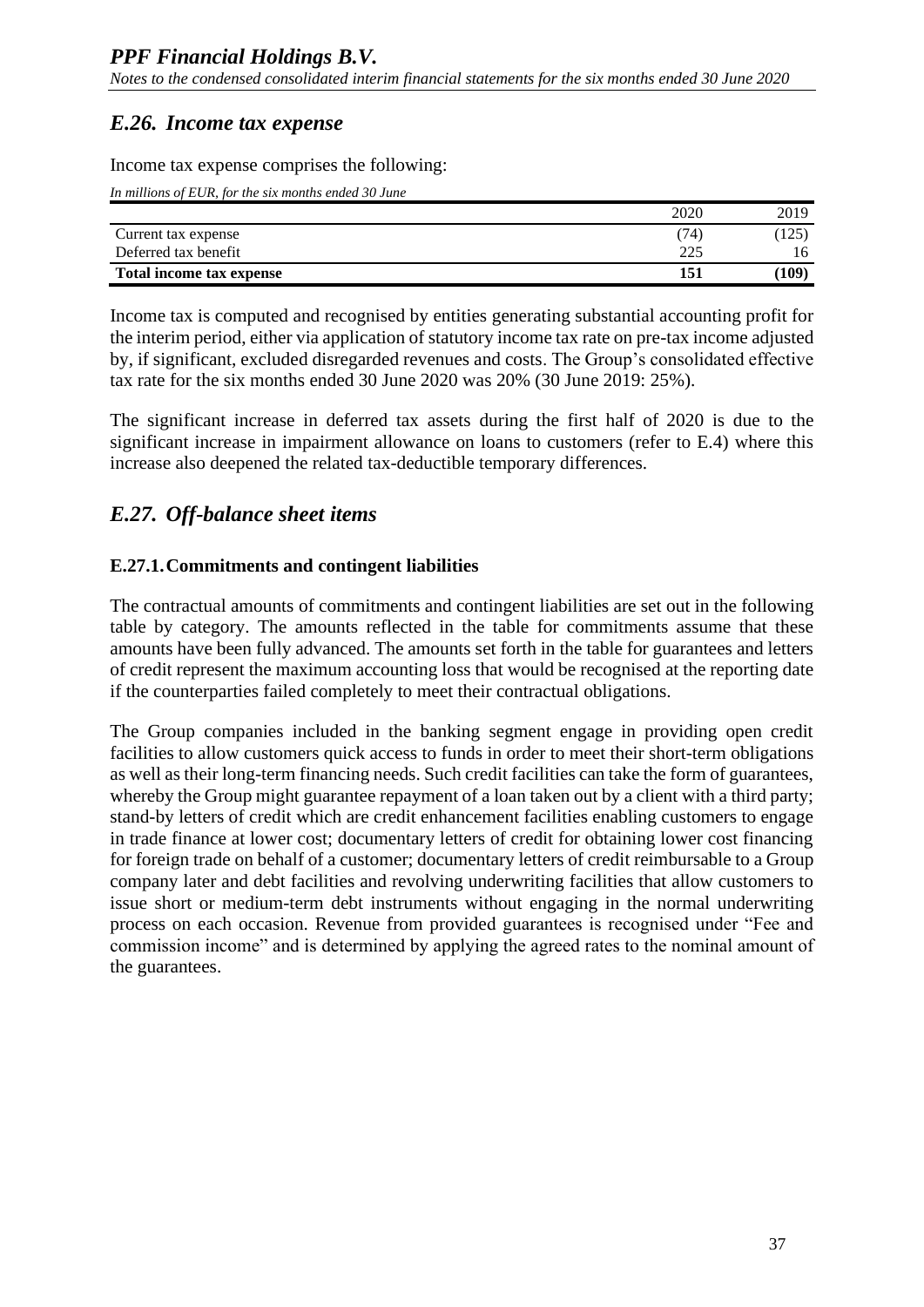*Notes to the condensed consolidated interim financial statements for the six months ended 30 June 2020*

*In millions of EUR*

|                                                     | 30 June | 31 December |
|-----------------------------------------------------|---------|-------------|
|                                                     | 2020    | 2019        |
| Loan commitments                                    | 1,550   | 1,769       |
| Revolving loan commitments                          | 1,206   | 1,390       |
| Consumer loan commitments                           | 27      | 48          |
| Cash loan commitments                               | 23      | 29          |
| Undrawn overdraft facilities                        | 88      | 101         |
| Term loan facilities                                | 206     | 201         |
| Capital expenditure commitments                     | 6       | 12          |
| Guarantees provided                                 | 42      | 44          |
| Non-payment guarantees                              | 21      | 21          |
| Payment guarantees                                  | 21      | 23          |
| Other                                               | 14      |             |
| <b>Total commitments and contingent liabilities</b> | 1,612   | 1.825       |

These commitments and contingent liabilities have an off-balance sheet credit risk because only organisation fees and accruals for probable losses are recognised in the statement of financial position until the commitments are fulfilled or expire. Many of the contingent liabilities and commitments will expire without being advanced in whole or in part. Therefore, the amounts do not represent the expected future cash flows.

The following table shows secured liabilities:

*In millions of EUR*

|                                  | 30 June | 31 December |
|----------------------------------|---------|-------------|
|                                  | 2020    | 2019        |
| Secured bank loans               | 6,820   | 7.424       |
| Loans received under repos       | 2,080   | 3,460       |
| Debt securities issued           | 934     | 1,165       |
| <b>Total secured liabilities</b> | 9.834   | 12,049      |

The assets pledged as security were as follows:

*In millions of EUR*

|                                                         | 30 June | 31 December |
|---------------------------------------------------------|---------|-------------|
|                                                         | 2020    | 2019        |
| Cash and cash equivalents                               | 354     | 809         |
| Financial assets at FVOCI (repos)                       | 368     | 46          |
| Loans and receivables due from customers                | 8,702   | 11,441      |
| Financial assets in off balance sheet (repo operations) | 1.710   | 3,475       |
| Total assets pledged as security                        | 11.134  | 15,771      |

#### **E.27.2.Other contingencies**

#### *E.27.2.1. Taxation*

The taxation systems in the Russian Federation, India, Kazakhstan, Vietnam, China and some other countries of operations are relatively new and are characterized by frequent changes in legislation which are subject to varying interpretation by different tax authorities. Taxes are subject to review and investigation by a number of authorities, which have the authority to impose severe fines, penalties and interest charges. A tax year remains open for review by the tax authorities during several subsequent calendar years. Recent events within the Russian Federation, India, Kazakhstan, Vietnam, China and some other countries of operations suggest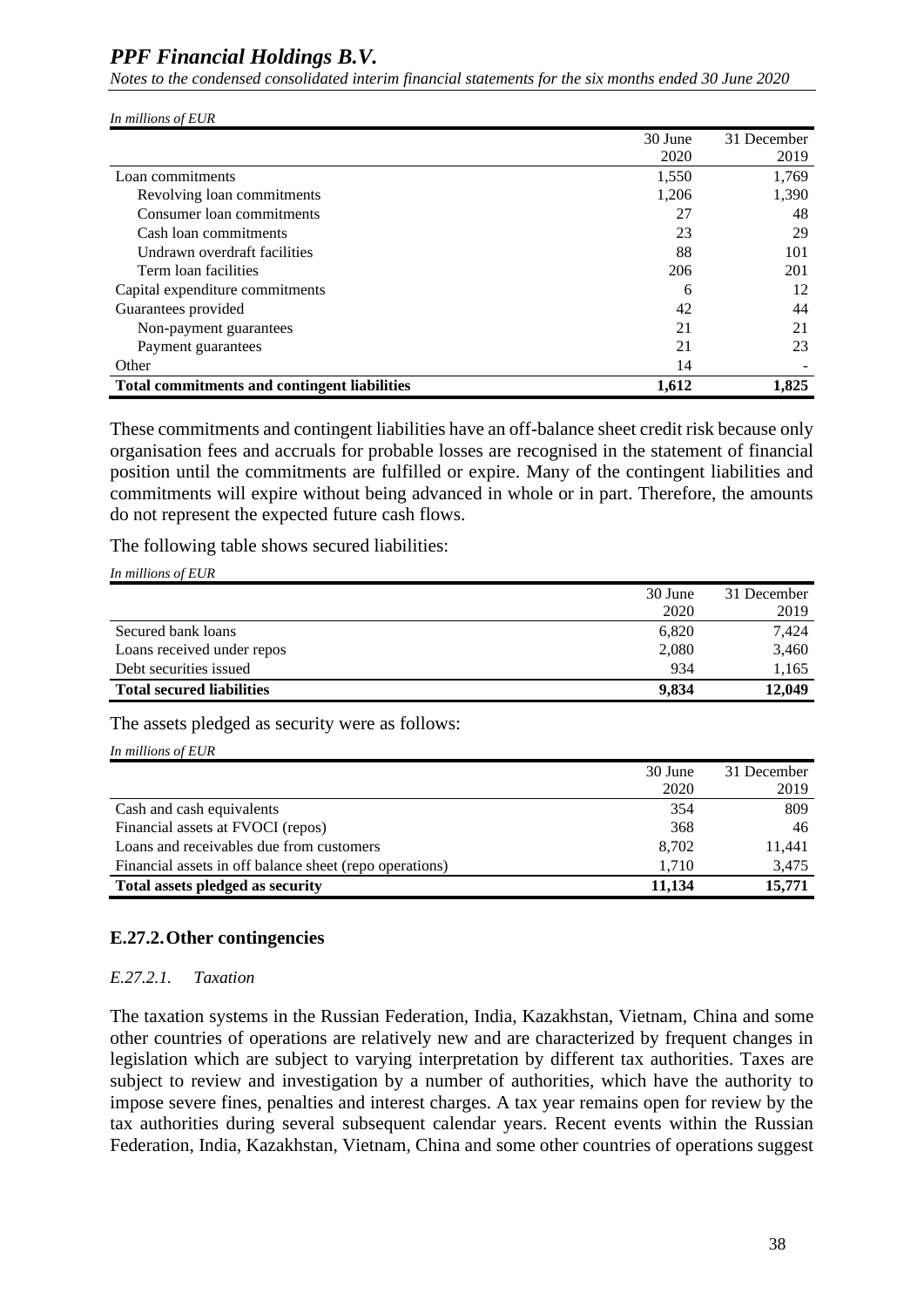that the tax authorities are taking a more assertive position in their interpretation and enforcement of tax legislation.

The facts mentioned above may create tax risks in respective countries that are substantially more significant than in other countries. Management believes that it has provided adequately for tax liabilities based on its interpretations of applicable Russian, Indian, Kazakhstani, Vietnamese, Chinese and other countries' tax legislation, official pronouncements and court decisions.

Home Credit and Finance Bank (LLC), HC Consumer Finance Philippines (Inc.) and Home Credit International (JSC) are currently under review of tax inspection. The final output is not known yet.

#### **E.27.3.Guarantee received and off-balance sheet assets**

Guarantees received and off-balance sheet assets were as follows:

*In millions of EUR*

|                                                          | 30 June | 31 December |
|----------------------------------------------------------|---------|-------------|
|                                                          | 2020    | 2019        |
| Guarantees received                                      | 28      | 40          |
| Loan commitments received                                | 27      |             |
| Value of assets received as collateral (including repos) | 6.886   | 9,650       |
| <b>Total contingent assets</b>                           | 6.941   | 9.698       |

## *E.28. Related parties*

#### **E.28.1.Transactions with the parent company**

During the course of the year the Group incurred interest expense of nil (six months ended 30 June 2019: MEUR 2) from the transactions at arm's length with the parent company.

At the reporting date the Group had the following balances with the parent company:

*In millions of EUR*

|                          | 30 June | 31 December |
|--------------------------|---------|-------------|
|                          | 2020    | 2019        |
| Loans due from customers |         |             |
| <b>Total assets</b>      |         |             |
| Due to non-banks         | (307)   | (586)       |
| <b>Total liabilities</b> | (307    | (586)       |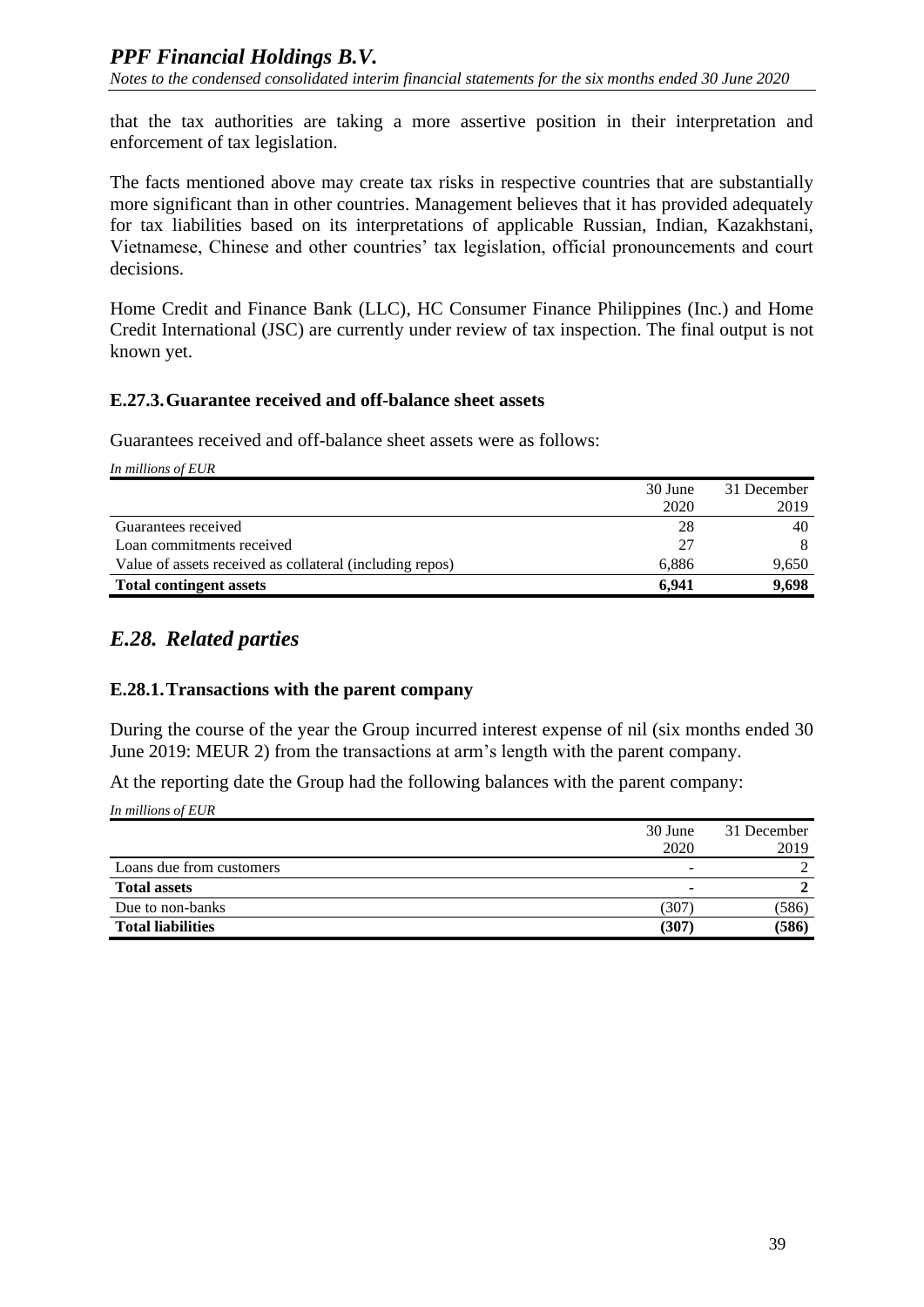#### **E.28.2.Transactions with affiliates**

During the course of the year the Group had the following significant transactions at arm's length with its affiliates:

*In millions of EUR, for the six months ended 30 June*

|                                     | 2020 | 2019 |
|-------------------------------------|------|------|
| Interest income                     |      |      |
| Fee and commission income           |      |      |
| Net gain/(loss) on financial assets |      |      |
| <b>Total revenue</b>                |      |      |
| Interest expense                    | (2)  |      |
| Net loss on financial assets        | (2)  |      |
| Other operating expenses            | (9)  | (10) |
| <b>Total expenses</b>               | (13) |      |

At the reporting date, the Group had the following balances with its affiliates:

*In millions of EUR*

|                                                             | 30 June | 31 December    |
|-------------------------------------------------------------|---------|----------------|
|                                                             | 2020    | 2019           |
| Loans due from customers*                                   | 194     | 135            |
| Right of use assets                                         | 19      | 22             |
| Trade and other receivables*                                |         | 6              |
| Intangible assets                                           |         | $\mathfrak{D}$ |
| Investment securities                                       | 22      | 50             |
| Other assets                                                |         |                |
| <b>Total assets</b>                                         | 248     | 215            |
| Due to non-banks                                            | (1,090) | (667)          |
| Subordinated liabilities                                    |         | (4)            |
| Financial liabilities at fair value through profit and loss | (1)     | (3)            |
| Trade and other payables                                    | (24)    | (39)           |
| <b>Total liabilities</b>                                    | (1,115) | (713)          |

\* presented in their gross amounts

During the first half of 2020 and in 2019, the Group acquired participation certificates from telecommunication entities (subsidiaries of PPF Group) in the aggregate acquisition amount of MEUR 81 (2019: MEUR 56), where the underlying assets are consumer loans to retail customers on mobile handsets and other telecommunication equipment. Under the certificates, the Group is an economic owner of all risks and rewards while the telecommunication entities retain rights to receive the related cash and are obliged to pay it to the Group without material delay. As at 30 June 2020, the carrying amount of these loans presented as loans due from customers in the above table amounts to MEUR 95 (2019: MEUR 49).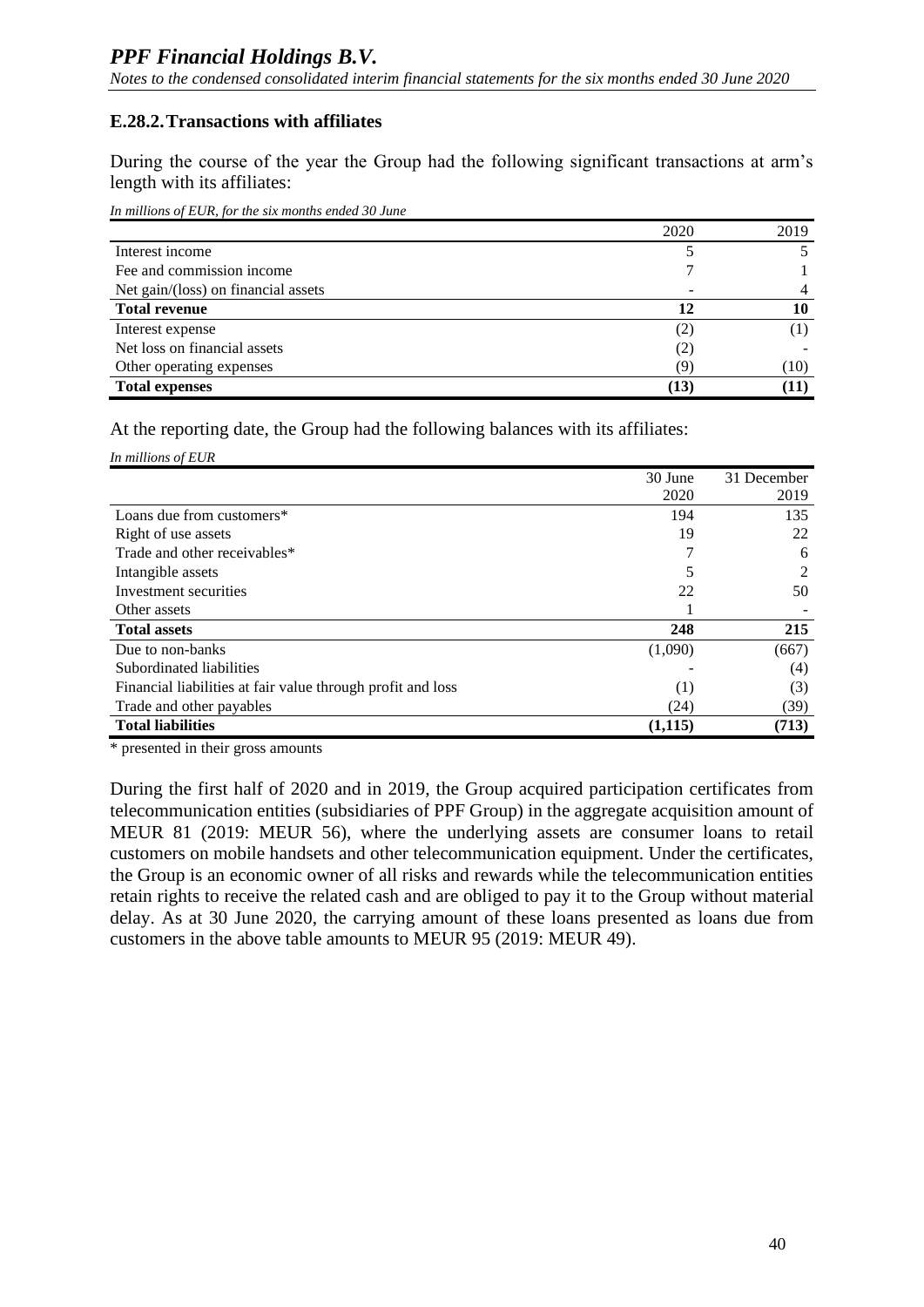#### **E.28.3.Other related parties including key management personnel**

During the course of the year the Group had the following significant transactions at arm's length with other related parties:

*In millions of EUR, for the six months ended 30 June*

|                          | 2020 | 2019 |
|--------------------------|------|------|
| Interest income          |      |      |
| <b>Total revenue</b>     |      |      |
| Other operating expenses |      |      |
| <b>Total expenses</b>    | ے ،  |      |

At the reporting date the Group had the following balances with other related parties:

*In millions of EUR*

|                           | 30 June | 31 December |
|---------------------------|---------|-------------|
|                           | 2020    | 2019        |
| Loans due from customers* | 213     | 212         |
| <b>Total assets</b>       | 213     | 212         |
| Due to non-banks          |         |             |
| <b>Total liabilities</b>  |         |             |

\* presented in their gross amounts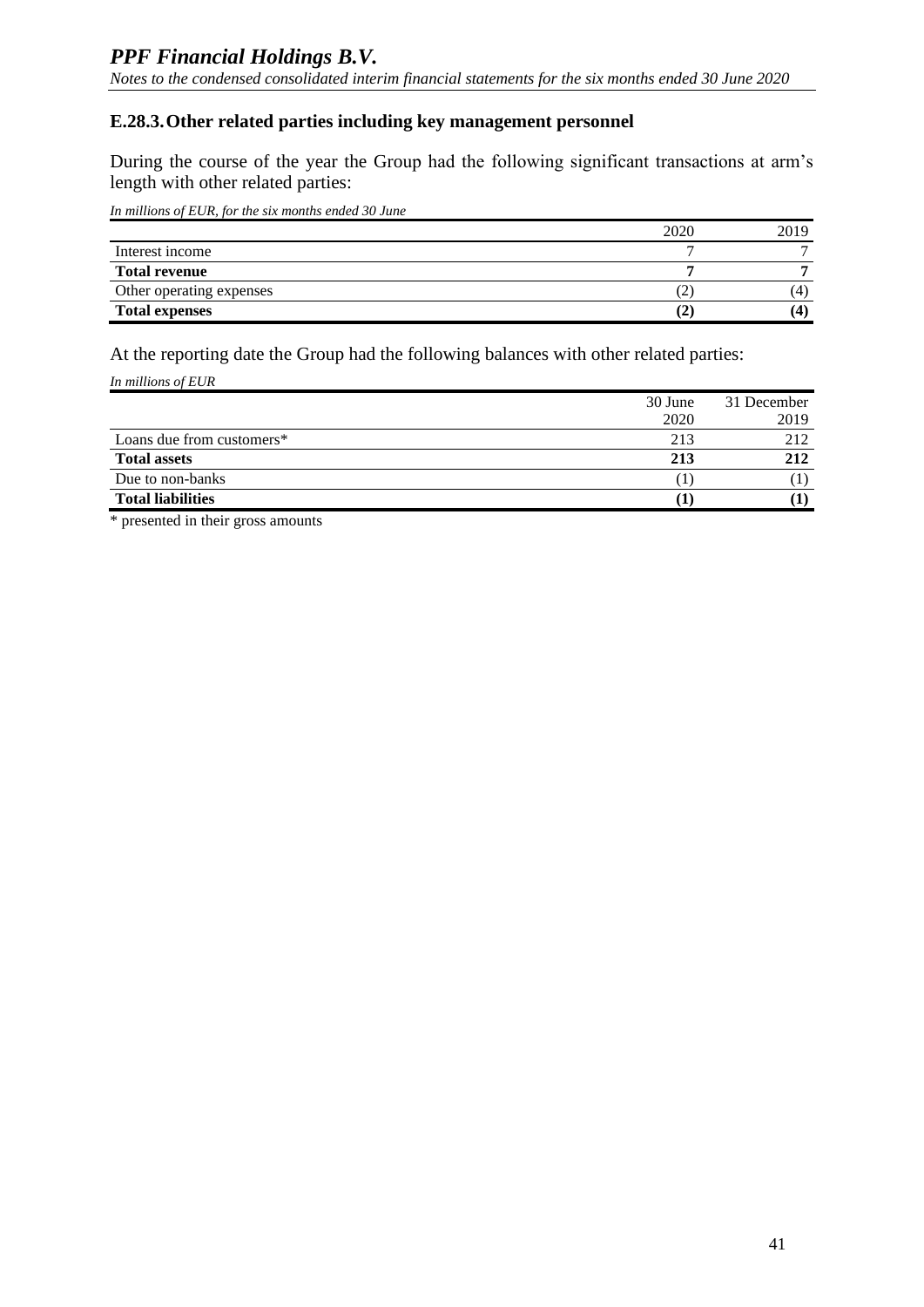# <span id="page-62-0"></span>**F. Significant accounting policies**

## *F.1. Changes in accounting policies*

The Group applies the same accounting policies in these condensed consolidated interim financial statements as were applied in the recent annual consolidated financial statements for the year ended 31 December 2019, except for the enhancements in the ECL calculation as a result of Covid-19 described below.

#### **F.1.1. Enhancements to the ECL calculation as a result of Covid-19**

#### **Identification and measurement of impairment**

Due to Covid-19 and its significant impact on consumer finance business, the Home Credit subgroup adjusted its approach to identification and measurement of consumer loan impairments. Following enhancements to the ECL calculation as a result of Covid-19 were performed:

#### **Measurement of ECLs**

Due to the Covid-19 pandemic and subsequent events in countries where the subgroup operates (government actions, moratoria, etc.), the current modelling techniques are not fully applicable on some portfolios since purely statistical models can give inaccurate results or it is not possible to calculate the results without undue cost or effort. Main reasons are lock-down of countries or emergency states which do not allow customers to hold their obligations. This usually results in significant unrealistic worsening of historical model statistics and imposed regulatory or governmental reliefs to customers (e.g. in form of payment holidays) also to the situation when contracts are not changing delinquency status for a certain period of time. To ensure the overall methodology works, consumer loan portfolio has been separated into three parts.

The first part of the portfolio, where significant deterioration from current delinquency bucket is observable during the first months of crisis impact (hereafter "COVID portfolio"). The identification is set based on the analysis of contracts falling newly into the delinquency of 30+ days while being under this threshold level for a predefined period of time (typically 3-9 months). The aim is to exclude clients who suddenly started to fall into delinquency with expected assumption of Covid-19 crisis impact on their performance. All contracts included in the COVID portfolio are automatically provisioned by long-term coefficients (i.e. assigned to stage 2 or stage 3 according to the corresponding delinquency bucket).

The second part of portfolio is the part where payment holidays (hereafter "PayHol") were provided during the Covid-19 period (based on moratoria set in individual countries). During the payment holidays period, the subgroup performed qualitative assessments in the countries where it operates (collective analysis of impact on business sectors, impact on different geographical location, data acquired during collections processes, qualitative research etc.). This assessment led to final estimation of SICR for this portfolio. For more information refer to the below section Determining whether credit risk has increased significantly.

The rest of the portfolio is not included in the parts described above (hereafter "non-covid"). This portfolio was evaluated consistently with pre-covid-19 measurement of ECL.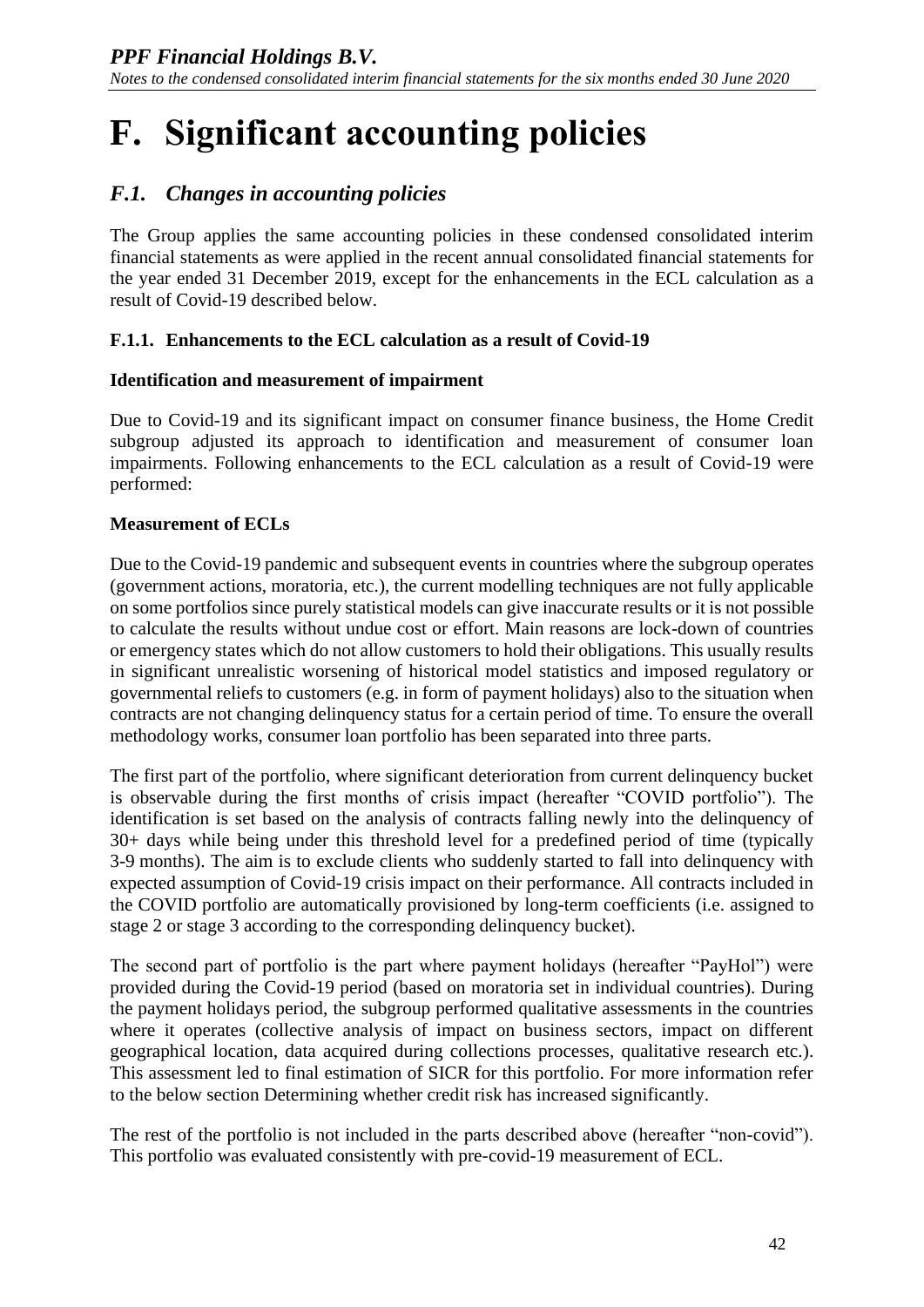Resulting shares of individual parts on total balance are 2.6% for COVID portfolio, 10.1% for PayHol portfolio and 87.3% for non-COVID portfolio.

#### **Forward-looking information**

Due to the Covid-19 pandemic, the methodology was reassessed to better reflect current circumstances and threshold was adjusted to nil therefore FLI is included in final calculation regardless the result. Also, FLI models calculated based on available data are being checked to provide reliable outputs utilizing the macroeconomics data during and post crisis.

The provisions are based on the latest macro-economic forecast. The subgroup uses three scenarios with set weights for evaluation of the impact:

- base scenario in general, the development according to available macroeconomics forecasts
- adverse scenario either based on worsening of Base scenario, or on percentile from historical development (depending on reliability of model results)
- optimistic scenario either based on improving of Base scenario, or based on percentile from historical development (depending on reliability of results)

Scenario weights are set according to the latest expectations (the weight of base scenario is mostly in the range of 60-70%, the rest is being distributed among adverse and optimistic scenarios).

In times of volatility and uncertainty where the portfolio quality and economic environment is rapidly changing, FLI models alone may not be able to accurately predict losses among the subgroup. In these cases, the subgroup management adjustments can be applied to appropriately reflect ECL.

The subgroup management applied further FLI adjustment in SSEA and CIS regions where results did not correspond to the latest expectations.

#### **Determining whether credit risk has increased significantly**

In response to Covid-19 pandemic, the subgroup implemented additional procedures related to SICR. In general, each portfolio is divided into several parts (for detailed information on portfolio split refer to the above section Measurement of ECLs). Covid-19 affected portfolio is using long-term coefficients, e.g. whole amount is expected to be subject to SICR. Clients who opted for payment holidays are evaluated on case-by-case basis or based on collective assessment utilising internal or external data available on particular market (qualitative assessments, impact on business sectors, impact on different geographical location, data acquired during collections processes, qualitative research etc.). The rest of the portfolio remained unchanged.

#### **Modified financial assets**

Due to Covid-19 pandemic, the subgroup introduced forbearance measures such as payment holidays for affected clients or/and other measures imposed by local governments such as different types of moratoria (both Opt-in and Opt-out). The Group adhered to guidance from several European/supra-national authorities (such as EBA, IASB, etc.) that forbearance measures related to Covid-19 do not automatically lead to SICR. For detailed information of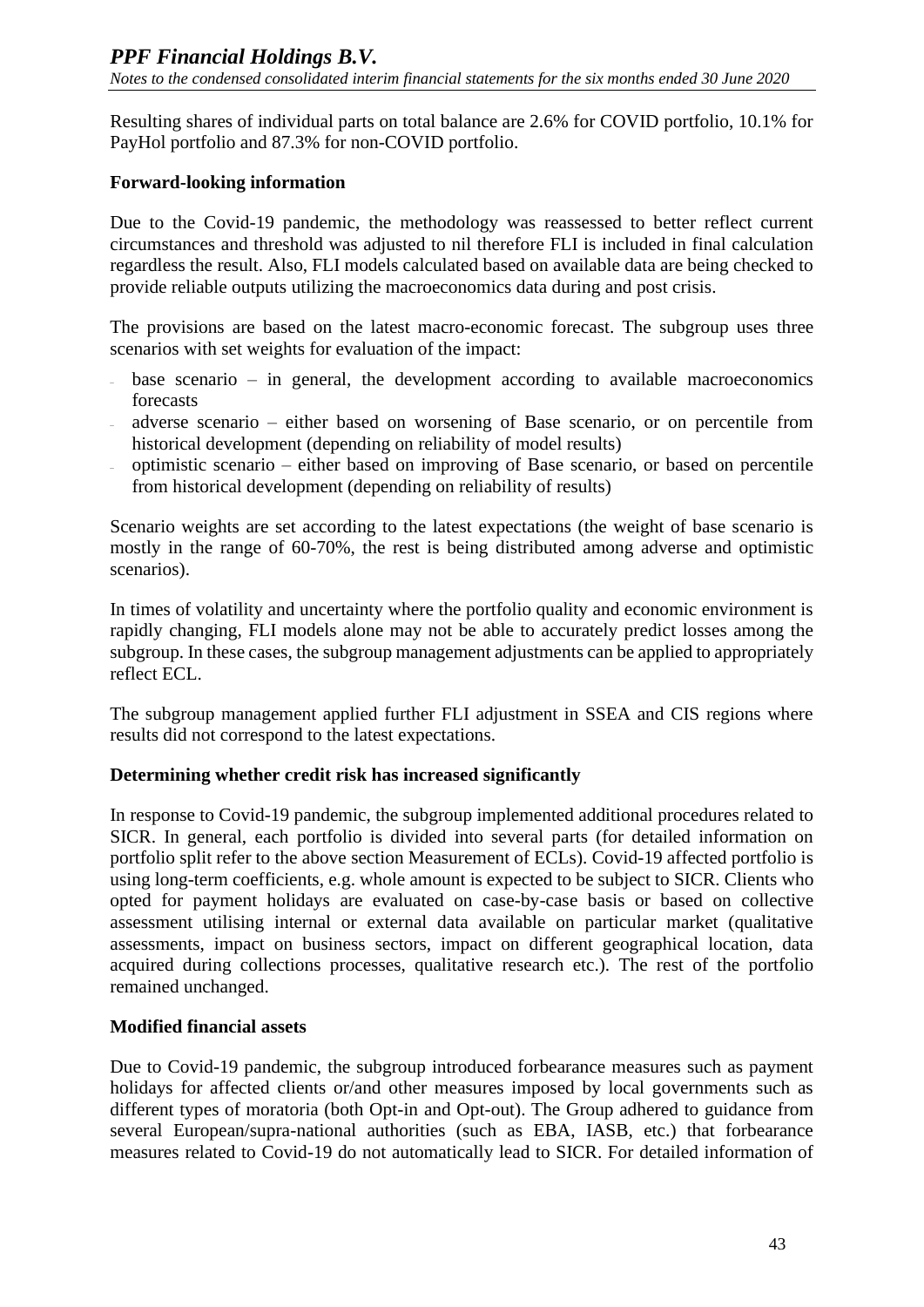SICR assessment refer to the above section Determining whether credit risk has increased significantly.

As at 30 June 2020, the Group recognized forborne gross loans of MEUR 1,324 (2019: nil) and related impairment allowances of MEUR 590 (2019: nil).

#### **F.1.2. New effective requirements**

All these below amendments have been adopted by the EU and did not have any significant impact on the Group's consolidated financial statements.

#### *Amendments to IFRS 3 Definition of Business Combinations (effective from 1 January 2020)*

The amendments to IFRS 3 Business Combinations narrowed and clarified the definition of a business. They also permit a simplified assessment of whether an acquired set of activities and assets is a group of assets rather than a business.

#### *Interest Rate Benchmark Reform amendments to IFRS 9, IAS 39 and IFRS 7 (effective from 1 January 2020)*

The amendments modify specific hedge accounting requirements, so that entities would apply those hedge accounting requirements assuming that the interest rate benchmark is not altered as a result of the interest rate benchmark reform.

The amendments are applied retrospectively to those hedging relationships that existed at the beginning of the reporting period in which an entity first applies the amendments or were designated thereafter, and to the gain or loss recognised in other comprehensive income that existed at the beginning of the reporting period in which an entity first applies the amendments.

#### *Amendments to IAS 1 and IAS 8: Definition of material (effective from 1 January 2020)*

The amendments to IAS 1 Presentation of financial statements and IAS 8 Accounting policies, changes in accounting estimates and errors, and consequential amendments to other IFRSs: i) use a consistent definition of materiality throughout IFRSs and the Conceptual Framework for Financial Reporting; ii) clarify the explanation of the definition of material; and iii) incorporate some of the guidance in IAS 1 about immaterial information.

#### *Amendments to References to Conceptual Framework (effective from 1 January 2020)*

The IASB decided to revise the Conceptual Framework because some important issues were not covered and some guidance was unclear or out of date. The revised Conceptual Framework, issued by the IASB in March 2019, includes a new chapter on measurement; guidance on reporting financial performance; improved definitions of an asset and a liability, and guidance supporting these definitions; and clarifications in important areas, such as the roles of stewardship, prudence and measurement uncertainty in financial reporting.

The IASB also updated references to the Conceptual Framework in IFRS Standards by issuing Amendments to References to the Conceptual Framework in IFRS Standards. This was done to support transition to the revised Conceptual Framework for companies that develop accounting policies using the Conceptual Framework when no IFRS Standard applies to a particular transaction.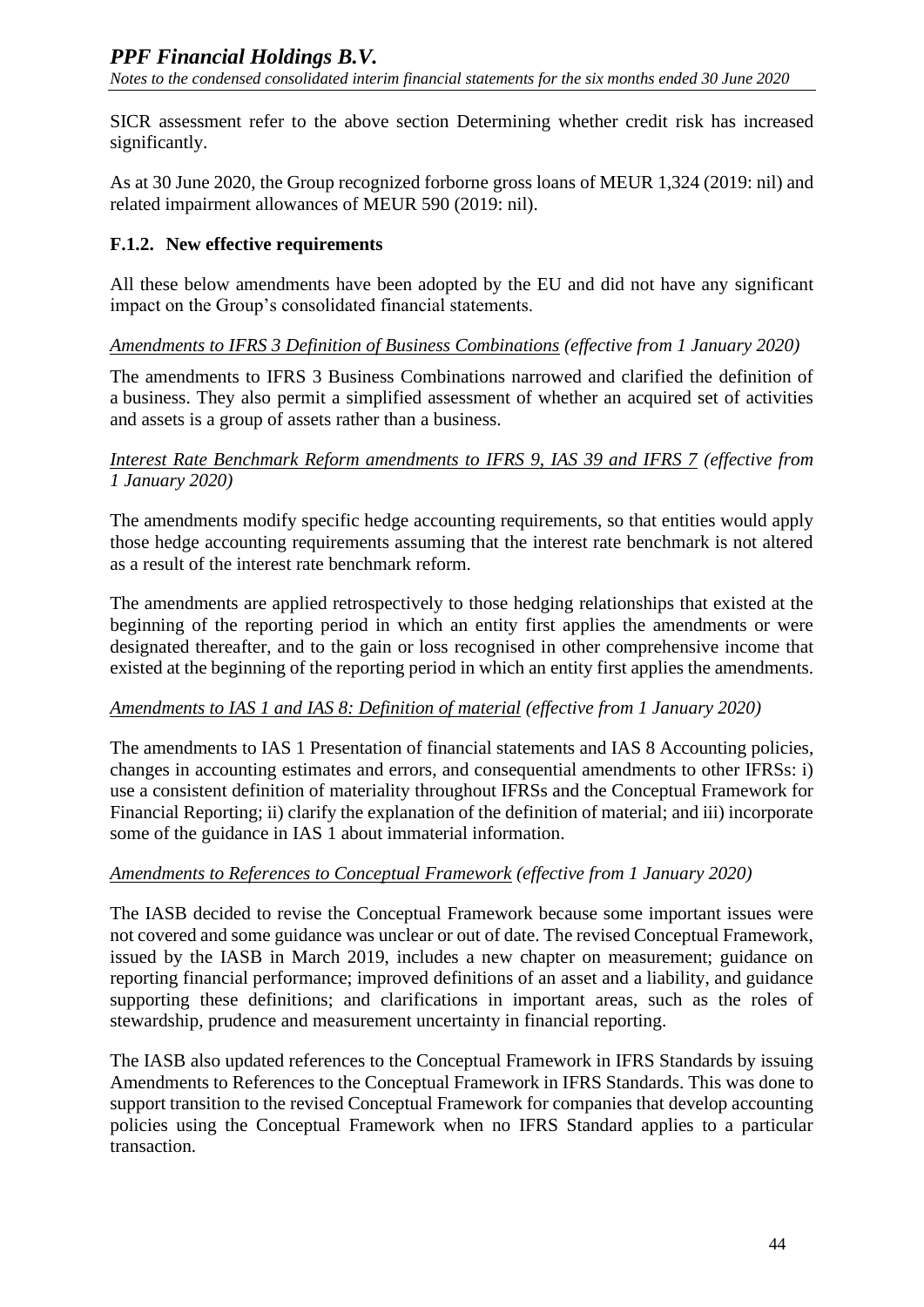## *F.2. Standards, interpretations and amendments to published standards not yet effective but relevant for the Group's consolidated financial statements*

A number of new standards, amendments to standards, and interpretations were not yet effective as of 30 June 2020 and have not been applied in the preparation of these condensed consolidated interim financial statements. Of these pronouncements, the following will have a potential impact on the Group's operations. The Group plans to adopt these pronouncements when they become effective.

#### *Amendment to IFRS 16 Leases: Covid 19 – Related Rent Concessions (effective 1 June 2020)*

This amendment simplifies lessee's accounting for rent concessions in reaction to the impact of Covid-19 global situation and its potential impact on rent relationships. Rent concessions often meet the definition of a lease modification which might result in complex accounting (revised discount rate, adjustment of right-of-use assets). The IASB introduced a practical expedient for lessees under which the lessee is not required to assess whether eligible rent concessions that are a direct consequence of the Covid-19 pandemic are leases modifications. Instead, it accounts for them under other applicable guidance like variable lease payments and are recognised in profit or loss.

This amendment has not yet been adopted by the EU where the expectation for adoption is by the end of 2020. The Group is currently assessing its impact on its annual consolidated financial statement 2020 for the case the amendment is adopted during 2020.

#### *Amendments to IFRS 3, IAS 16, IAS 37 and Annual Improvements 2018-2020 (effective from 1 January 2022)*

These amendments and annual improvements, in general, bring some clarifications in the standards on various guidance and update some references.

These amendments have not yet been adopted by the EU and the Group does not expect them to have a significant impact on its consolidated financial statements.

#### *Amendments to IAS 1 Presentation of Financial Statement Classification of Liabilities as Current or Non-current (expected effectiveness from 1 January 2023)*

These amendments to IAS 1 affect only the presentation of liabilities in the statement of financial position — not the amount or timing of recognition of any asset, liability income or expenses, or the information that entities disclose about those items. They clarify that the classification of liabilities as current or non-current should be based on rights that are in existence at the end of the reporting period and align the wording in all affected paragraphs to refer to the "right" to defer settlement by at least twelve months and make explicit that only rights in place "at the end of the reporting period" should affect the classification of a liability.

The amendments further clarify that classification is unaffected by expectations about whether an entity will exercise its right to defer settlement of a liability; and make clear that settlement refers to the transfer to the counterparty of cash, equity instruments, other assets or services.

These amendments have not been adopted by the EU and the Group is assessing the potential impact on its consolidated financial statements resulting from the application of these amendments.